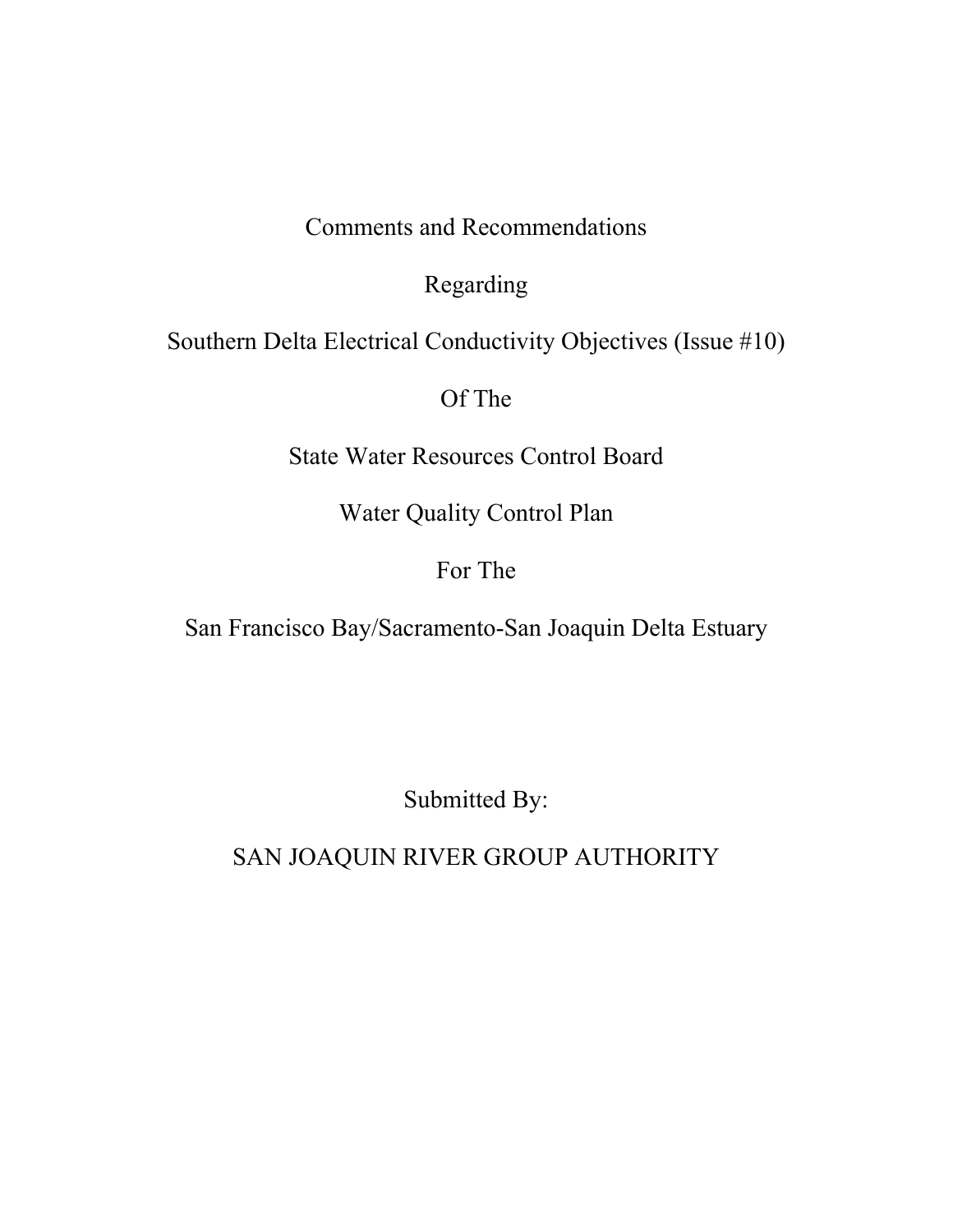# TABLE OF CONTENTS

| $I_{\cdot}$ |                                                                                                                                                                                                |  |  |  |  |  |  |  |
|-------------|------------------------------------------------------------------------------------------------------------------------------------------------------------------------------------------------|--|--|--|--|--|--|--|
| II.         | DEVELOPMENT OF THE VERNALIS OBJECTIVES 2                                                                                                                                                       |  |  |  |  |  |  |  |
| III.        | THE CURRENT OBJECTIVE HAS ALMOST NO<br>APPLICABILITY TO SOUTH DELTA AGRICULTURE 6                                                                                                              |  |  |  |  |  |  |  |
|             | A. South Delta Farmers Have Never Established a Relationship<br>Between Their Yields and Vernalis Water Quality 7                                                                              |  |  |  |  |  |  |  |
|             | B. Historical Data Does Not Support Any Relationship Between<br>Vernalis Water Quality and Southern Delta Agriculture 10                                                                       |  |  |  |  |  |  |  |
|             |                                                                                                                                                                                                |  |  |  |  |  |  |  |
|             | D. Assumptions Underlying the Development of the Vernalis                                                                                                                                      |  |  |  |  |  |  |  |
|             | 1. Data Used to Establish the Vernalis Objective Did Not                                                                                                                                       |  |  |  |  |  |  |  |
|             | The SWRCB Developed a Policy Protecting Sub-Irrigation<br>2.<br>on Organic Soils, Which are Rare in the South Delta 29                                                                         |  |  |  |  |  |  |  |
|             | 3. Fish and Agriculture Barriers Limit the Reach and Influence                                                                                                                                 |  |  |  |  |  |  |  |
| IV.         | A SALINITY OBJECTIVE OF 1.0 DS/M WILL BE<br>SUFFICIENT TO PROTECT REASONABLE BENEFICIAL                                                                                                        |  |  |  |  |  |  |  |
|             | A. Current Science Indicates a Continuous San Joaquin River<br>Salinity of 1.1 dS/m at Vernalis Will Provide Irrigation Water of<br>Sufficient Quality to Allow 100% Yield For All Crops Grown |  |  |  |  |  |  |  |
|             | 1. The Addition of Rainfall to the Work of Ayers and Westcot<br>Indicates a Vernalis Objective of 1.1 dS/m at Vernalis                                                                         |  |  |  |  |  |  |  |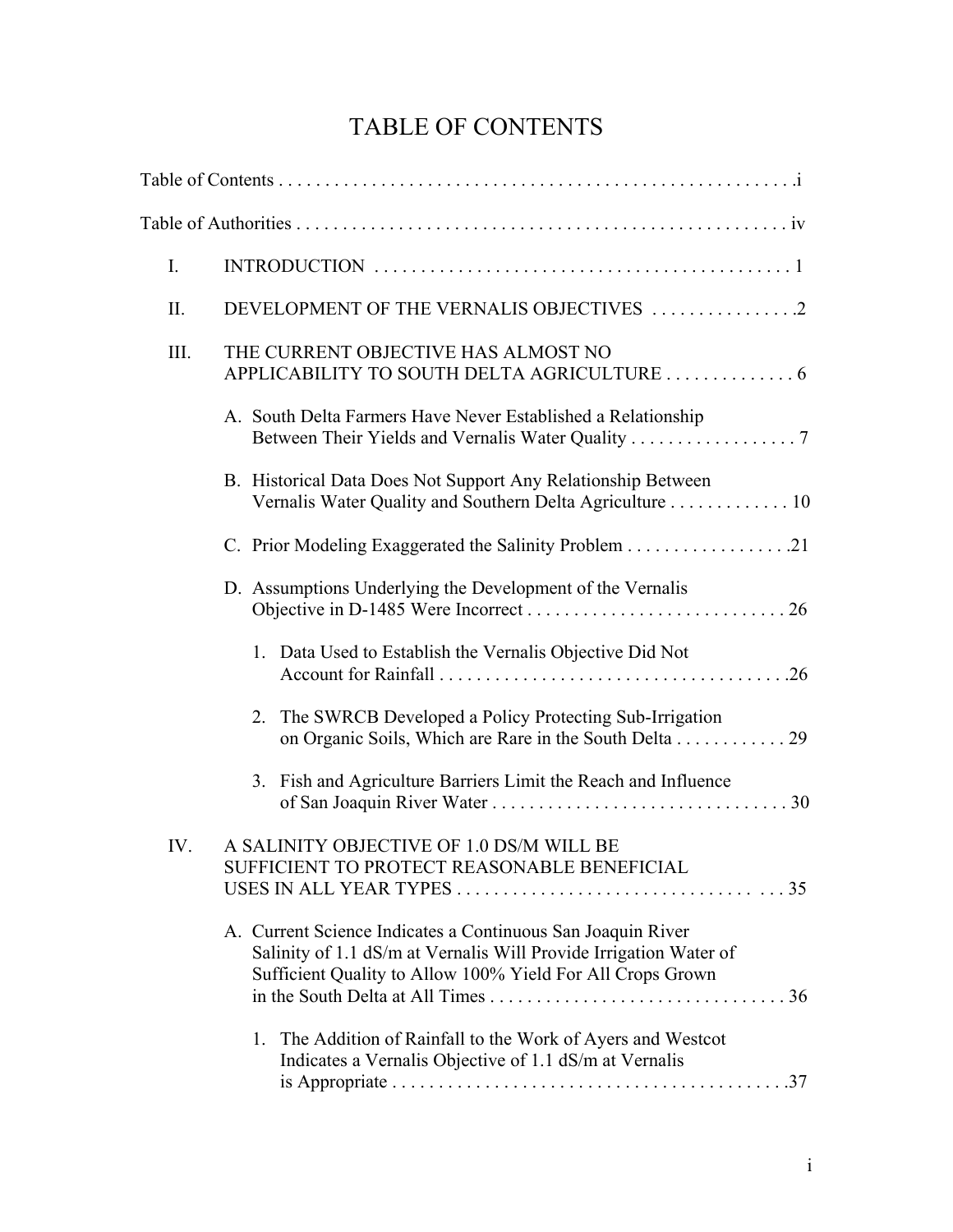|    | 2. Recent Research at UC Davis Suggests a Vernalis Objective<br>of 1.1dS/m Will Be Sufficient to Maintain 100% Crop Yields 40                                                                                                |
|----|------------------------------------------------------------------------------------------------------------------------------------------------------------------------------------------------------------------------------|
|    | B. Reasonable Use of Water Only Requires the Minimum Amount<br>of Protection Capable of Protecting the Beneficial Use 44                                                                                                     |
|    | 1. Based on CALSIM II-Revised, Changing the Vernalis<br>Objective Will Not Substantially Affect Water Quality 45                                                                                                             |
|    | 2. Even if the Change in Salinity Impacts Crop Yields, the                                                                                                                                                                   |
|    | 3. The Vernalis Objective Must Focus on Protecting Water                                                                                                                                                                     |
|    | 4. The Use of Flow to Achieve Reduced Salinity Values<br>is an Unreasonable Use of Water When 1.0 dS/m<br>Would Adequately Protect Beneficial Uses and .7 dS/m<br>Provides Very Little Additional Protection, if it Provides |
|    | C. The Alternative Objective Will Not Violate Anti-Degradation                                                                                                                                                               |
| V. | THERE SHOULD BE NO SALINITY OBJECTIVE AT ALL IN<br>AUGUST, SEPTEMBER, AND OCTOBER IN BELOW NORMAL,                                                                                                                           |
|    | A. Reasonable Beneficial Uses are Limited to Legal Uses 57                                                                                                                                                                   |
|    | B. Riparian Rights Holders Have No Right to Divert Water                                                                                                                                                                     |
|    | 1.                                                                                                                                                                                                                           |
|    | There is No Natural Flow in the San Joaquin River in<br>2.<br>August, September, and October in Below Normal, Dry,                                                                                                           |
|    | C. Appropriators Have No Legal Right To Divert and Use Water                                                                                                                                                                 |
|    | 1.                                                                                                                                                                                                                           |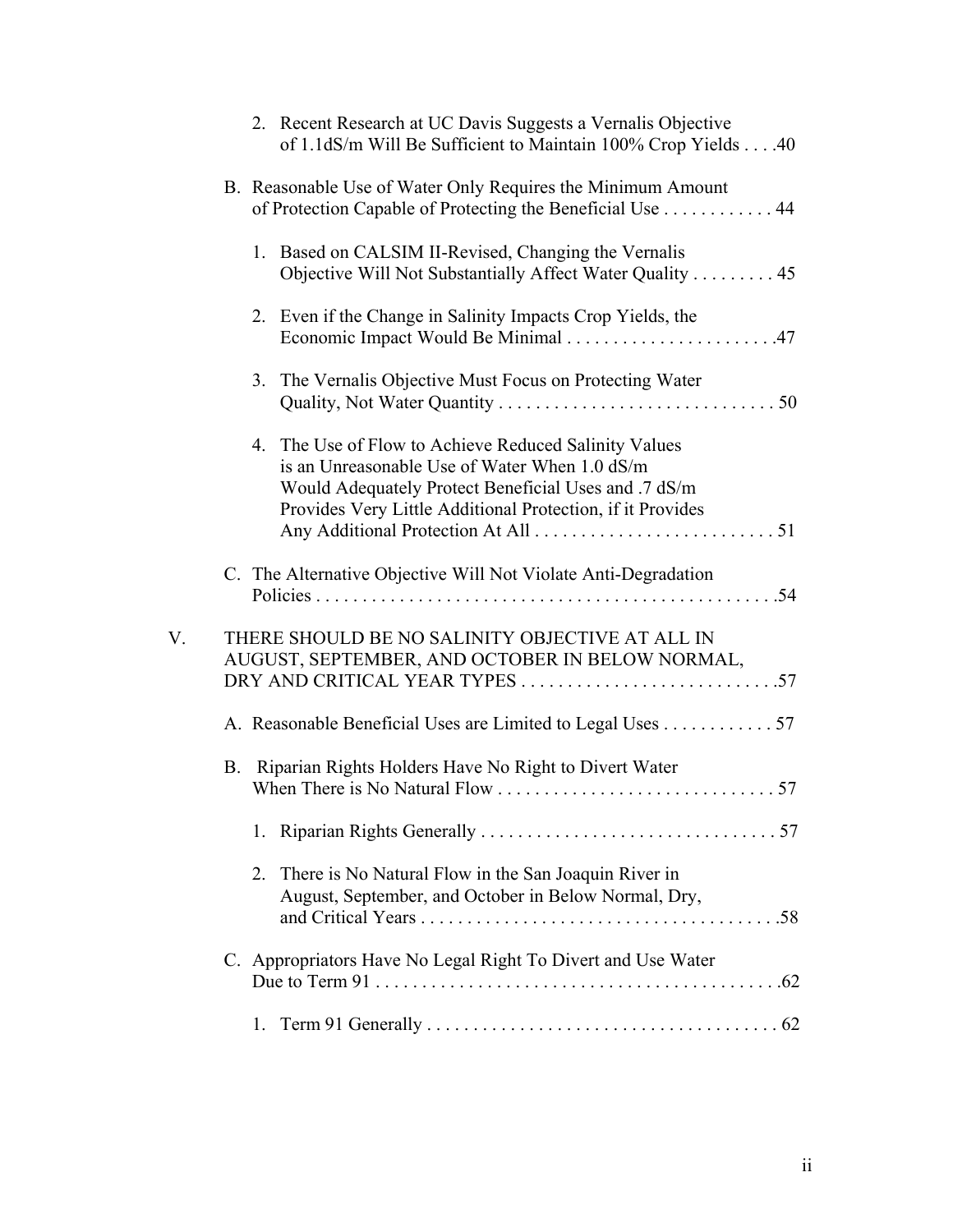|     | 2. Term 91 Only Applies When There Is Insufficient<br>Natural Flow, Therefore There Is No Right to Appropriate     |
|-----|--------------------------------------------------------------------------------------------------------------------|
|     |                                                                                                                    |
|     | 3. Since There is No Water Available for Diversion and<br>Use By Either Riparian or Appropriative Right Holders    |
|     | in August, September, and October of Below Normal, Dry<br>and Critical Dry Year Types, There Should Be No Vernalis |
| VI. | SWRCB SHOULD IDENTIFY AND EXPLAIN TO THE                                                                           |
|     | REGULATED COMMUNITY THE EVIDENCE IT RELIED                                                                         |
|     |                                                                                                                    |
|     | A. SWRCB Has An Obligation to Thoroughly Examine Material                                                          |
|     |                                                                                                                    |
|     |                                                                                                                    |
|     | 72                                                                                                                 |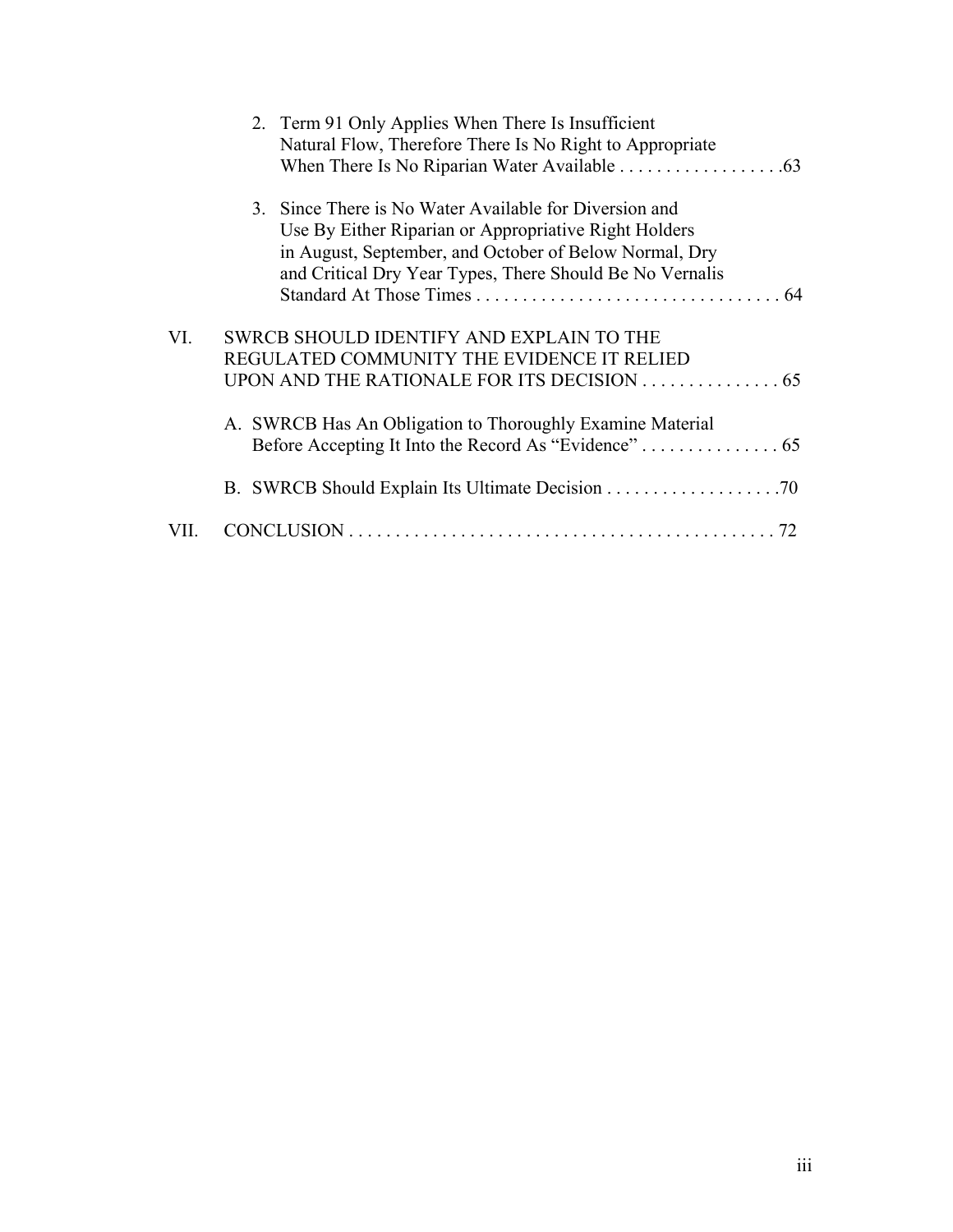# TABLE OF AUTHORITIES

## State Cases

| Anaheim Union Water Co. et al. v. Fuller, et al. (1907) 150 Cal., p 327, 332 47, 58            |
|------------------------------------------------------------------------------------------------|
| Associated Builders & Contractors, Inc. v. San Francisco Airports Commission                   |
| California Hotel & Motel Assn. v. Industrial Welfare Commission                                |
| Imperial Irrigation District v. State Water Resources Control Board                            |
| Joslin v. Marin Municipal Water District (1967) 60 Cal. Rptr. 377, 385 44                      |
|                                                                                                |
|                                                                                                |
|                                                                                                |
|                                                                                                |
|                                                                                                |
|                                                                                                |
| Plastic Pipe and Fittings Association v. California Building                                   |
|                                                                                                |
| Shapell Industries, Inc. v. Governing Bd. (1991) 1 Cal. App. $4^{th}$ 218, 230 66              |
| Stevens v. Oakdale Irrigation District (1939) 13 Cal.2d 343, 352 58, 62                        |
| Tulare Irrigation District v. Lindsay-Strathmore Irrigation District (1935)                    |
|                                                                                                |
| Western States Petroleum Ass'n. v. Superior Court (1995) 9 Cal.4 <sup>th</sup> 559, 571-574 66 |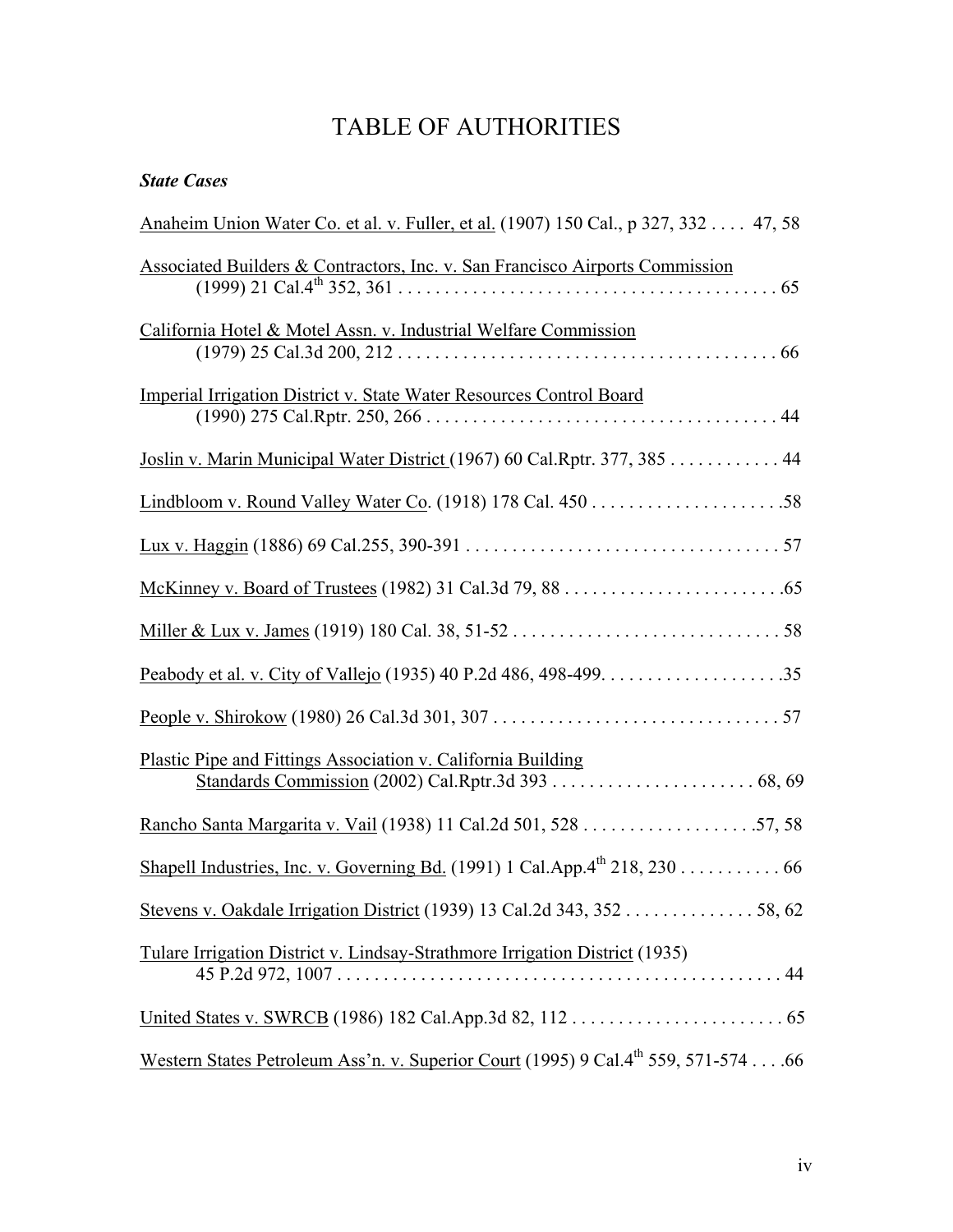| Wilmot v. Commission on Professional Competence |  |
|-------------------------------------------------|--|
|                                                 |  |

# Federal Statutes

## State Statutes

# **Other Authorities**

| Ayers, R.S. and D.W. Westcot. Water Quality for Agriculture (Food and<br>Agriculture Organization of the United Nations, Irrigation |
|-------------------------------------------------------------------------------------------------------------------------------------|
|                                                                                                                                     |
|                                                                                                                                     |
|                                                                                                                                     |
|                                                                                                                                     |
|                                                                                                                                     |
|                                                                                                                                     |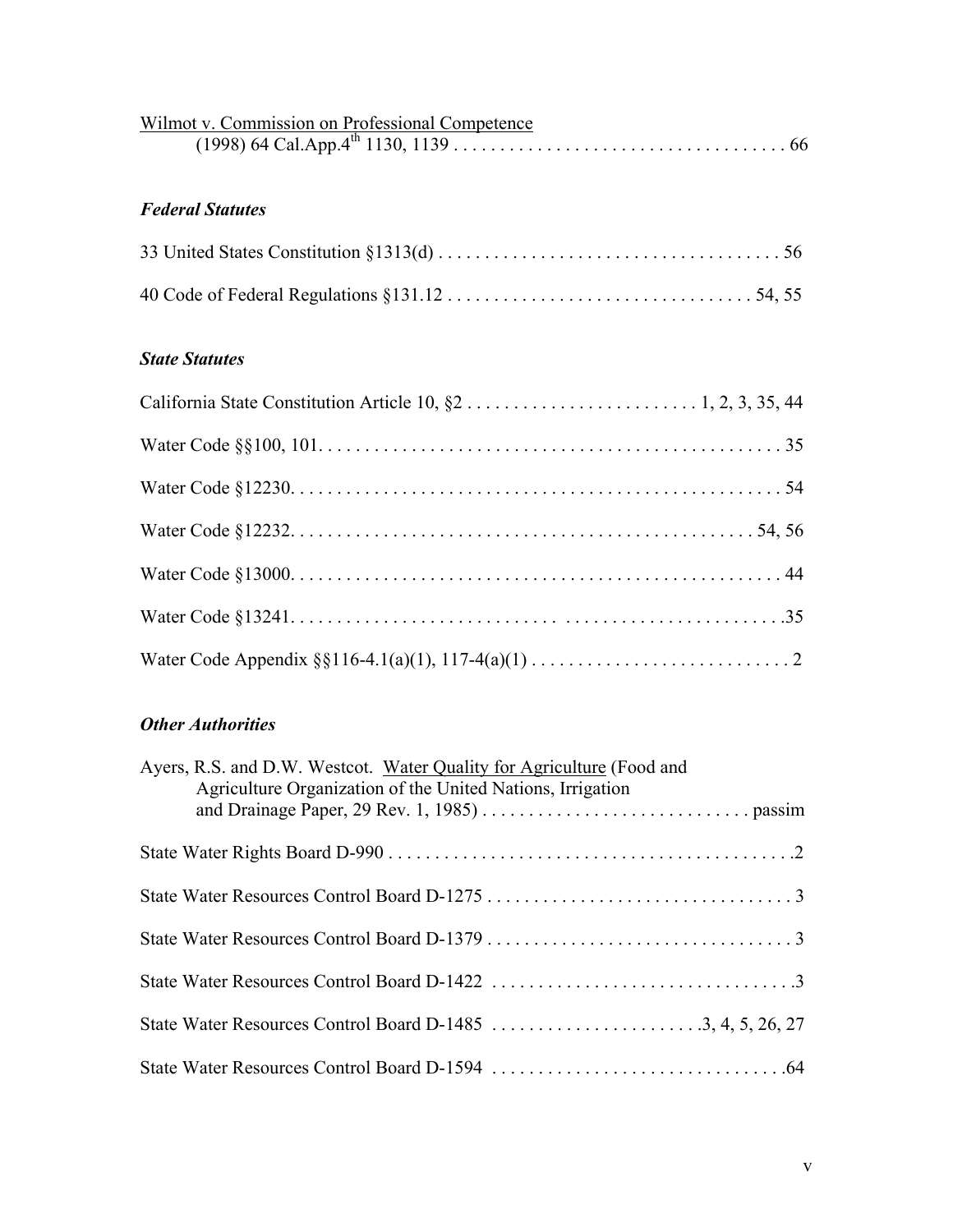| State Water Resources Control Board Order WQ 86-17 1986 WL 25526 55 |
|---------------------------------------------------------------------|
|                                                                     |
|                                                                     |
|                                                                     |
|                                                                     |
|                                                                     |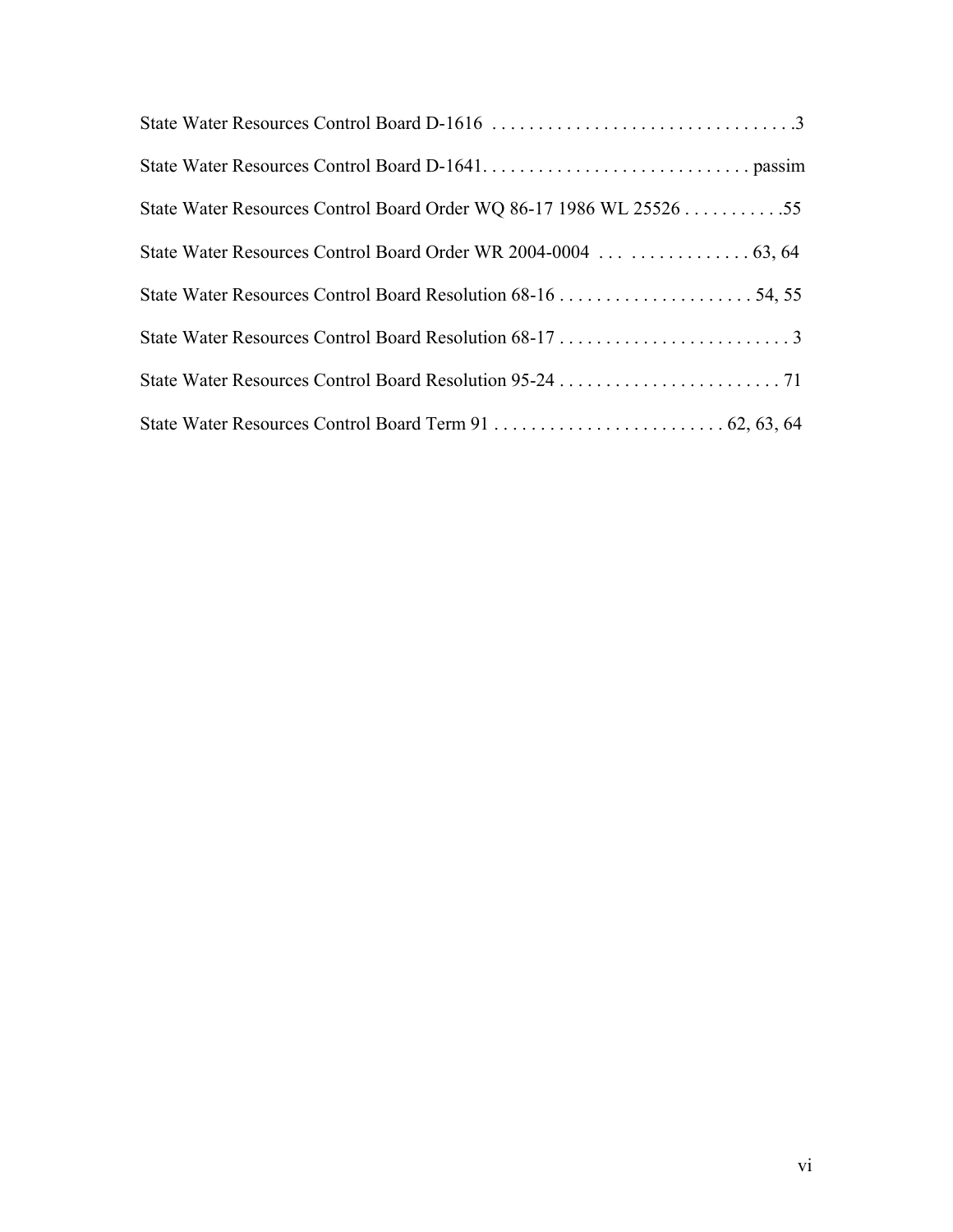#### I. INTRODUCTION

The San Joaquin River Group Authority ("SJRGA") is comprised of the South San Joaquin Irrigation District, the Oakdale Irrigation District, the Merced Irrigation District, the Turlock Irrigation District, the Modesto Irrigation District, the City and County of San Francisco, the Friant Water Users Authority, and the San Joaquin River Exchange Contractors Water Authority. As water-right holders and providers of irrigation, municipal, and industrial water in the San Joaquin River Basin, these diverse entities have a critical interest in proper management of the San Joaquin River.

In 1995, the State Water Resources Control Board ("SWRCB") adopted the Bay-Delta Water Quality Control Plan ("WQCP".) The San Joaquin River Tributary Association sued the SWRCB over adoption of the 1995 WQCP, because the salinity standard was not based on sound science, failed to protect the reasonable and beneficial uses designated by the 1995 WQCP, failed to reasonably use water as required by Article 10, §2 of the California Constitution, and did not balance competing interests.

The current Southern Delta Electrical Conductivity ("EC") Objectives contained in the Water Quality Objectives for Agricultural Beneficial Uses (Table 2 of the 1995 WQCP) are designed to protect southern Delta agriculture. The Southern Delta Electrical Conductivity Objective at Vernalis ("Vernalis Objectives") requires an EC of 0.7 decisiemens per meter ("dS/m") during the summer irrigation season from April 1 through August 31 ("Vernalis Summer Objective"), and 1.0 dS/m at all other times. There is presently no schedule, scale or other provision for differing objectives based upon water year type, unlike the flow standards.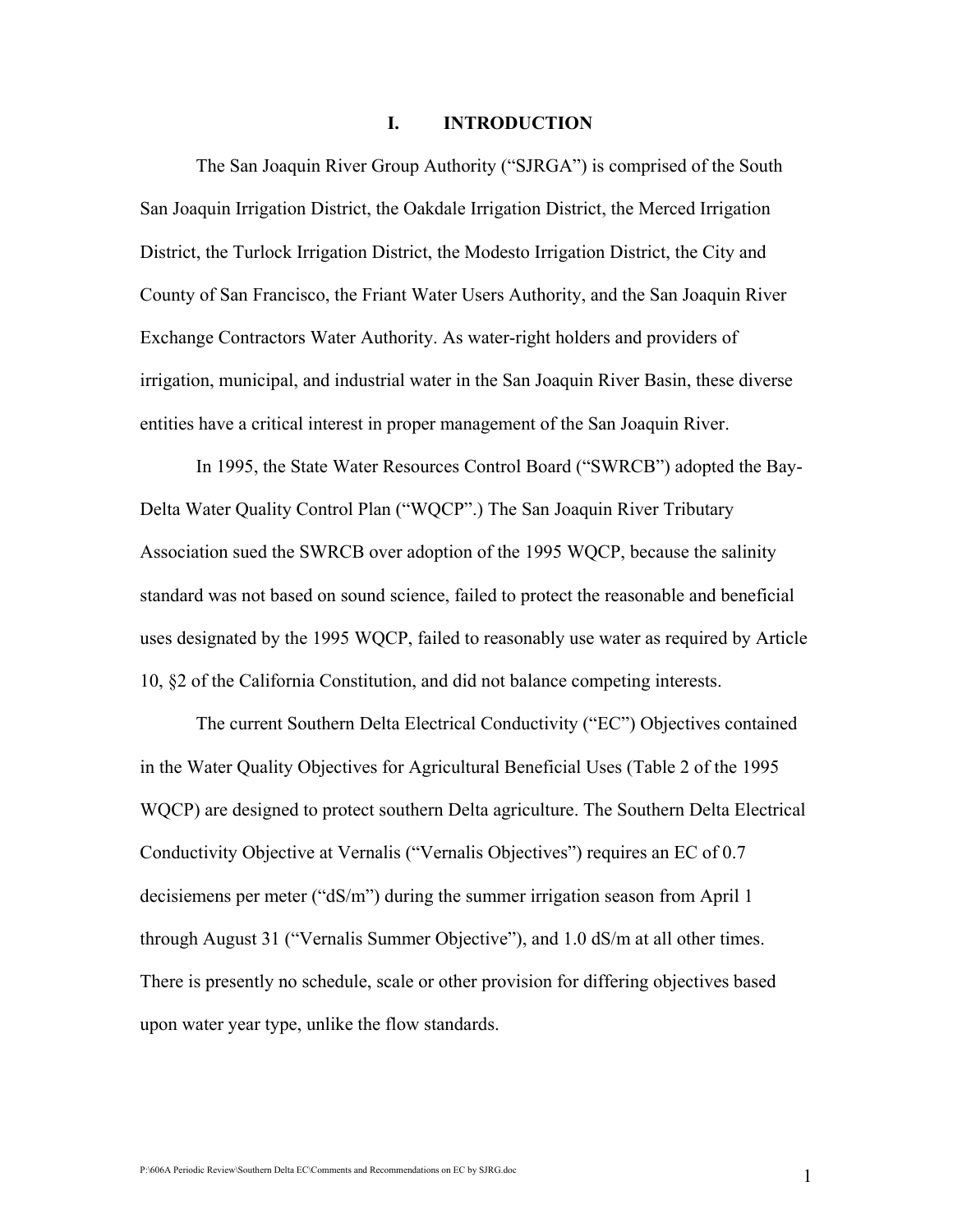New data demonstrates the Vernalis Summer Objective is over-protective of the agricultural beneficial uses it is designed to protect. The SJRGA recommends changing the Vernalis Objectives to 1.0 dS/m for the entire year ("Alternative Objective").

#### II. DEVELOPMENT OF THE VERNALIS OBJECTIVES.

The definition of the salinity problem in the San Joaquin River has changed over the years. As set forth in the testimony of William Johnston, Delta salinity was a concern even before the Central Valley Project ("CVP") was built in 1944 and the State Water Project ("SWP") was built in 1968. (Presentation of William R. Johnston, submitted as SJRG Exh-08, p1.) The primary concern was salt intrusion from the San Francisco Bay and Pacific Ocean. (Id.; Water Code Appendix §§116-4.1(a)(1), 117-4(a)(1); D-990, p43.) In dry years such as 1924, 1931, and 1934, water with an EC above 1.56 dS/m infiltrated nearly every Delta channel, including the Grant Line Canal and Upper Roberts Island. (Id., p45; SJRG Exh-08, p1.) Water with an EC in excess of 1.56 dS/m only stayed below Antioch in 1938, a very wet year. (D-990, p43.)

In 1920, the State Water Commission advocated storing water for later release as a method of controlling salt intrusion from the Pacific Ocean. (D-990, p46.) Then, in response to a 1925 request for a plan for water resource development from the Legislature, the State Engineer concluded that a salt water barrier would be required to prevent salt intrusion. (Id.) When the State Legislature authorized the CVP in 1931, it acknowledged that salinity control was one the primary purposes of Shasta Dam, because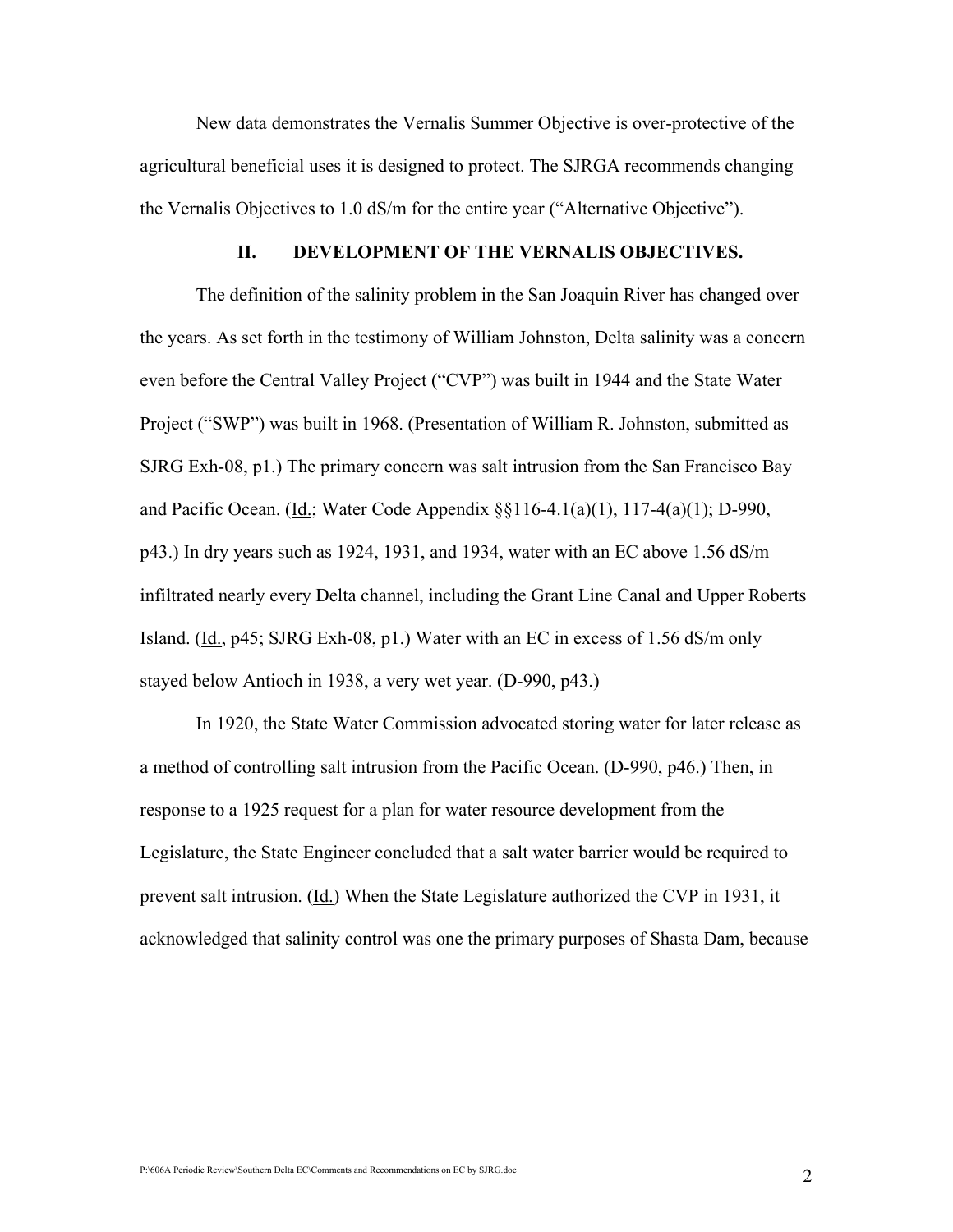flow at Antioch would prevent the need to construct a physical barrier at the mouth of the river.  $(Id, p48.)<sup>1</sup>$ 

In 1961, the State Water Rights Board, the predecessor to the SWRCB, adopted D-990, which approved water rights for the CVP. (1995 WQCP, p4.) The SWRCB attached no specific terms and conditions to the CVP permits for salinity, but reserved jurisdiction to impose such requirements in the future. (Id.)

The first Delta salinity standards were adopted in 1967 in D-1275, which approved the water rights for the SWP. (Id.) In response to growing concerns for Delta water quality however, the SWRCB subsequently adopted Resolution 68-17 in 1968 and D-1379 in 1971. (Id., p5.) D-1379 required the CVP and SWP to meet water quality standards, although it was later stayed as a result of litigation. (Id.) The SWRCB eventually required the United States Bureau of Reclamation ("USBR") to meet a salinity standard at Vernalis when it adopted D-1422 and D-1616, the decisions issuing permits for New Melones. (D-1485, p79.)

 In developing the Vernalis Objectives in 1978, the SWRCB focused on two saltsensitive crops grown in the south Delta – beans and alfalfa. (SJRG Exh-08, p1) It was thought that if the salinity of the irrigation water was sufficient to protect these crops, then the salinity of the applied water would not be a limiting factor for other, less saltsensitive crops grown in the south Delta. (Id.) As such, the Vernalis Objectives were based on the perceived maximum threshold salinity of irrigation water able to maintain 100% yield potential for beans, corn, and alfalfa. (Id.) It should be noted, however, that

P:\606A Periodic Review\Southern Delta EC\Comments and Recommendations on EC by SJRG.doc 3

<sup>&</sup>lt;sup>1</sup> Throughout D-990, the salinity problem is only discussed as an issue of seawater intrusion, because in Dry and Critical years, Delta salinity problems were due to seawater intrusion from the San Francisco Bay.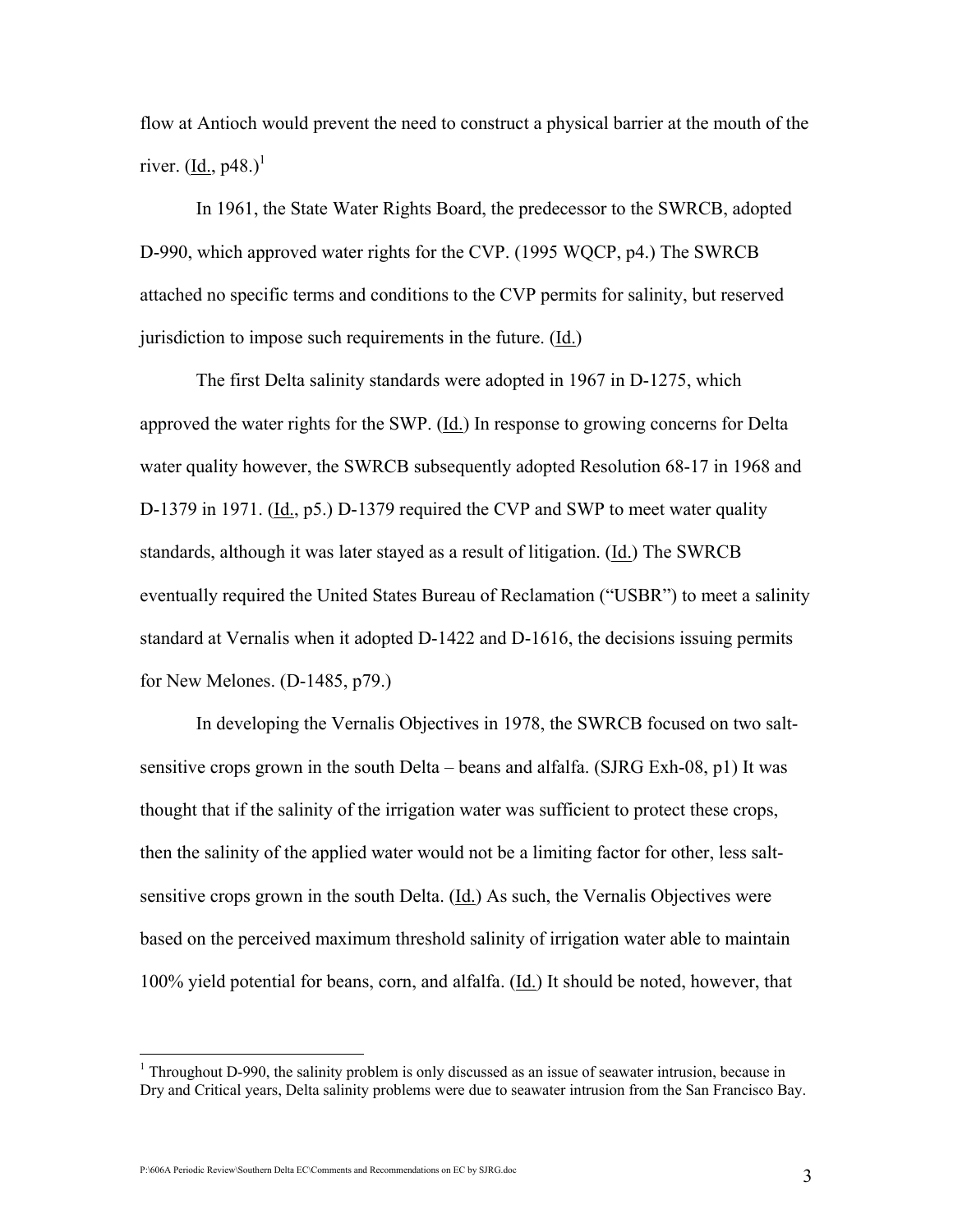crop yields can vary by 10% due solely to variations in weather, seeds, field conditions, farming practices, and countless other variables. (SJRG Exh-06, p2.)

> "The SWRCB based southern Delta EC objectives on the calculated maximum salinity of applied water which sustains 100% yields of two important salt sensitive crops grown in the southern Delta (beans and alfalfa.)." (SJRG Exh-08, p1.)

In the D-1485 hearings, the SWRCB focused on the principal salt-sensitive crops grown at the time, corn, beans, and alfalfa, the types of soils, organic and mineral, and types of irrigation methods, sub-surface and surface.<sup>2</sup> (Id., p2.) Experts from the University of California testified that good leaching and low salt accumulations were found in all locations where the irrigation water supply averaged 1.1 dS/m, and the wide variability of Delta soils contributed more to the variability in the salt accumulation than did San Joaquin River salinity. (SJRG Exh-08, p3.) Despite these findings, the experts from the University of California concluded that "salinity is a problem now in the South Delta. Given the wide variety of soils in the South Delta, good yields and diversity of crops appear to be related to water quality and levels of farm management."  $(\underline{Id})$ 

After testimony ended, the SWRCB inquired about crops, particularly corn, grown on organic soils. (Id., p4.) The SWRCB heard substantial testimony from experts at the University of California Agricultural Extension Service concerning the ability to leach salt from the soil to avoid salt accumulation in the crop root zone. (SJRG Exh-08, p2.) Two witnesses, Mr. Carlton and Mr. Kegal, testified at length regarding the difficulty

 $2^{2}$  Sub-irrigation is an irrigation technique in which water is applied in open ditches or tile lines that are blocked, which raises the existing water table until it is high enough to wet the soil to the surface. (San Joaquin County Soil Survey, p260.) The upward movement of the water tends to concentrate salts at or near the surface regardless of whether salinity originates from the soil or the water. (Ayers and Westcot, Water Quality For Agriculture §2.4.5.)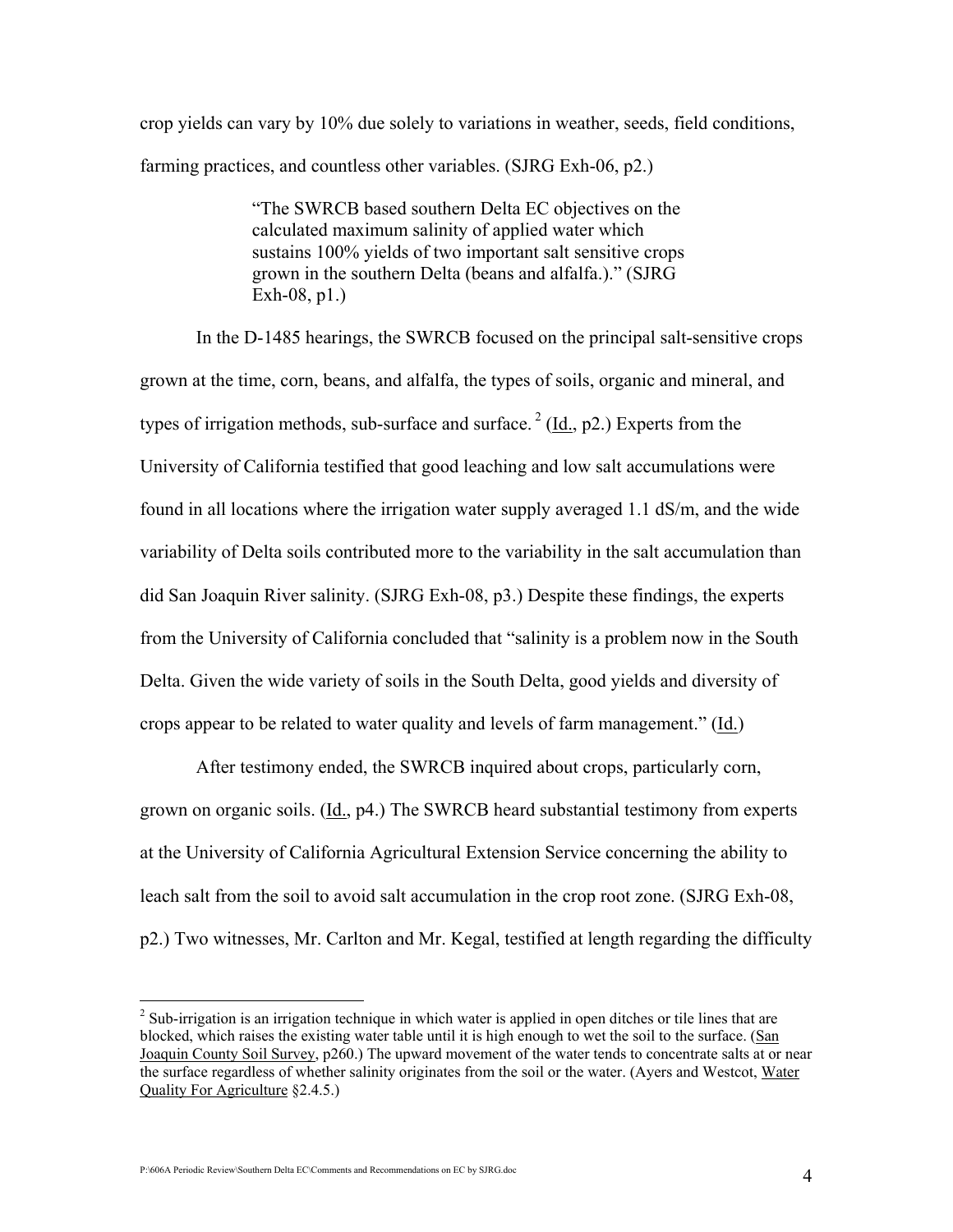in leaching peat soils, due primarily to the fact that these soils were often on islands located below sea level. (Id.) As a result, the water surrounding the islands was higher than the surface of the soil, and thus the surrounding water table was generally too high to permit adequate leaching. (Id., p2.) Mr. Meyer added such peat soils were sub-irrigated and could only be leached in the non-irrigation season. (Id., p3.) In response, Mr. Ayers calculated that to achieve a 100% yield with surface irrigation of corn on mineral soils with a 16% leaching fraction, water with a salinity of 1.13 dS/m would be needed.<sup>3</sup> (SJRG Exh-08, p3.)

Mr. Ayers concluded that the range of water quality needed for 100% yield of beans with subsurface irrigation, and with the leaching and water management found at the study site, which consisted of organic soils, ranged from 0.34 to 0.68 dS/m. (Id.) The SWRCB, after public review, testimony, workshops, and negotiation, finally established the Vernalis Objectives.(Id.)

D-1485 revised the existing standards for flow and salinity and ordered the USBR and Department of Water Resources ("DWR") to meet these standards by either reducing pumping, releasing water stored in upstream reservoirs, or doing both. (1995 WQCP, p5.)

In the 1995 WQCP, the SWRCB revisited the Vernalis Objectives and made minor modifications. The 1995 WQCP was implemented by D-1641, where the SWRCB found the USBR was the sole cause of the salinity problem in the lower San Joaquin River. (D-1641, p95.) Based on the evidence presented at the hearing, the SWRCB found the salinity objective could not be met with releases solely from New Melones. (D-1641, p80.) While giving the USBR latitude in choosing how to meet the Vernalis Objectives,

<sup>&</sup>lt;sup>3</sup> The salt tolerance tables developed by Ayers and Westcot apply when leaching fractions range from 15-16%. (SJRG Exh.-08, p3.)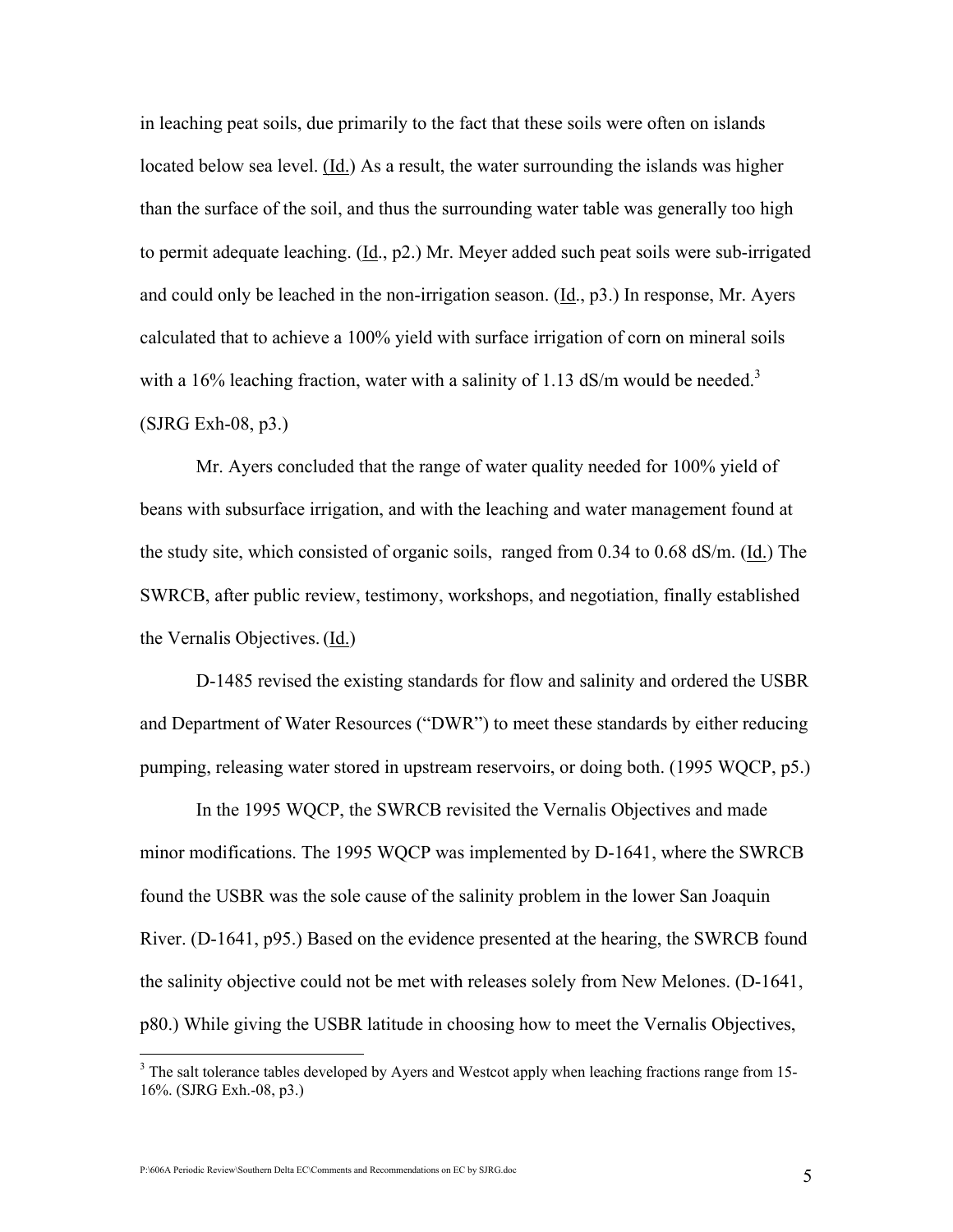the SWRCB nevertheless imposed the obligation for meeting the Vernalis Objectives on the USBR. (D-1641, p159-160, 162.)

Even though the SWRCB adopted D-1641 without major changes to the Vernalis Objectives, recent data and information reveal significant problems with information upon which the Vernalis Objectives were based, and justify establishing a new objective for salinity at Vernalis.

### III. THE CURRENT OBJECTIVE HAS ALMOST NO APPLICABILITY TO SOUTH DELTA AGRICULTURE.

The conventional school of thought for many years has been that the Delta has a serious salinity problem, but neither Delta farmers nor historical data has drawn a solid link between Vernalis salinity and south Delta crop yields for three reasons. First, the Vernalis Summer Objective was based on assumptions inapplicable to the southern Delta, because it focused heavily on sub-irrigation of organic soils, even though organic soils are absent from the south Delta. It also failed to reflect field conditions, as opposed to laboratory conditions, because it ignored the effects of rainfall on leaching salt from the root zone. Second, prior modeling indicated the existence of a severe salinity problem in the summer months due to a grossly inadequate equation, whereas the latest modeling shows the problem in the summer months is greatly exaggerated and that current projects and water resource management will meet the Vernalis Objectives in all years. Finally, due to barrier operations in the southern Delta and export pumping, very little of the water from the San Joaquin River irrigates crops grown in the south Delta. As a result of assumptions that were either wrong or have now become outdated, the Vernalis Summer Objective no longer applies to the majority of the farmland irrigated with surface water in the southern Delta.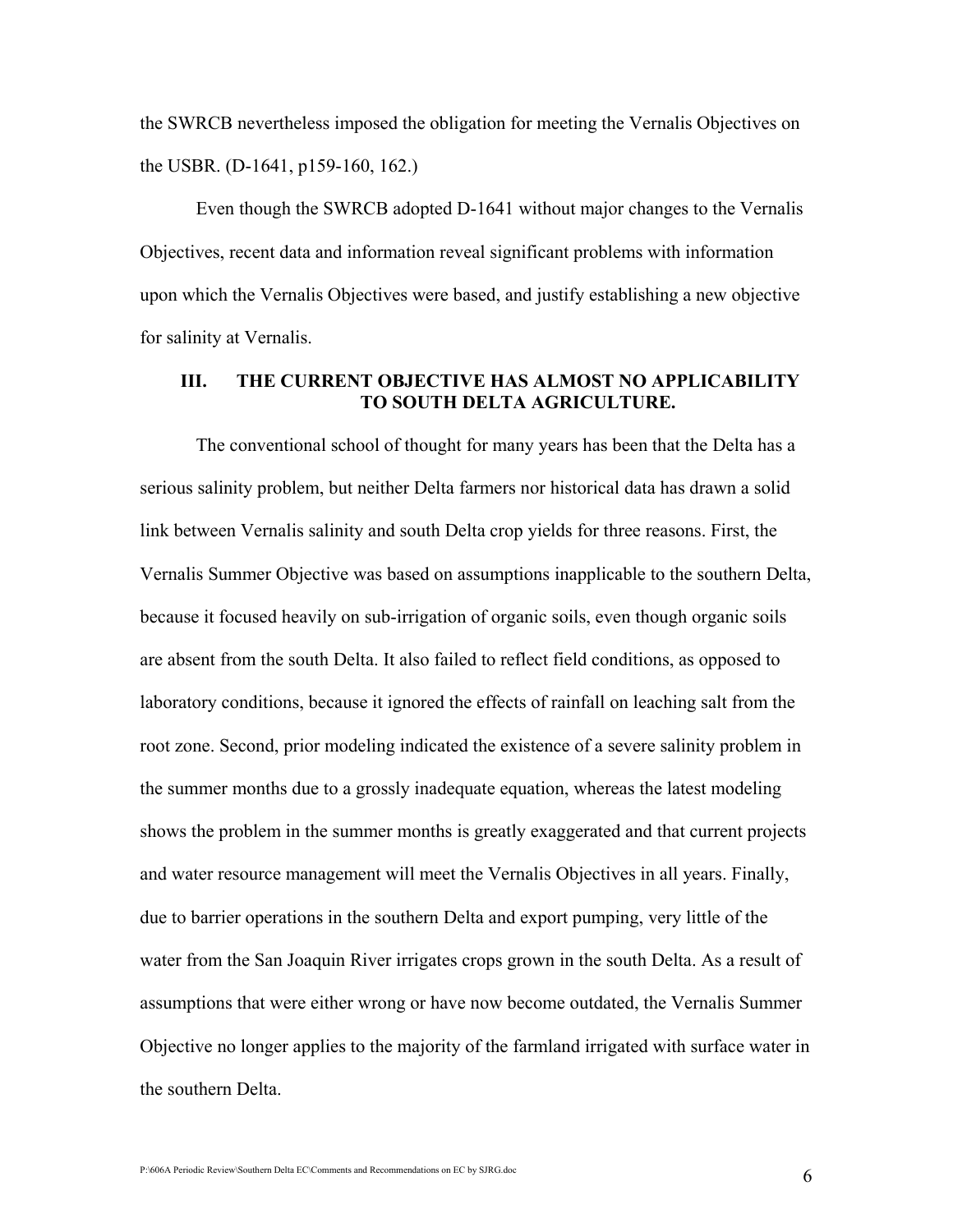#### A. South Delta Farmers Have Never Established a Relationship Between Their Yields and Vernalis Water Quality.

 Given that the Vernalis Objectives were specifically intended to set the maximum amount of salinity in the water at Vernalis that would support 100% crop yield, it became conventional wisdom that any time the Vernalis Objectives were exceeded, particularly in the summer, crop yields were affected. A farmer in the south Delta, William Salmon, has testified that "Any actions which will increase salinity flowing into the South Delta will simply incrementally increase the harm which [my] farming operation is subjected to each year." (South Delta Water Agency ("SDWA") PowerPoint presentation, March 15, 2005, submitted as SDWA Exh-09, p47-48.) (emphasis added.) Another farmer, Kurt Sharp, has testified similarly. Mr. Sharp stated "As salinity at Vernalis rises, particularly above the Vernalis standard, there is a corresponding negative effect on the irrigated crops grown by [me]." (Central Delta Water Agency ("CDWA") v. USA, declaration of Kurt Sharp, p3 (June 14, 1999).) (emphasis added.)<sup>4</sup> Although these statements and others<sup>5</sup> have been made consistently, there has been no evidence submitted by these individuals, the SDWA, or the CDWA supports such statements.

 For example, while Mr. Salmon's statement submitted by SDWA in this proceeding certainly attempts to link the quality of water at Vernalis with the quality and yield of crops that he grows, the allegedly supporting information he submitted shows no correlation between his crops and salinity at Vernalis. (SDWA Exh-09, p46-47.) In a

<sup>&</sup>lt;sup>4</sup> This testimony and similar testimony submitted by Mr. Sharp by SDWA in this process should be rejected, as the property Mr. Sharp farms is not located within the south Delta, but in CDWA, far to the north of the area to be protected by southern Delta water quality objective.

<sup>&</sup>lt;sup>5</sup> Alex Hildebrand has testified that "Any time the Vernalis standard is exceeded, there is a corresponding negative effect on the irrigated crops grown in the South Delta. I have personally experienced such harm on my crops." (CDWA v. USA, Decl. of Hildebrand, p12-13 (May 7, 1999).)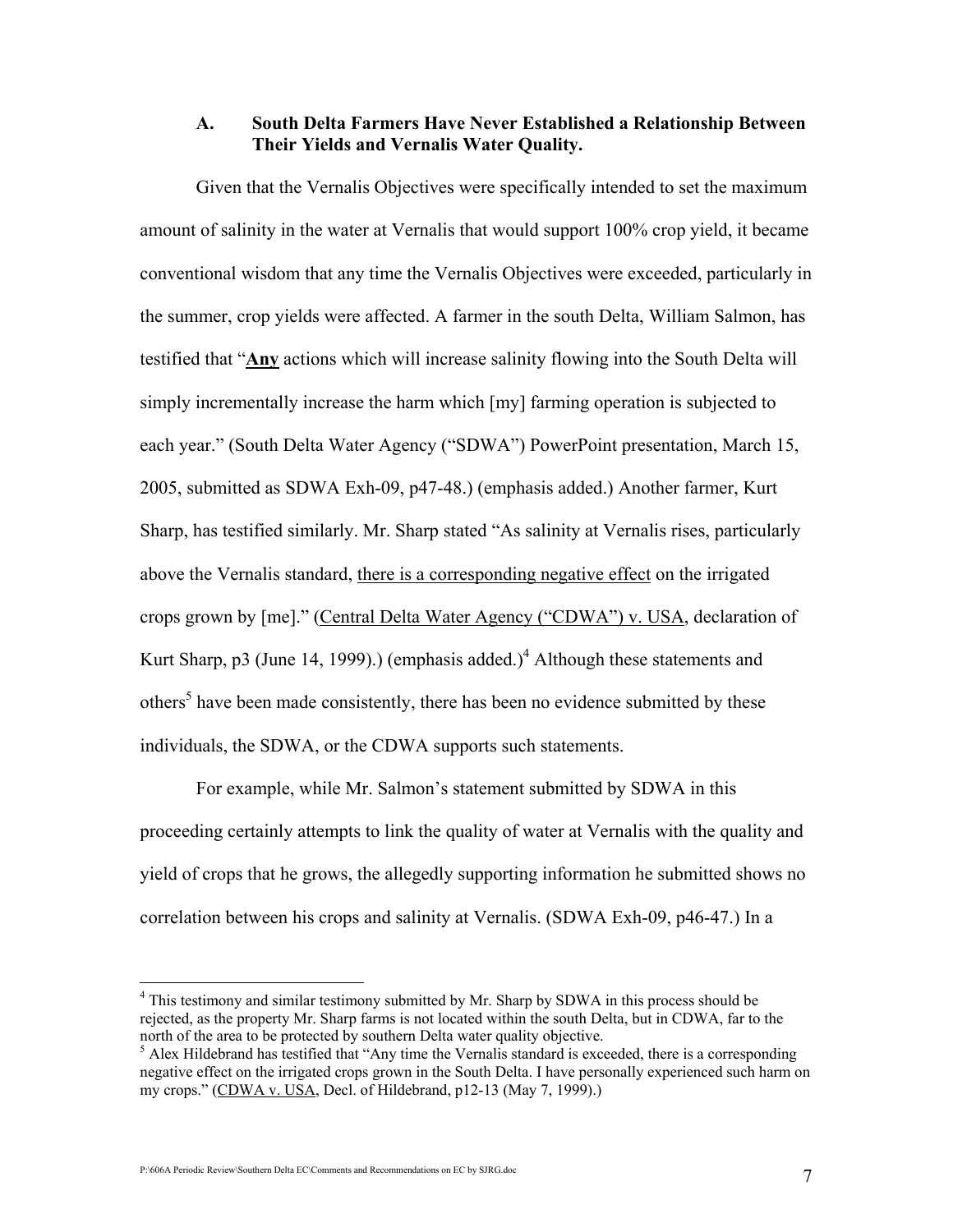prior declaration, he stated that the salinity problem has been getting worse since 1999. (Bay-Delta, Depo. Tr. William Salmon, p13 (May 25, 1999).) If true, this is certainly odd, as there have been no violations of the Vernalis standard since at least 1995. (CDWA v. USA, Depo. Tr. Alex Hildebrand, p62-63 (June 17, 2003); see also salinity data in Appendix C.) Indeed, Mr. Salmon testified in his deposition that he did not know if the Vernalis Objectives had been violated since 2000. (Bay-Delta, Depo. Tr. William Salmon, p15 (May 25, 1999).) Thus, regardless of the veracity of Mr. Salmon's claims of salt damage to his crops, he failed to provide any data suggesting that such salinity damage is directly related to violations of the Vernalis Objectives.<sup>6</sup>

 In his statement submitted by SDWA in the current proceeding, Mr. Salmon cites EC measurements made in the summer months Grant Line Canal and Middle River in an attempt to correlate Vernalis EC with his crop losses, but other than referencing the Vernalis Summer Objective, his statement says nothing about EC actually measured at Vernalis. (SDWA Exh-09A, p47.) Mr. Salmon also could have cited EC measurements at Vernalis, in addition to EC measurements at Grant Line Canal and Middle River, to support a correlation between EC at Vernalis, EC in the Grant Line Canal and Middle River, salt accumulation in his soil, and ultimately, his crop losses, but did nothing of the

<sup>&</sup>lt;sup>6</sup> Mr. Salmon's claim that salinity is the cause of the yield loss of his crops is dubious at best. In a 1999 deposition, Mr. Salmon admitted that he was unable to correlate damage to his walnuts to salinity of the irrigation water he used. He stated "Now, that is not totally. it is not totally. I can't totally say that it is the salt. I also have a virus, what they call black line disease which walnuts get." (Bay-Delta, Depo. Tr. William Salmon, p78 (May 25, 1999).) Mr. Salmon made a similar admission regarding tomatoes, for which he stated "And in 1990 I finally gave up growing tomatoes because I was no longer – it was no longer economically feasible for me to grow with my yields. My yields kept coming down. Now, I can't sit here and tell you that it was directly related to the salt in the water…" (Id., p81.) Perhaps most telling, despite this dramatic statement about quitting tomatoes due to declining yields, in 1999 Mr. Salmon planted 357.5 acres of tomatoes. (Id., Exh. 5.)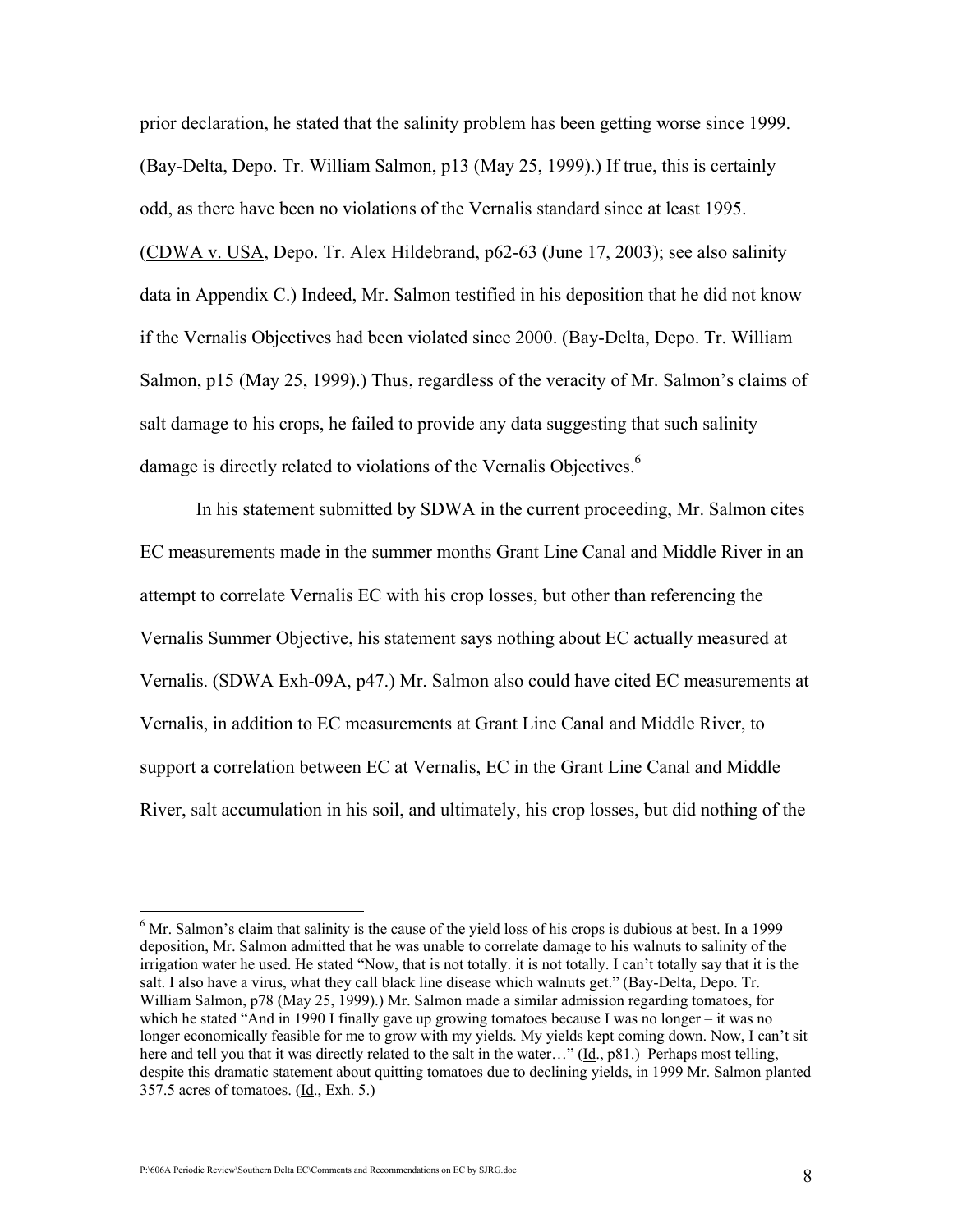sort. (Id.) Mr. Salmon's most recent statement, just like his deposition, fails to support any relationship, correlative or causal, between his crop losses and EC at Vernalis.

 Mr. Sharp's statement has even less evidentiary support. Despite alleging a direct connection between salinity at Vernalis and adverse impacts to crops grown by R.C. Farms, Mr. Sharp has frequently admitted that he has absolutely no basis for attempting to make such a connection. In a 2003 deposition, Mr. Sharp acknowledged that knowing the salt content of the irrigation water he was applying would be a key piece of information regarding his claim of connection between salinity at Vernalis and adverse impacts to crops he grows. (CDWA v. USA, Depo. Tr. Kurt Sharp, p10-11 (June 24, 2003).) Despite this, Mr. Sharp admitted that he did not know or check the salt content of the water he was applying, and acknowledged that water quality could be getting better and he would not even know it. (Id., p11, 21-22.)

 Mr. Sharp was even more open and honest about lacking any information correlating EC at Vernalis EC impacts to the crops grown at R.C. Farms, as the following exchange illustrates:

> "Q. Have you done any analysis to understand the correlation between EC at Vernalis and EC at R.C. Farms?"

"A. Have I done any what?"

"Q. Analysis."

"A. No."

"Q. Are you aware of any reports or studies that you have read or reviewed that has a correlation between EC's at Vernalis and EC's at where you divert from the San Joaquin River?"

"A. Say that question again."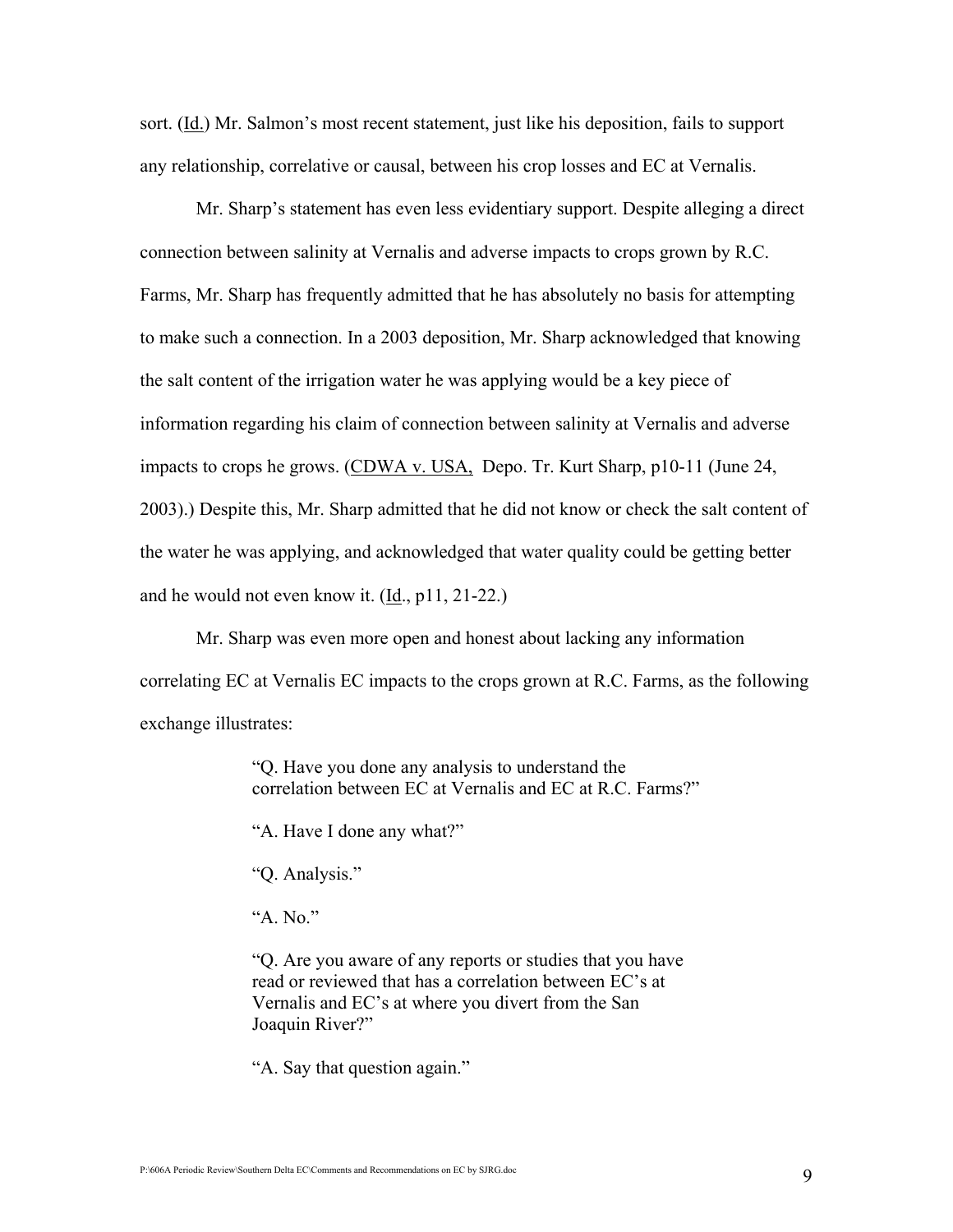"Q. Yeah. Have you read any books, analysis, reports that shows a correlation between EC's at Vernalis and EC's at R.C. Farms?"

"A. No, I have not." (CDWA v. USA, Depo. Tr., Kurt Sharp, p25 (June 24, 2003).)

When asked to give specific details about crop yield declines due to salt, Mr. Sharp testified that certain parts of R.C. Farms' fields have been experiencing declines from 1997 up and through 2003 which he attributed to salt build-up (In re Long-Term Petition Change of: Modesto Irrigation District, et al., Depo. Tr. Kurt Sharp, p15-17 (March 27, 2003).)

Even assuming that Mr. Sharp has seen yield declines in parts of his fields beginning in 1997, and even assuming that such declines were related to salt build up in the soils, those impacts do not correlate with violations of the Vernalis Objectives. As noted earlier, there have been no violations of the Vernalis Objectives since 1995. (CDWA v. USA, Depo. Tr. Alex Hildebrand, p62-63 (June 17, 2003); see also Vernalis EC data in Appendix C.) Since then, the seasonal average salinity at Vernalis was never worse than 0.58 dS/m. (See Appendix B, p2, Table 2.) Moreover, immediately preceding the alleged decline, water quality in 1996 was one of the best years since 1970, averaging about 0.25 dS/m during the irrigation season. (Id.) Then, in 1998, water quality at Vernalis was the best it had ever been since 1970, averaging about 0.19 dS/m during the growing season. (Id.) The salinity data at Vernalis simply does not support a correlation between EC at Vernalis and crop yields in the south Delta.

### B. Historical Data Does Not Support Any Relationship Between Vernalis Water Quality and Southern Delta Agriculture.

The statements from Mr. Salmon and Mr. Sharp not only fail to provide any objective, correlative data, they also skew the analysis of whether south Delta yield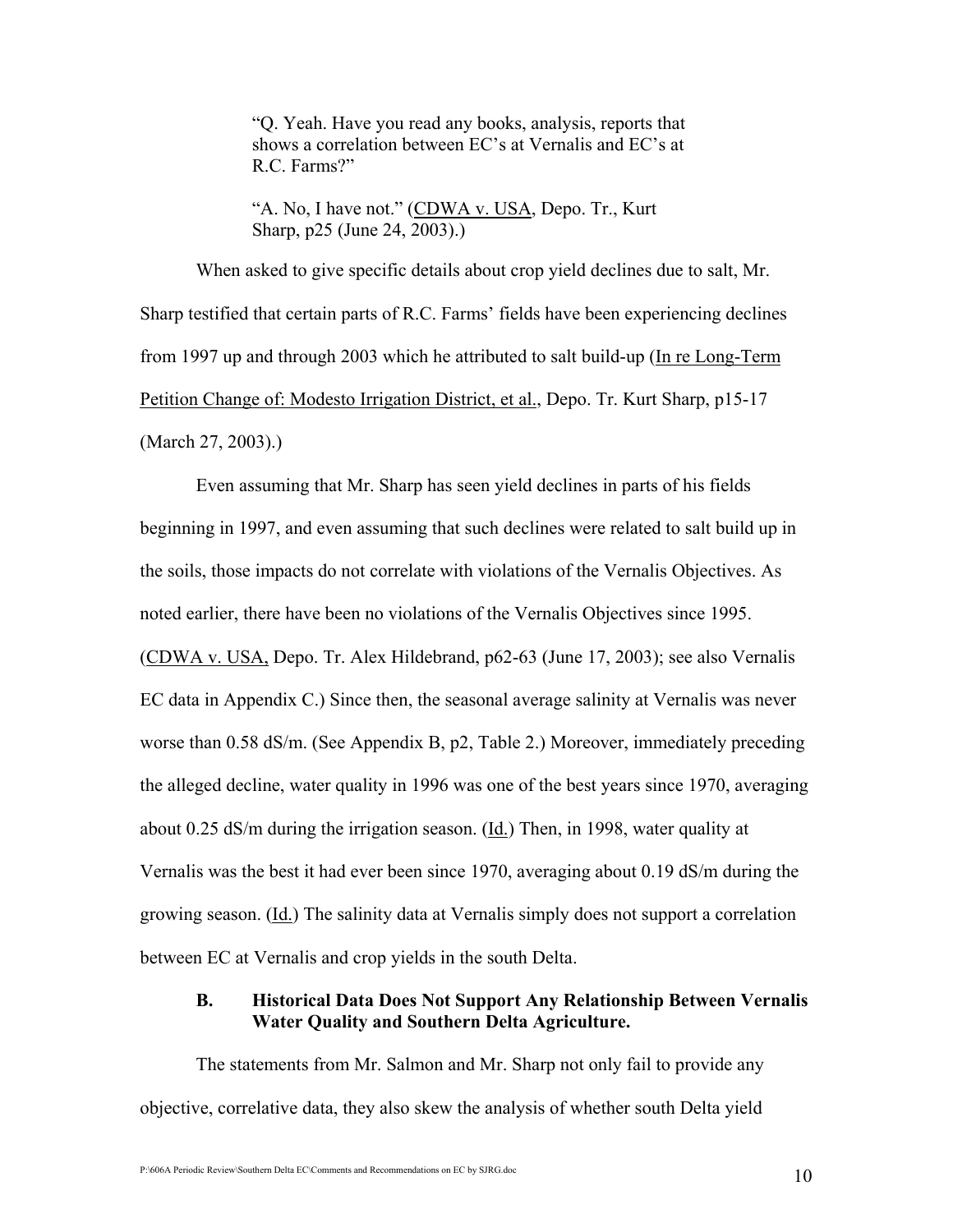declines correspond with exceedances of the Vernalis Summer Objective. Ignoring south Delta farmers whose yields did not decline when the Vernalis Summer Objective was exceeded biases the sample, improperly determines whether violations of the Vernalis Summer Objective cause or correlate with declines in south Delta crop yields, and ultimately distorts the results.

Due to the lack of competent analysis and objective, correlative data supporting the conventional wisdom that every time a violation of the Vernalis Summer Objective occurs farmers in the Southern Delta experience a corresponding negative impact on their crops, the SJRGA conducted its own investigation to determine whether such a relationship existed. The SJRGA obtained data from the San Joaquin County Agriculture Commissioner's Reports and compared the data to historical salinity at Vernalis for every year from 1970 to 2003. (See Appendix B, p2-5, Tables 2-5.) The results indicate no relationship exists between Vernalis salinity and south Delta crop yields.

Since the Vernalis Summer Objective was established at the salinity threshold for sub-irrigated beans, 0.7 dS/m, the SJRGA started its analysis with beans. (SJRG Exh-08, p4.) If the south Delta farmers were correct in their belief that their crops yields declined in direct relation to violations of the Vernalis Summer Objective, then violations of the Vernalis Summer Objective would impact beans more than any other crop.

First, the SJRGA directly compared bean yields to the corresponding average EC of each irrigation season in order to observe when yield declines corresponded with high salinity and when they did not correspond with high salinity. (see Table 1.) An "irrigation season" was defined as the period each year from April 1 through August 31.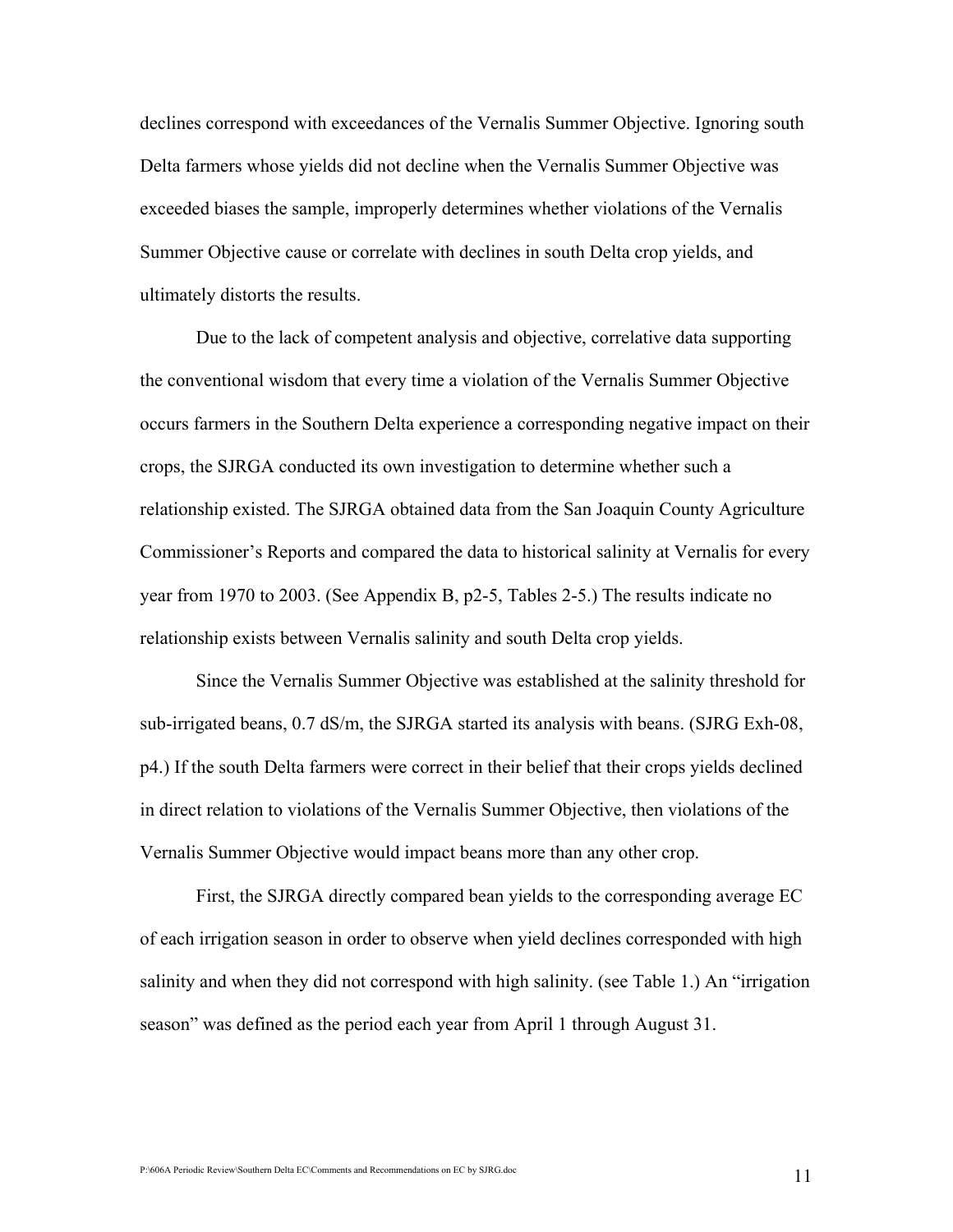| Year | Yield<br>(Tons/Acre) | $EC$ (dS/m) | Year Type <sup>8</sup> |  |
|------|----------------------|-------------|------------------------|--|
| 1970 | 0.88                 | 0.68        | AN                     |  |
| 1971 | 0.88                 | 0.72        | <b>BN</b>              |  |
| 1972 | 1.05                 | 1.01        | $\mathbf D$            |  |
| 1973 | 1.16                 | 0.68        | AN                     |  |
| 1974 | 1.18                 | 0.53        | W                      |  |
| 1975 | 1.18                 | 0.57        | W                      |  |
| 1976 | 0.91                 | 0.99        | $\overline{C}$         |  |
| 1977 | 0.89                 | 1.49        | $\overline{\rm C}$     |  |
| 1978 | 0.85                 | 0.41        | $\overline{W}$         |  |
| 1979 | 0.97                 | 0.68        | AN                     |  |
| 1980 | 1.07                 | 0.71        | W                      |  |
| 1981 | 1.04                 | 0.73        | D                      |  |
| 1982 | 0.80                 | 0.28        | W                      |  |
| 1983 | 0.85                 | 0.19        | W                      |  |
| 1984 | 0.91                 | 0.63        | AN                     |  |
| 1985 | 1.15                 | 0.62        | $\mathbf D$            |  |
| 1986 | 1.05                 | 0.38        | W                      |  |
| 1987 | 1.06                 | 0.72        | $\overline{C}$         |  |
| 1988 | 1.07                 | 0.74        | $\overline{C}$         |  |
| 1989 | 1.04                 | 0.75        | $\overline{C}$         |  |
| 1990 | 1.50                 | 0.75        | $\overline{C}$         |  |
| 1991 | 1.15                 | 0.86        | $\overline{C}$         |  |
| 1992 | 1.09                 | 0.78        | $\overline{C}$         |  |
| 1993 | 1.13                 | 0.64        | W                      |  |
| 1994 | 1.20                 | 0.74        | $\overline{C}$         |  |
| 1995 | 1.15                 | 0.26        | $\overline{\text{W}}$  |  |
| 1996 | 1.08                 | 0.49        | W                      |  |
| 1997 | 1.14                 | 0.56        | W                      |  |
| 1998 | 0.8                  | 0.19        | W                      |  |
| 1999 | 1.15                 | 0.45        | AN                     |  |
| 2000 | 1.09                 | 0.46        | AN                     |  |
| 2001 | 1.05                 | 0.58        | D                      |  |
| 2002 | 1.08                 | 0.56        | D                      |  |
| 2003 | 1.09                 | 0.55        | <b>BN</b>              |  |

Table 1: Dry Bean Yield and Seasonal Average Water Quality at Vernalis, 1970- 2003.<sup>7</sup>

<sup>&</sup>lt;sup>7</sup> Consecutive years in which the seasonal average exceeded the Objective are shaded yellow. Years in which the yield was less than 10% below the mean are shaded green.

<sup>&</sup>lt;sup>8</sup> San Joaquin River Basin Index Year Types. W= Wet,  $AN = Above$  Normal,  $BN = Below$  Normal,  $D =$ Dry,  $C =$  Critical. (SJRG Exh-07, p32.)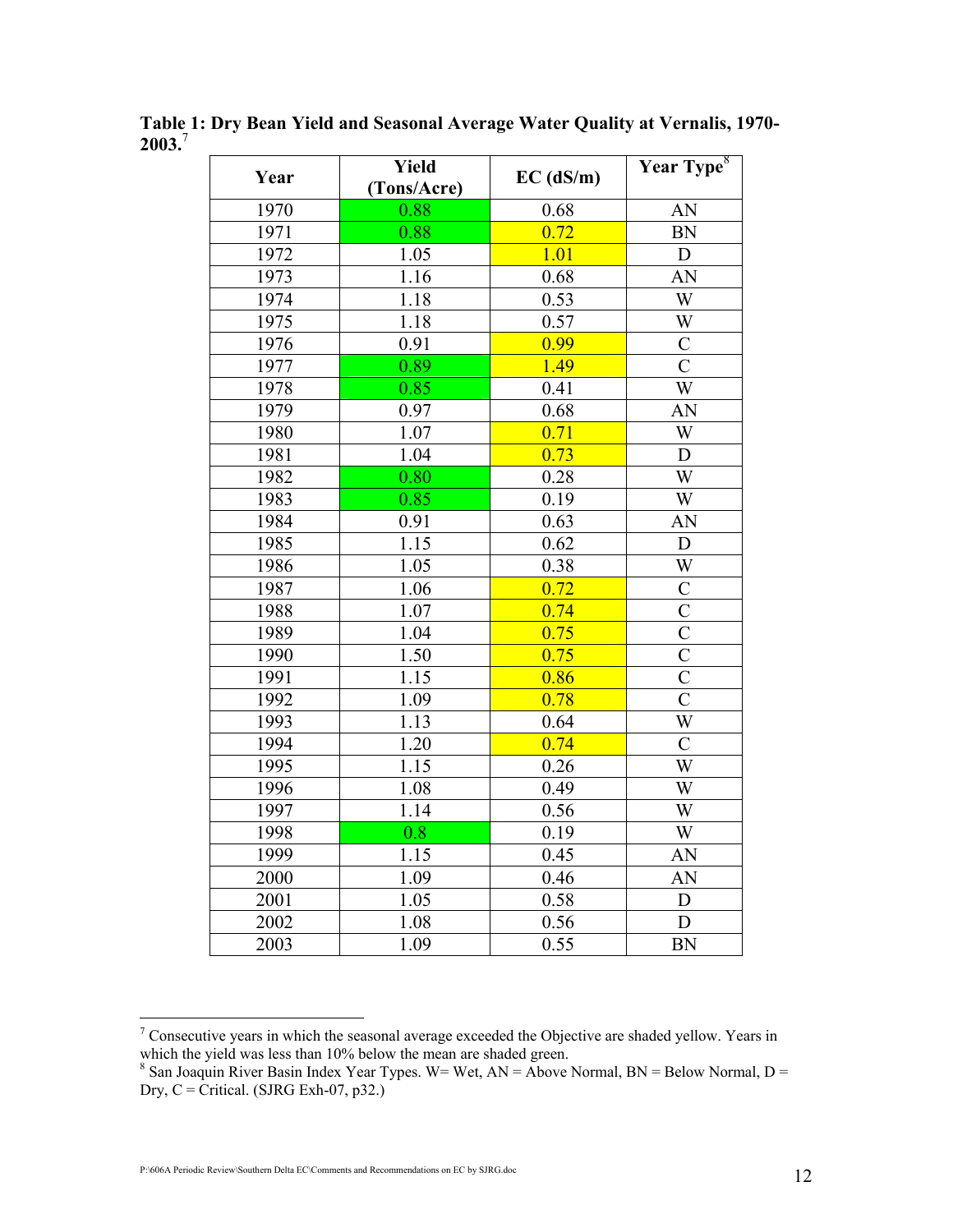Overall, seasonal average EC at Vernalis ranged from a low of 0.19 dS/m to a high of 1.49 dS/m. The mean EC for the period was  $0.63$  dS/m.<sup>9</sup> Yields for that period ranged from a low of 0.80 tons/acre to a high of 1.5 tons/acre. The mean yield was 1.05 tons/acre.<sup>10</sup> However, since yields vary by about 10%, solely due to variations in weather, seeds, farming practices, and other factors, yields could have been as low as 0.90 tons/acre for reasons unrelated to salinity. (SJRG Exh-06, p2.)

In the thirty-four years observed, the seasonal average EC exceeded the Vernalis Summer Objective thirteen times. However, yields declined to less than 10% below the mean yield only twice – once in 1971, when yields were 0.88 tons/acre and EC was 0.72 dS/m, and again in 1977 when yields were 0.89 tons/acre and EC was 1.49 dS/m, the highest EC during the sample period.

None of the other twelve instances in which seasonal average EC exceeded the Vernalis objective accompanied significant declines in bean yields. Eight of these years had yields at or above the mean. Some of these years even had the best yields of the entire thirty-four year period. In fact, the highest yields in the entire period, 1.5 tons/acre occurred in 1990, when the average EC of the season was 0.75 dS/m! In contrast, 1997 had one of the worst yields, at only 0.8 tons/acre, but the best water quality, at 0.19 dS/m.

South Delta farmers such as Mr. Salmon and Mr. Sharp have repeatedly claimed that violations of the Vernalis Summer Objective lead to corresponding declines in their yields. They also repeatedly failed to provide any documentation or other supporting evidence demonstrating a correlative or causal relationship between exceedances of the Vernalis Summer Objective and harm to their crops. They could not do so, because no

<sup>&</sup>lt;sup>9</sup> The standard deviation was 0.17 dS/m.

<sup>&</sup>lt;sup>10</sup> The standard deviation was 0.10 tons/acre. The median yield was 1.07 tons/acre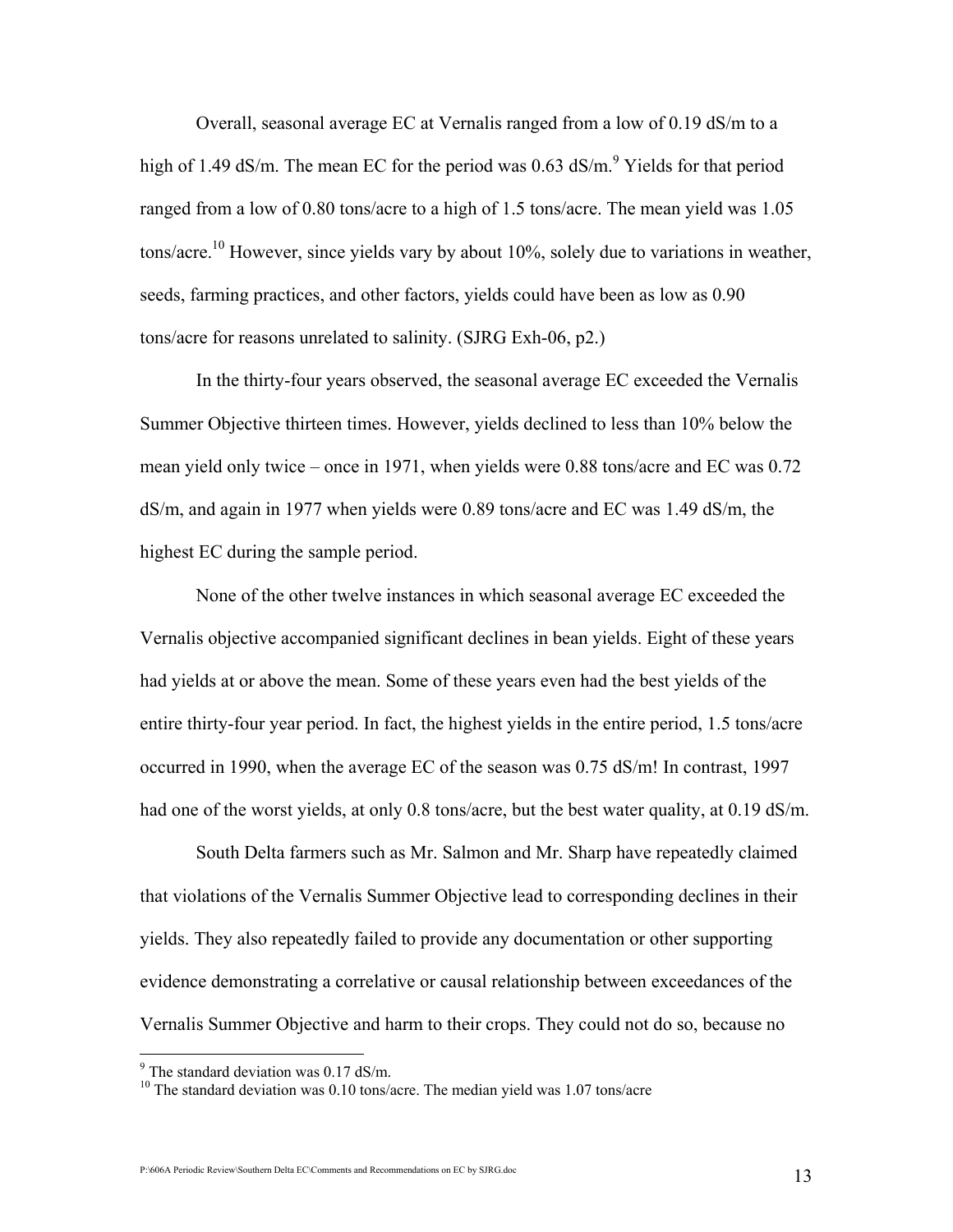such evidence exists. Comparing seasonal average EC at Vernalis with bean yields demonstrates that bean yields do not decrease when EC exceeds the Vernalis Summer Objective and that no relationship between the two exists. (see Figure 1.)

Figure 1: San Joaquin County dry bean yield and seasonal average EC.



According to the work of Ayers and Westcot however, it takes time for salt to accumulate in the root zone to a concentration sufficient to reduce yield. (Ayers, R.S. and D. W. Westcot, Water Quality For Agriculture §2.4.2 (Food and Agriculture Organization of the United Nations, Irrigation and Drainage Paper, 29 Rev. 1 1985).) Even without leaching, two or more years of irrigation are generally required before salt concentrations climb high enough to harm yields. (Id.) Consequently, the SJRGA examined bean yields and salinity over the period from 1970 to 2003 to determine whether any patterns or trends emerged. Based on the Ayers and Westcot work, one or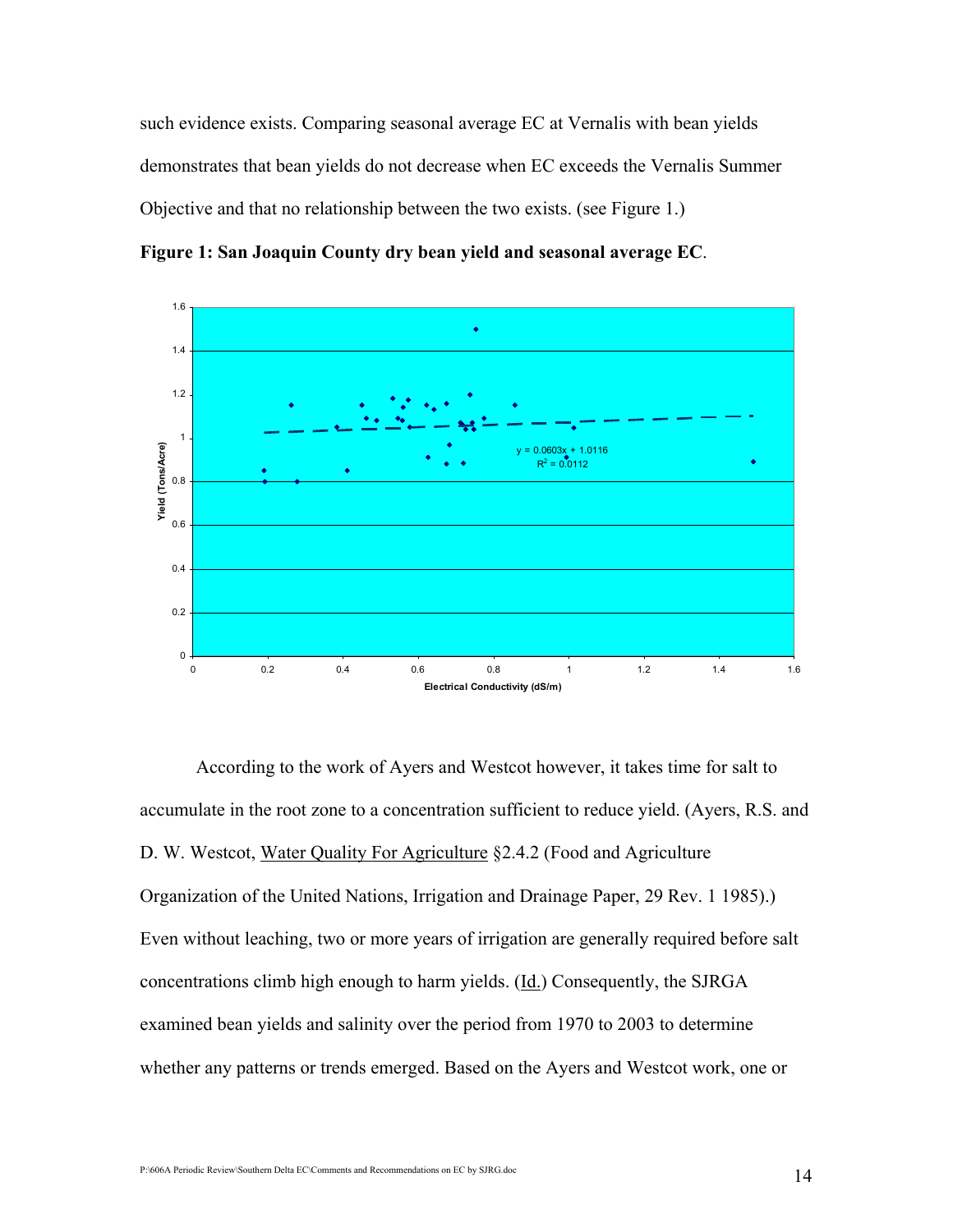more consecutive years in which the seasonal average salinity exceeded 0.7 dS/m should have eventually led to declines in yields, but again there was no relationship between

Vernalis salinity and bean yields. (Id.; see Figure 2.)





In the entire thirty-four year period observed, there were two instances in which yield declines more than 10% below the mean followed one or more years in which the seasonal average EC at Vernalis exceeded 0.7 dS/m.

The first instance occurred in 1977, when the yield was 0.89 tons/acre, the EC at Vernalis the prior year was 0.99 dS/m, and the EC at Vernalis that year was 1.49 dS/m. It should be noted that the 1977 water year was one of the driest years on record, and a water shortage could have impacted crop yields just as well as any water quality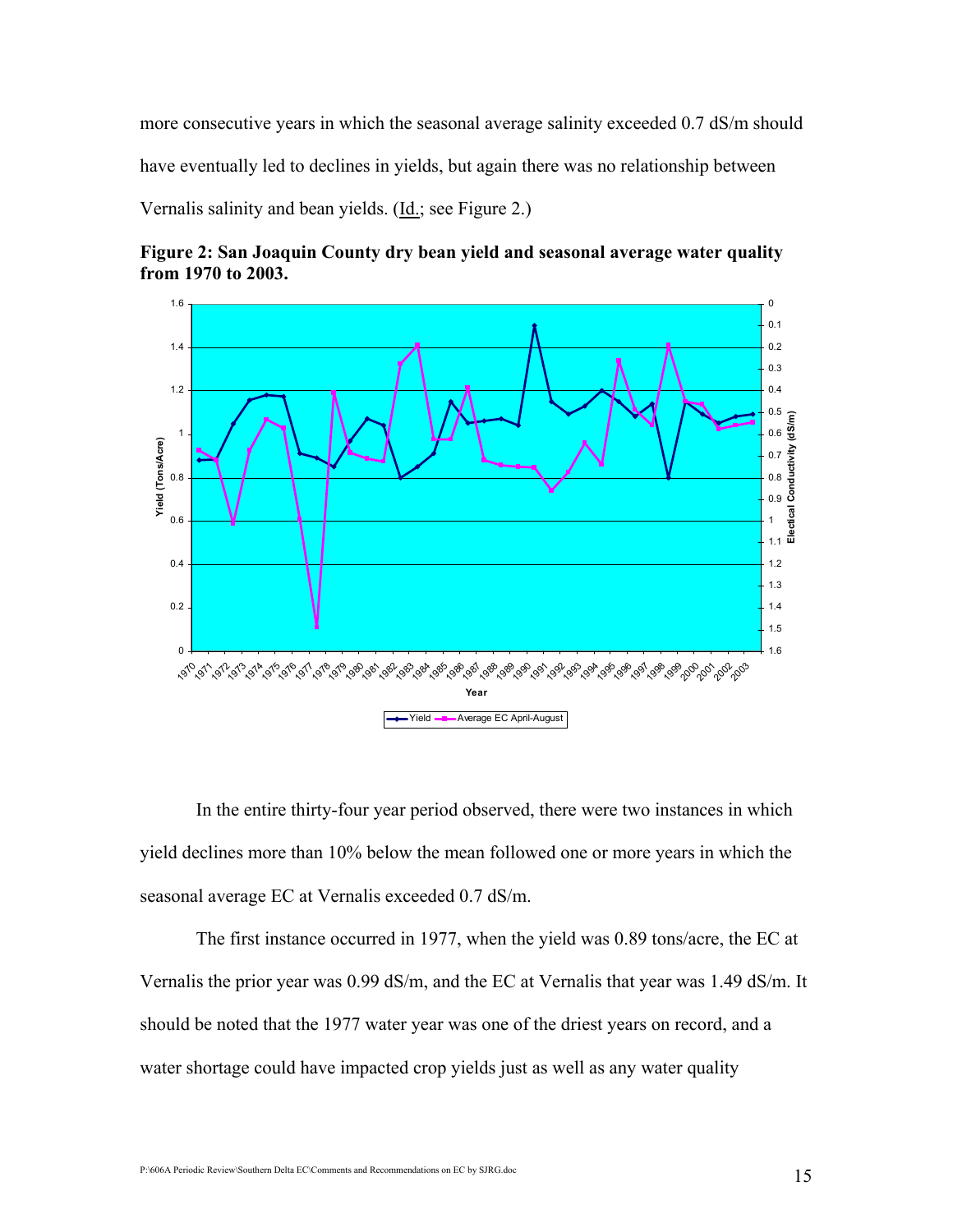degradation. (see Appendix B, p1, Table 1.) The second instance occurred in 1982, when yields were 0.85 tons/acre, after 1980, when the seasonal average EC at Vernalis was 0.71 dS/m and 1981, when the seasonal average EC at Vernalis was 0.73 dS/m.

 However, there was also a significant period when seasonal average EC exceeded 0.7 dS/m every year from 1987 through 1992 - a total of six consecutive years. Throughout that period, however, bean yields stayed remarkably stable. In fact, they were higher than the mean in all six years. 1990, the fourth consecutive year in which seasonal average EC exceeded 0.7 dS/m, had the highest bean yields, 1.5 tons/acre, of the entire period from 1970 to 2003. Such a long period of EC at Vernalis in excess of the salinity tolerance of beans defeats the notion that even violations over multiple, consecutive seasons correlate with or cause declines in yields.

Since bean yields bore no relationship with EC, the SJRGA also tried to find trends in corn, both grain (see Figure 3) and silage (see Figure 4), and alfalfa (see Figure 5), but the only trends found were inconsistent with the conventional wisdom.

//

//

// // // // // //

//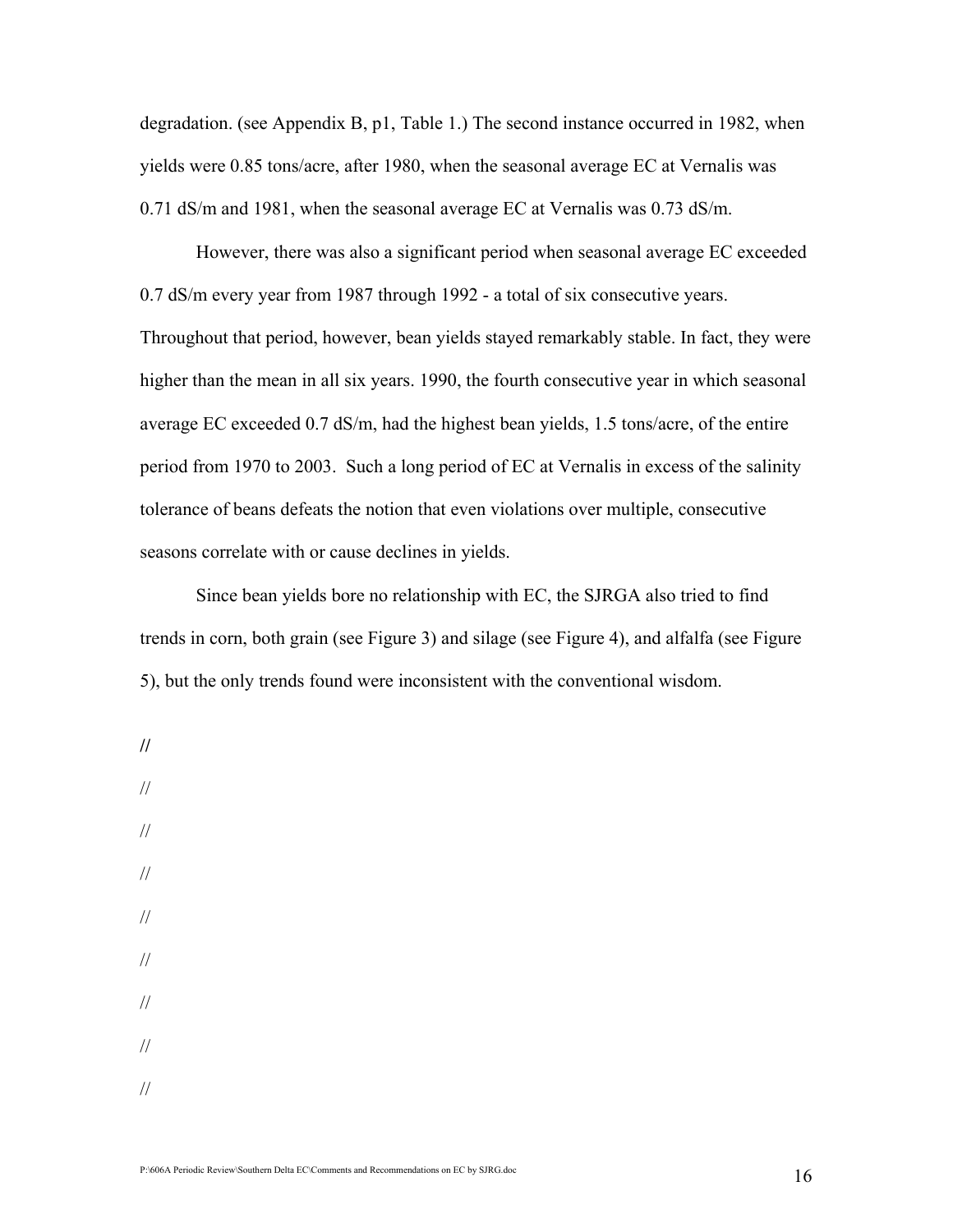Table 2: Corn grain, corn silage, and alfalfa yields and seasonal average water quality at Vernalis, 1970-2003. $^{11}$ 

|      | <b>Corn Grain</b> | <b>Corn Silage</b> | Alfalfa      | EC     | Year                  |
|------|-------------------|--------------------|--------------|--------|-----------------------|
| Year | <b>Yield</b>      | Yield              | <b>Yield</b> | (dS/m) | <b>Type</b>           |
|      | (Tons/Acre)       | (Tons/Acre)        | (Tons/Acre)  |        |                       |
| 1970 | 3.14              | 22.75              | 6.33         | 0.68   | AN                    |
| 1971 | 3.25              | 20.50              | 6.70         | 0.72   | <b>BN</b>             |
| 1972 | 3.15              | 25.00              | 6.63         | 1.01   | D                     |
| 1973 | 3.60              | 23.70              | 7.00         | 0.68   | AN                    |
| 1974 | 3.40              | 24.30              | 6.66         | 0.53   | W                     |
| 1975 | 3.59              | 22.11              | 6.54         | 0.57   | W                     |
| 1976 | 3.51              | 23.50              | 7.32         | 0.99   | $\mathcal{C}$         |
| 1977 | 3.95              | 21.40              | 7.47         | 1.49   | $\overline{C}$        |
| 1978 | 3.85              | 20.94              | 6.77         | 0.41   | W                     |
| 1979 | 4.03              | 24.87              | 6.86         | 0.68   | AN                    |
| 1980 | 4.40              | 24.14              | 6.48         | 0.71   | W                     |
| 1981 | 3.89              | 23.90              | 6.83         | 0.73   | D                     |
| 1982 | 4.50              | 24.20              | 6.93         | 0.28   | W                     |
| 1983 | 3.92              | 25.10              | 6.74         | 0.19   | W                     |
| 1984 | 4.47              | 24.51              | 6.95         | 0.63   | AN                    |
| 1985 | 4.70              | 27.30              | 7.31         | 0.62   | $\mathbf D$           |
| 1986 | 4.62              | 26.30<br>6.46      |              | 0.38   | W                     |
| 1987 | 4.70              | 6.79<br>26.60      |              | 0.72   | $\overline{C}$        |
| 1988 | 4.46              | 7.14<br>22.90      |              | 0.74   | $\overline{C}$        |
| 1989 | 24.50<br>4.64     |                    | 6.90         | 0.75   | $\mathcal{C}$         |
| 1990 | 4.32              | 23.70              | 6.78         | 0.75   | $\overline{C}$        |
| 1991 | 4.67              | 26.90              | 7.30         | 0.86   | $\mathcal{C}$         |
| 1992 | 5.07              | 25.10              | 8.33         | 0.78   | $\overline{\text{C}}$ |
| 1993 | 5.04              | 26.10              | 7.00         | 0.64   | W                     |
| 1994 | 5.20              | 29.00              | 7.25         | 0.74   | $\mathcal{C}$         |
| 1995 | 4.97              | 27.73              | 7.25         | 0.26   | W                     |
| 1996 | 4.48              | 27.55              | 6.81         | 0.49   | W                     |
| 1997 | 5.14              | 27.18              | 6.98         | 0.56   | W                     |
| 1998 | 4.50              | 28.17              | 6.10         | 0.19   | W                     |
| 1999 | 4.95              | 28.15              | 6.32         | 0.45   | AN                    |
| 2000 | 5.13              | 28.89              | 6.22         | 0.46   | AN                    |
| 2001 | 4.76              | 29.87              | 7.2          | 0.58   | D                     |
| 2002 | 5.20              | 30.00              | 7.00         | 0.56   | D                     |
| 2003 | 4.63              | 28.35              | 7.11         | 0.55   | <b>BN</b>             |

<sup>&</sup>lt;sup>11</sup> Consecutive years in which the seasonal average exceeded the Objective are shaded pink.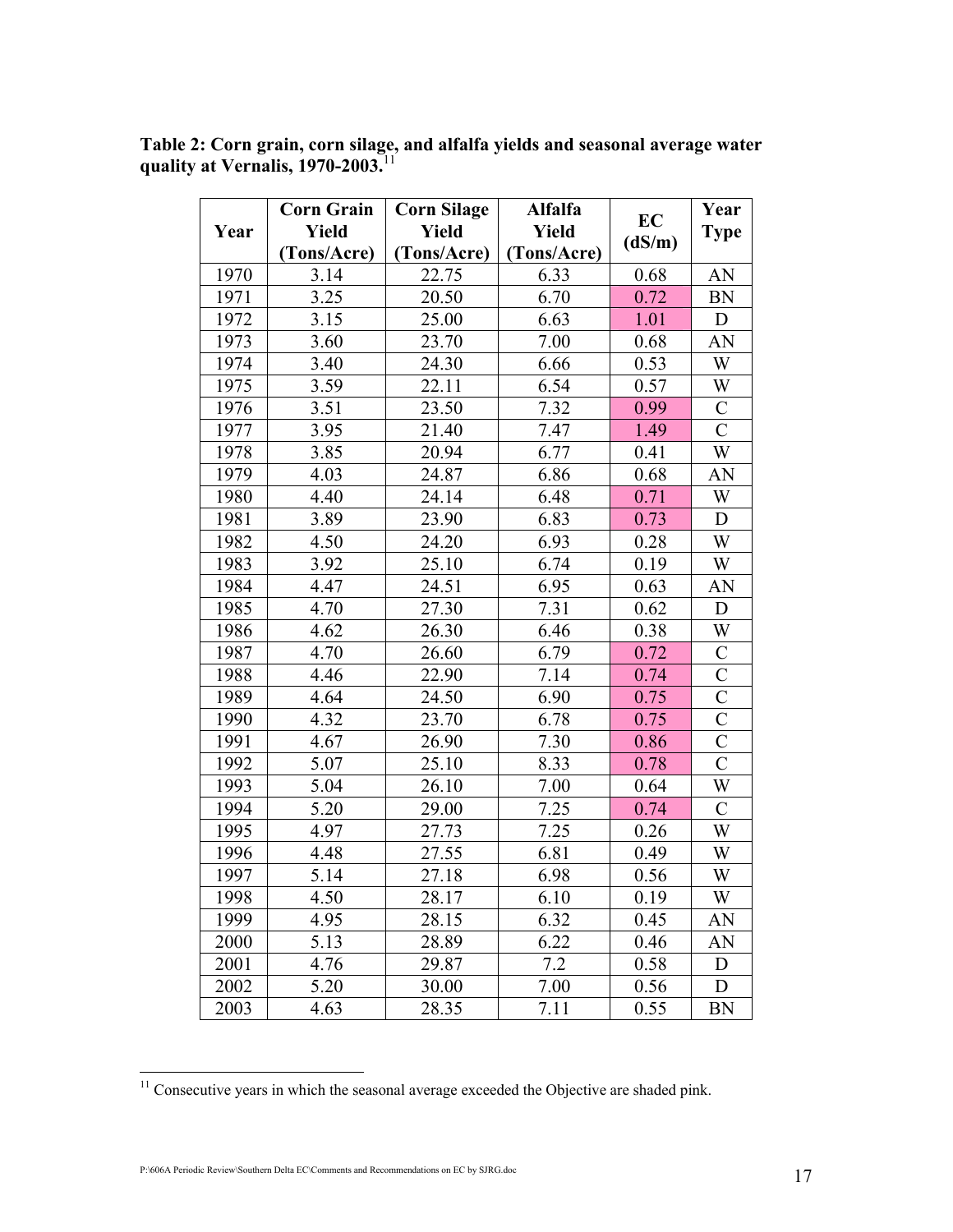

Figure 3: San Joaquin County corn grain yields and seasonal average water quality from 1970 to 2003.

Figure 4: San Joaquin County corn silage yields and seasonal average water quality from 1970 to 2003.

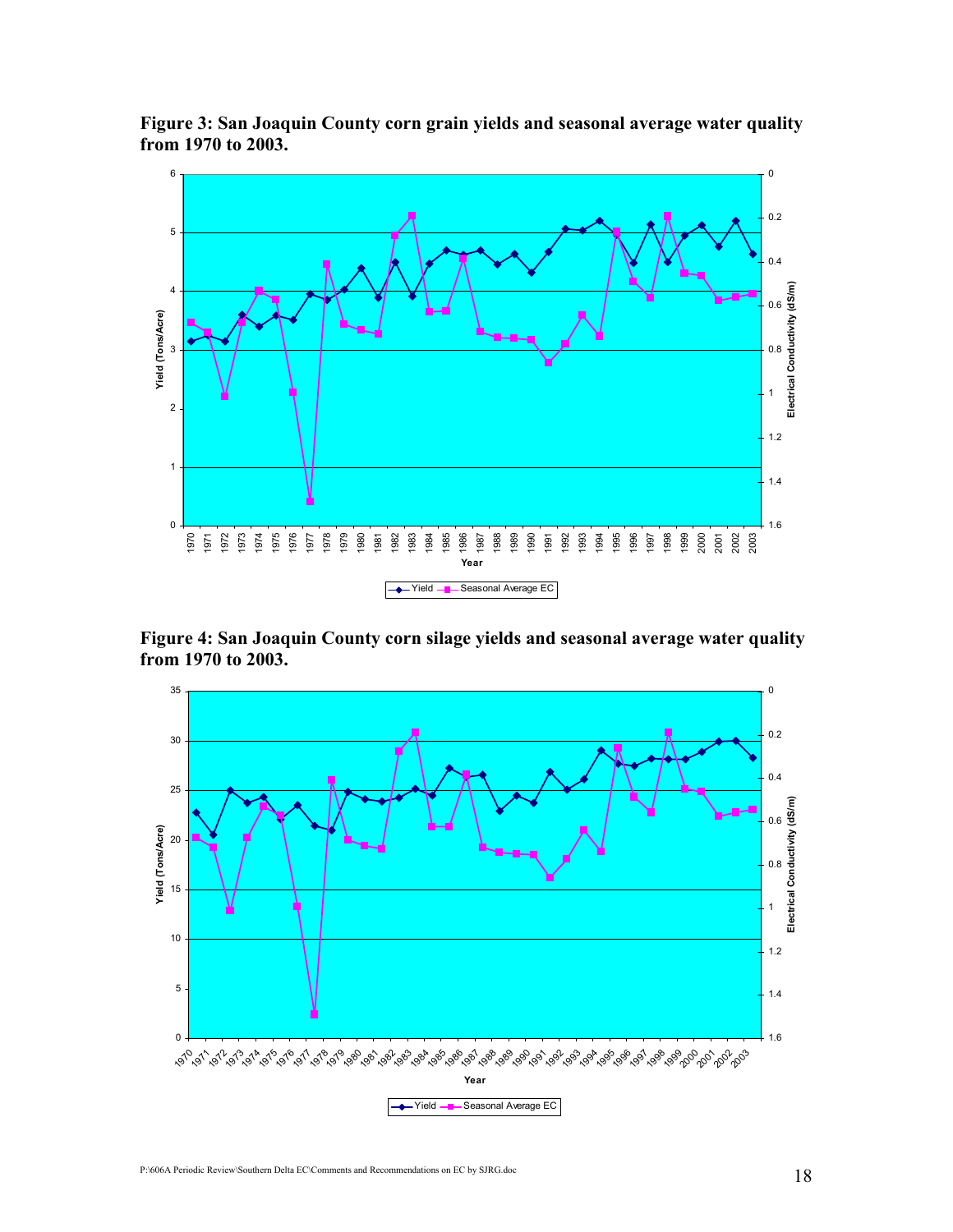Corn grain and corn silage yields steadily increased over the period of 1970 to 2003. (see Figures 3 and 4.) Corn grain yields continued rising in 1977, and continued doing so in 1978. Corn grain yields even continued rising throughout the period from 1987 to 1992, when seasonal average salinity exceeded the Vernalis Summer Objective every year. Silage corn yields had a similar trend. Yields decreased slightly in 1977 and 1978, but then increased again in 1979 and returned to their upward trend. However, the work of Ayers and Westcot would not predict yield declines when seasonal average EC exceeds 0.7 dS/m, but instead when seasonal average EC exceeds 1.1 dS/m. (Ayers and Westcot, Water Quality For Agriculture §2.4.3.) In the entire thirty-four year period, seasonal average EC at Vernalis only exceeded 1.1 dS/m in one year, 1977. The conventional wisdom would have predicted declines in the yields of both grain corn and silage corn, but instead grain corn yields increased!

Figure 5: San Joaquin County alfalfa yields and seasonal average water quality from 1970 to 2003.

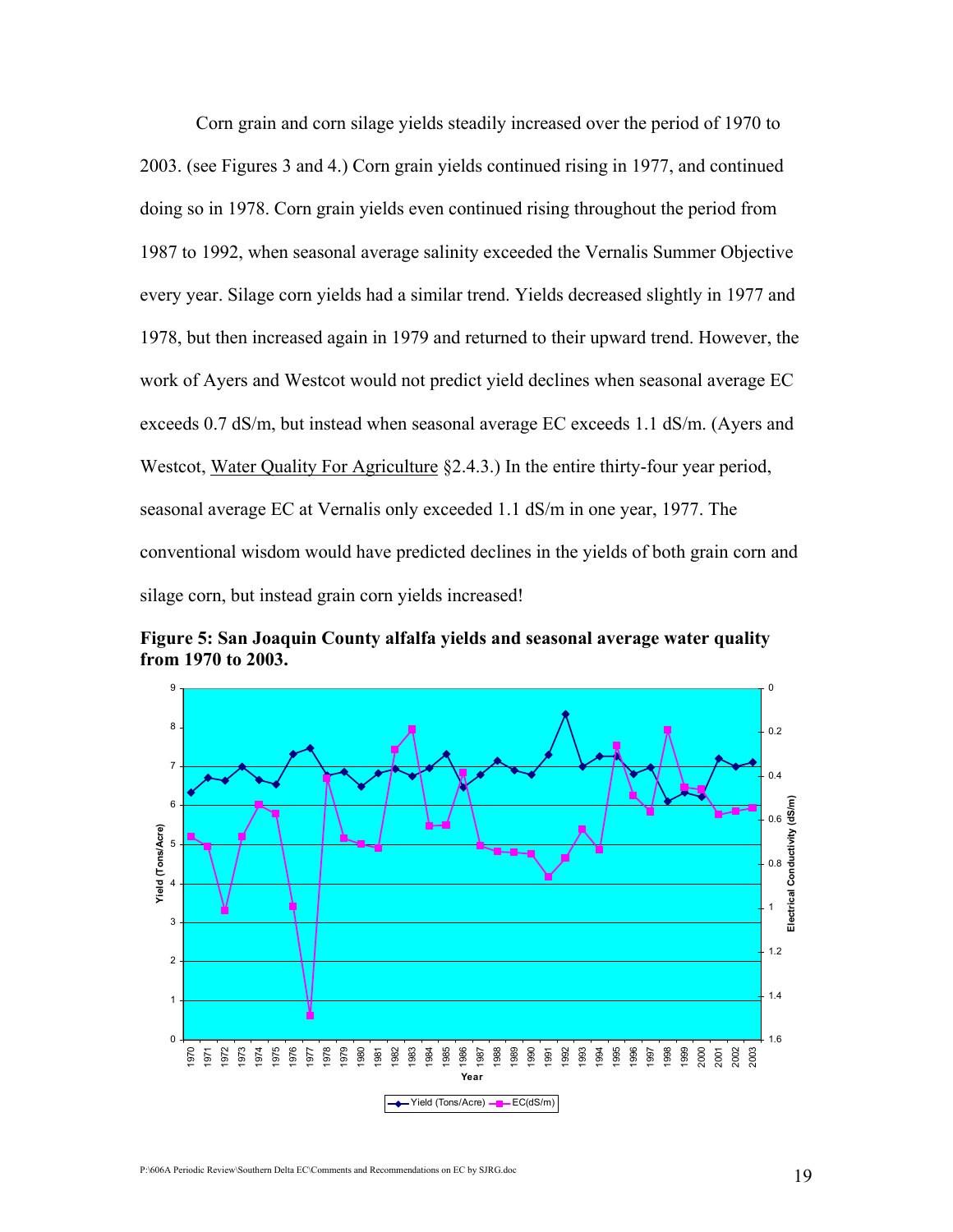Alfalfa yields stayed relatively stable from 1970 to 2003, despite wide

fluctuations in EC. (see Figure 5.) Alfalfa yields even increased between 1987 and 1994, when the seasonal average EC at Vernalis exceeded 0.7 dS/m in six out of seven years. Even consecutive years of EC at Vernalis exceeding 0.7 dS/m failed to impact alfalfa yields. The highest yields of the entire period, 8.33 tons/acre, occurred in 1992, the fourth consecutive year in which seasonal average EC at Vernalis exceeded 0.7 dS/m. However, the work of Ayers and Westcot would not predict yield declines when seasonal average EC exceeds 0.7 dS/m, but instead when seasonal average EC exceeds 1.3 dS/m. (Ayers and Westcot, Water Quality for Agriculture §2.4.3.) In the entire thirty-four year period, seasonal average EC at Vernalis only exceeded 1.3 dS/m in one year, 1977. Contrary to conventional wisdom however, alfalfa yields did not decline that year, but increased instead.

The SJRGA's analysis was based on information obtained from the San Joaquin County Agriculture Commission, rather than data specific to the southern Delta, but south Delta agriculture constitutes a significant portion of San Joaquin County agriculture. In 1996, the most recent land use survey data available from the DWR, the southern Delta alone accounted for almost half of San Joaquin County's bean production, with about 10,550 acres of bean grown in the southern Delta and 22,800 acres of beans grown in San Joaquin County. (Presentation of John W. Hagen and Bert O. Mason, submitted as SJRG Exh-05, p2, 56.) Alfalfa constituted an even larger portion of San Joaquin County output, about 55%, with 35,600 acres of alfalfa grown in the southern Delta and 64,890 acres grown in the entire county. (See Appendix B, p4-8, Tables 4 and 7.) Corn grown in the southern Delta, both grain and silage, accounted for about 24% of county output, a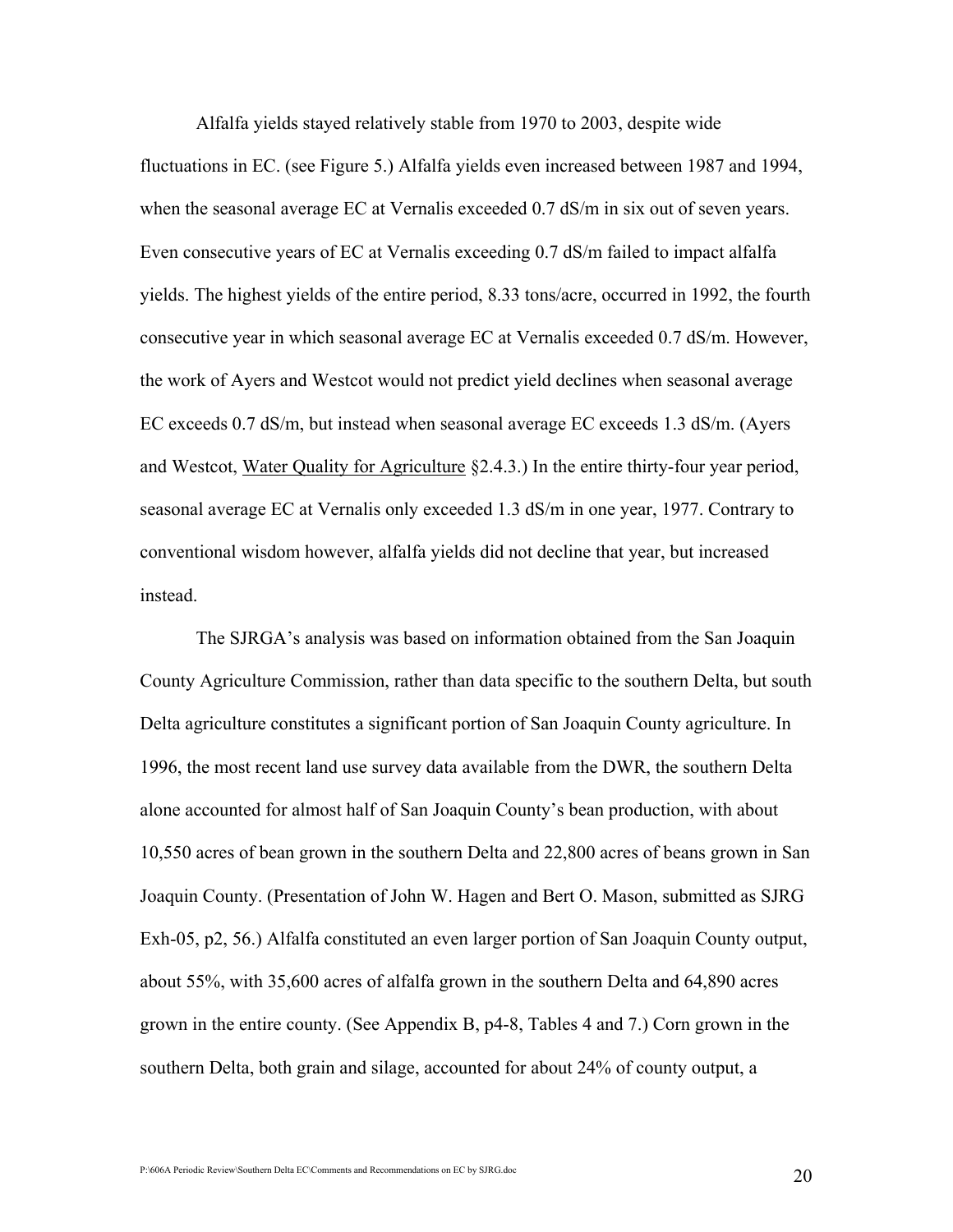smaller portion than beans and alfalfa. (SJRG Exh-05, p40, 48.) Nevertheless, since the south Delta accounts for such a large portion of county output, San Joaquin County statistics adequately represent southern Delta bean, corn, and alfalfa statistics.

If the south Delta farmers were correct, then corn, alfalfa, and especially bean yields should have declined in relation to exceedances at Vernalis. Yields showed significant declines in correspondence to seasonal average EC at Vernalis in only a small fraction of years. In the vast majority of years, no yield declines occurred. Contrary to conventional wisdom and the deeply-held beliefs of many, the historical data disproves the existence of any correlation or causal relationship between high EC's at Vernalis and impacts to south Delta agriculture.

Finally, San Joaquin County yields of grain corn, silage corn, and dry beans are substantially better than average yields in the United States and California, sometimes by as much as 20%. (SJRG Exh-05, p8, 17, 23.) San Joaquin County grain corn and silage corn yields even exceed those of major corn growing states such as Nebraska. (Id., p8.) If yields of salt-sensitive crops in the south Delta are so high, then salinity cannot be the serious problem impairing agriculture that south Delta farmers and conventional wisdom would lead one to believe.

#### C. Prior Modeling Exaggerated the Salinity Problem.

As presented by Daniel Steiner, the latest modeling of the San Joaquin River Basin represented in CALSIM II ("CALSIM II-Revised") is the product of over three years of refinement and enhancement of prior models used to simulate the hydrology and water resource operations of the Basin. (Presentation of Daniel Steiner, submitted as SJRG Exh-07, p17.)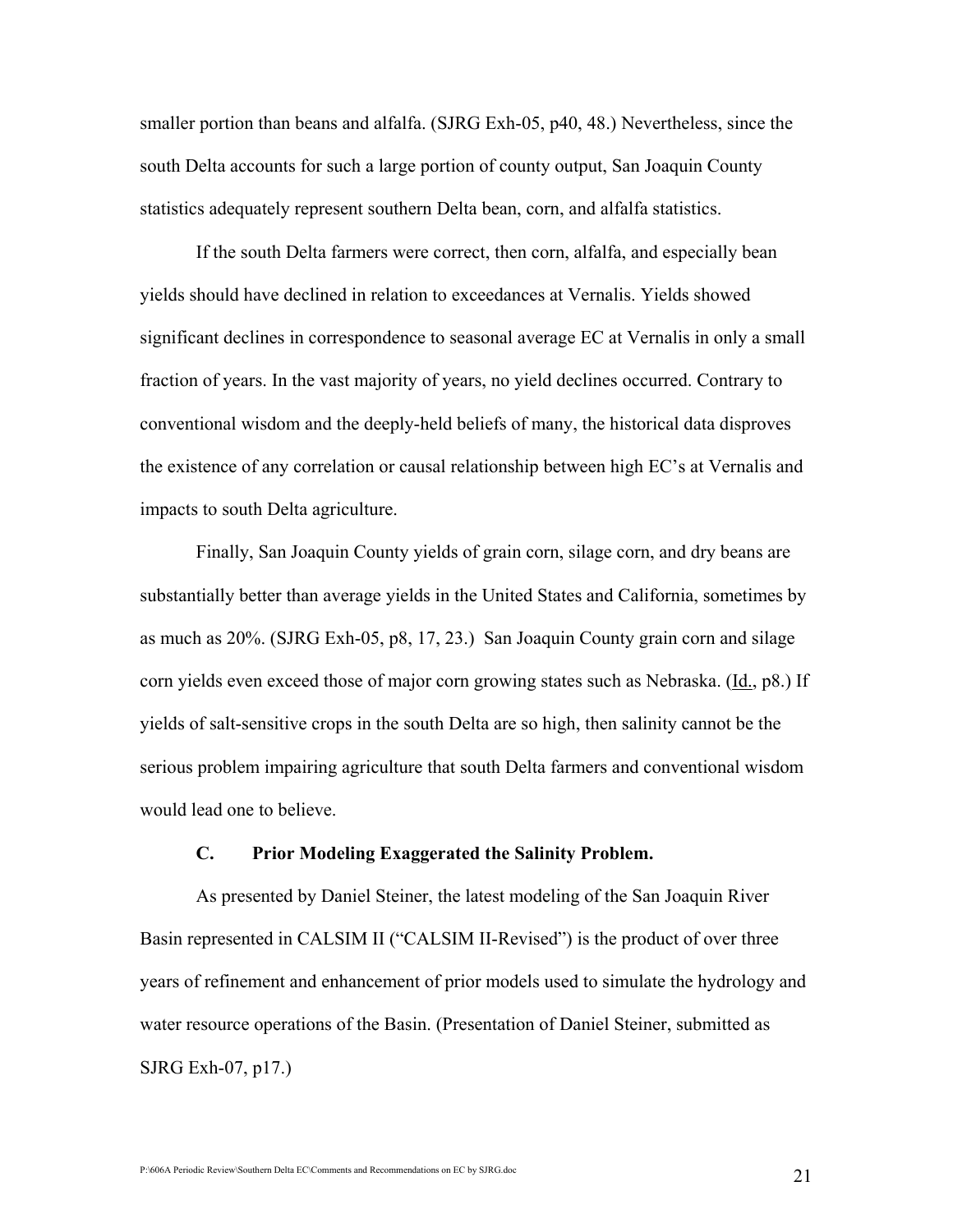CALSIM II-Revised first analyzes "Maze", the San Joaquin River upstream of its confluence with the Stanislaus River, because conditions at Maze drive conditions at Vernalis. (SJRG Exh-07, p14; see Figure 6.) Here, it captures the effects of upstream operations of the Merced River and Tuolumne River, and occasional flow from the upper San Joaquin River and Kings River. It analyzes water quality using a new mass balance approach. (Id.) Then, it presents results for Vernalis. (Id.; see Figure 7.)

Figure 6: Water quality at Maze simulated by CALSIM II-Revised.<sup>12</sup> (SJRG Exh-13, p15.)



Figure 7: CALSIM II-Revised simulation of San Joaquin River water quality at Vernalis. (SJRG Exh-13, p20.)



CALSIM II-Revised significantly improves on prior modeling efforts.

SANJASM, the original Kratzer equation, and prior versions of CALSIM II

overestimated salinity at Maze, which in turn all overestimated water quality release

needs from New Melones. (Id., p19.) These prior models overstated salt loading in the

 $\overline{a}$ <sup>12</sup> Note that EC is depicted in "uS/cm." For purposes of conversion, 1000 uS/cm = 1 dS/m.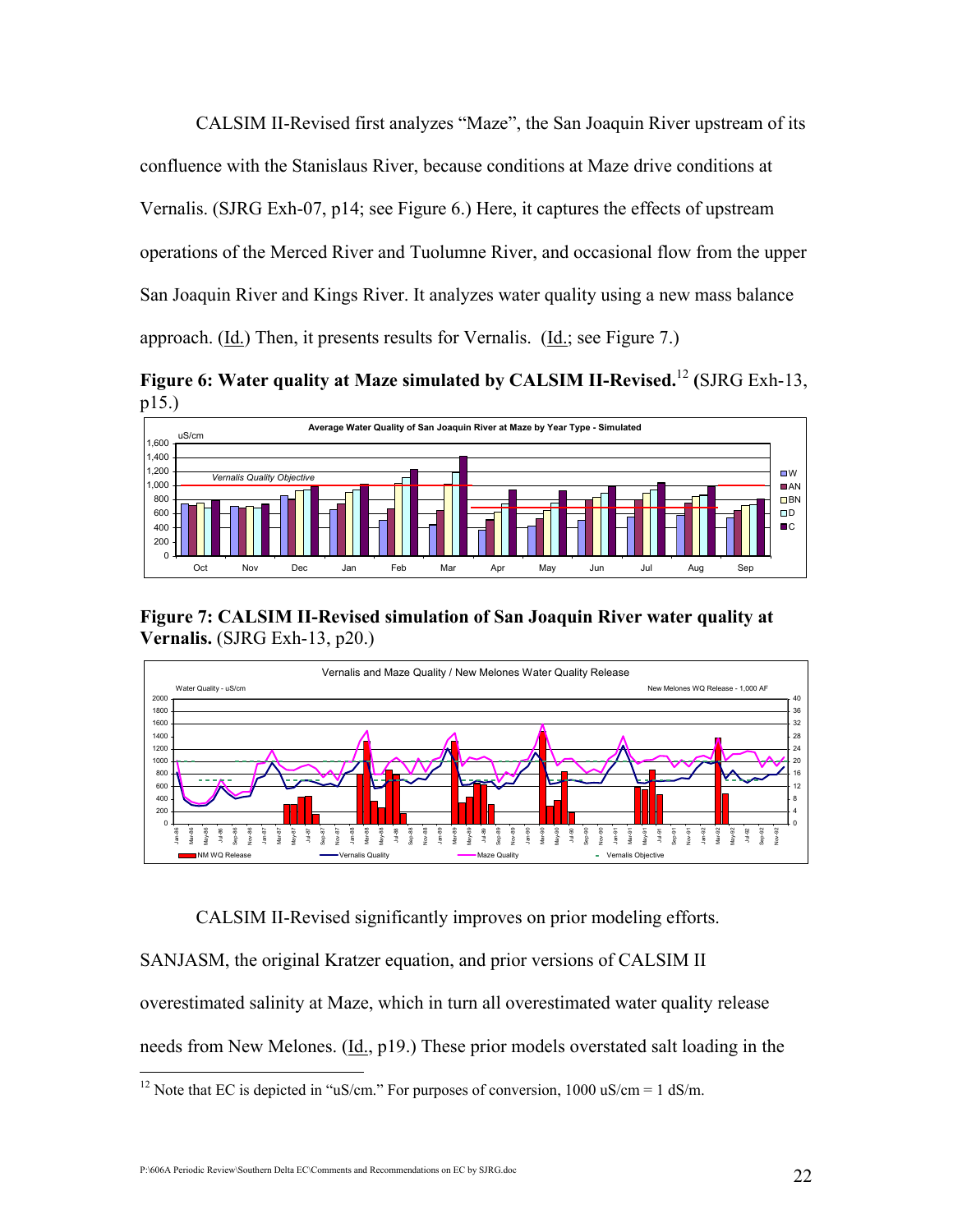lower San Joaquin River occurring in the summer months and, as a result, exaggerated

the Delta salinity problem.  $(\underline{Id}, p19-20)$ ; see Figure 8.)

Figure 8: Comparison of CALSIM II-Revised to water quality and flow at Maze simulated by previous models and to historical water quality and flow.<sup>13</sup> (SJRG Exh-13, p17.)





One effect of incorporating current river management methods is that CALSIM II-Revised simulates different historical conditions than were actually experienced. (Id., p20.) CALSIM II-Revised incorporates current river and water resource management practices and new projects, such as the Vernalis Adaptive Management Plan, the Grasslands Bypass Project, and the New Melones Interim Operations Plan, which have changed the river's hydrology from conditions existing in the past. It has been refined

P:\606A Periodic Review\Southern Delta EC\Comments and Recommendations on EC by SJRG.doc 23

 $\overline{a}$ <sup>13</sup> Note that EC is depicted in "uS/cm." For purposes of conversion,  $1000 \text{ uS/cm} = 1 \text{ dS/m}$ .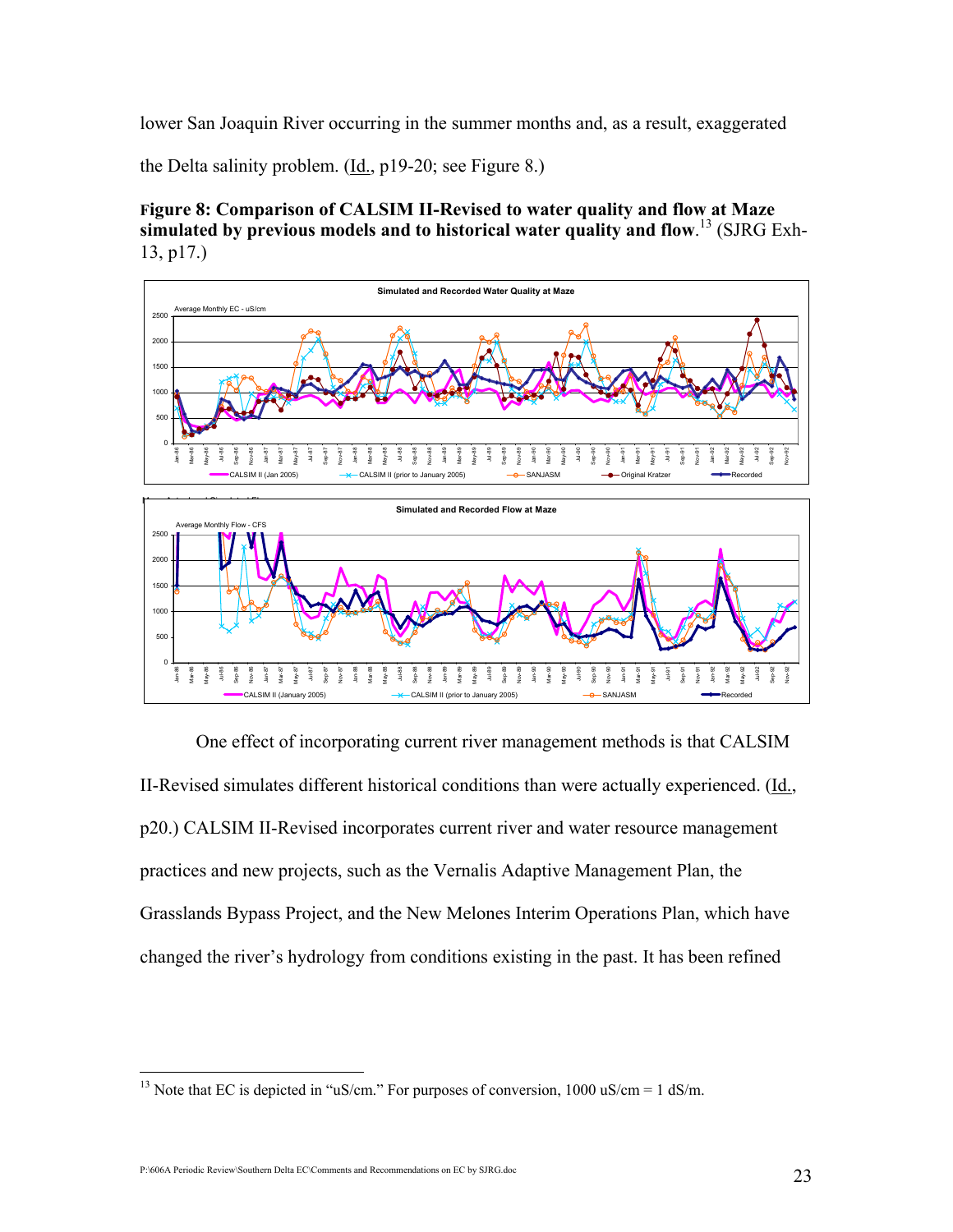and calibrated against recent recorded data, and more accurately models current river hydrology and actual salinity conditions.<sup>14</sup> (Id.)

According to the Central Valley Regional Water Quality Control Board ("CVRWQCB"), between 1986 and 1998, the Vernalis Summer Objective was exceeded 49% of the time.<sup>15</sup> (Central Valley Regional Water Quality Control Board, Total Maximum Daily Load for Salinity and Boron in the Lower San Joaquin River, June 2002, p11.) The Vernalis Objective for September through March was exceeded 11% of the time. (Id.)

Using CALSIM II-Revised to simulate historic conditions with current river and water resource management practices shows that in the 73-year data set, 15 violations of the Vernalis Summer Objective would have occurred. (SJRG Exh-07, p12-13; see Table 3.) Given that each violation counts as a month and in the 73-year data set there were 876 months, violations would have occurred less than 2% of the time. (Id., p12-13.) Violations of the Vernalis Summer Objective would have occurred 10 times, which over the 73-year period, was about 3% of the time.  $(\underline{Id})$  Violations of the Vernalis Objective for September through March would have occurred five times, which over the 73-year period, was less than 1% of the time. (Id.)

The largest violation of the Vernalis Summer Objective, and the largest violation of either of the Vernalis Objectives in the entire 73-year period, would have occurred in

<sup>14</sup> So far, CALSIM II-Revised has only simulated flow and salinity. ("Consideration of Potential Amendments or Revisions of the Water Quality Control Plan for the San Francisco Bay/Sacramento-San Joaquin Delta Estuary, Hrg. Tr. Daniel Steiner, p1100, 1223 (March 15, 2005).) It has not evaluated sediments, algae, pesticide residue, or any other pollutant. As new information becomes available, calibration and improvement of CALSIM II-Revised will continue. (Id., p1103.)

P:\606A Periodic Review\Southern Delta EC\Comments and Recommendations on EC by SJRG.doc  $24$ 

<sup>&</sup>lt;sup>15</sup> All of these violations would have occurred before 1995, because there have been no violations of the Vernalis Objective since then. (CDWA v. USA, Depo. Tr. Alex Hildebrand, p62-63 (June 17, 2003).) Additionally, almost half of the sample period used by the CVRWQCB consists of the 1987-1992 drought which skewed the results toward lower water quality and more frequent violations than would a larger sample.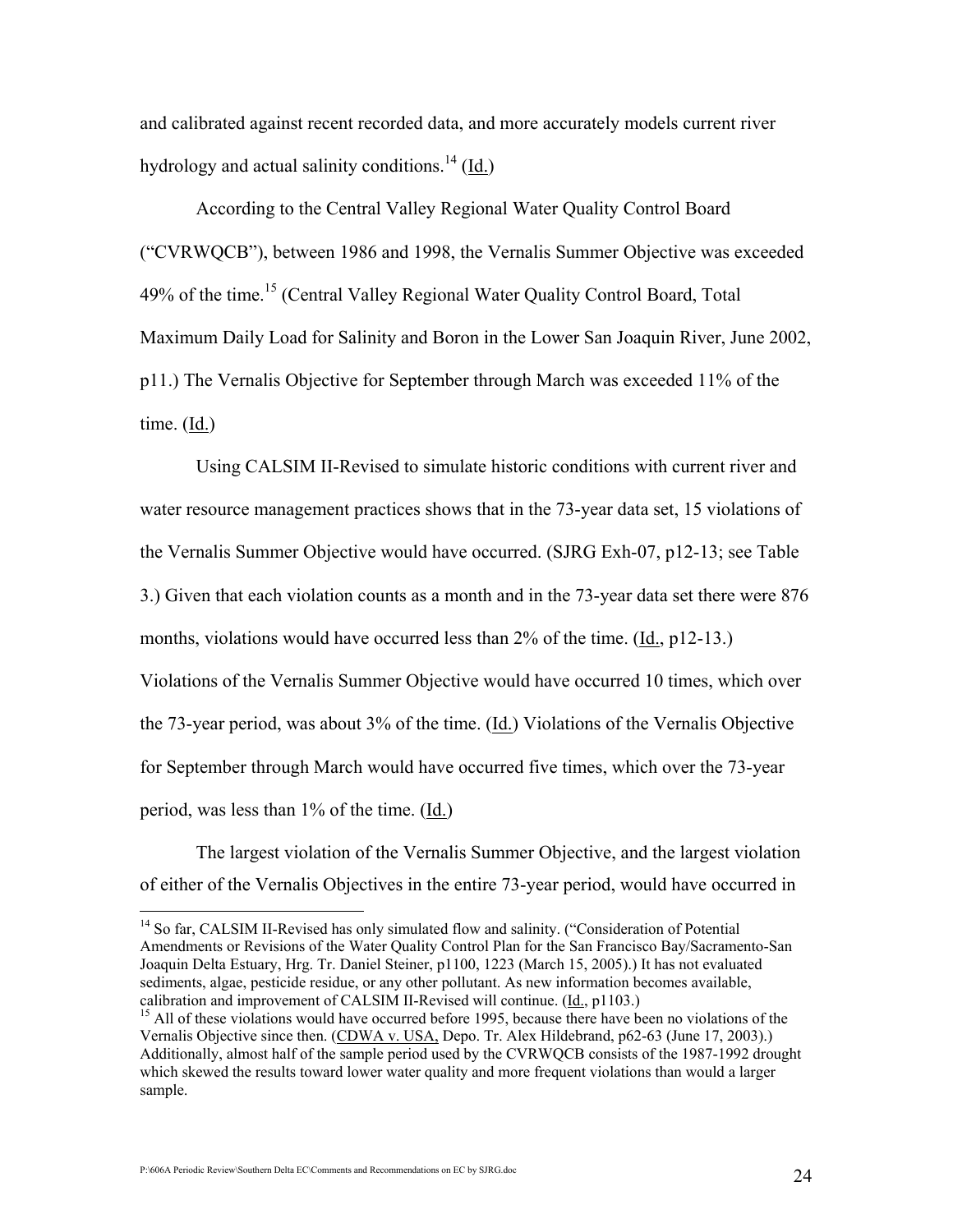May, 1992, when the objective was exceeded by 0.311  $dS/m$ <sup>16</sup> (Id.) All other violations of the Vernalis Summer Objective would have exceeded the objective by less than 0.05 dS/m. (Id.) Meeting the Vernalis Summer Objective in May, 1992, would have required 21,000 AF of water, but all other violations would have required 1,000 AF to 6,000 AF of additional water. $^{17}$  (Id.)

|              | Average Monthly Water Quality at Vernalis - Simulated (uS/cm) |                |                       |                         |                       |                                                                                                                          |                       |                       |                |                |                                  |                       |
|--------------|---------------------------------------------------------------|----------------|-----------------------|-------------------------|-----------------------|--------------------------------------------------------------------------------------------------------------------------|-----------------------|-----------------------|----------------|----------------|----------------------------------|-----------------------|
| <b>WY</b>    | Oct                                                           | Nov            | Dec                   | Jan                     | Feb                   | Mar                                                                                                                      | Apr                   | May                   | Jun            | Jul            | Aug                              | Sep                   |
| 1935         | $\overline{c}$                                                | $\overline{C}$ | $\overline{c}$        | $\overline{C}$          | 1080                  | $\overline{C}$                                                                                                           | C                     | C                     | $\overline{c}$ | $\overline{c}$ | $\overline{C}$                   | C                     |
| 1961         | C                                                             | $\overline{C}$ | C                     | C                       | 1058                  | C                                                                                                                        | $\overline{C}$        | $\overline{c}$        | C              | C              | 717                              | $\overline{c}$        |
| 1977         | $\mathsf C$                                                   | C              | C                     | $\mathsf C$             | C                     | С                                                                                                                        | C                     | $\mathsf C$           | $\mathsf C$    | C              | 710                              | $\overline{C}$        |
| 1988         | C                                                             | C              | $\overline{c}$        | C                       | $\mathsf{C}$          | C                                                                                                                        | C                     | C                     | С              | C              | 708                              |                       |
| 1989         | $\overline{C}$                                                | C              | $\overline{\text{c}}$ | $\overline{\mathsf{c}}$ | 1207                  | $\overline{c}$                                                                                                           | $\overline{\text{c}}$ | $\overline{\text{c}}$ | $\overline{c}$ | C              | $\mathsf{C}$                     | $rac{C}{C}$           |
| 1990         | $\overline{c}$                                                | C              | $\overline{c}$        | C                       | 1139                  | C                                                                                                                        | C                     | C                     | $\overline{c}$ | C              | $\overline{C}$                   | $\overline{\text{c}}$ |
| 1991         | $\overline{\mathsf{c}}$                                       | C              | $\overline{\text{c}}$ | $\overline{c}$          | 1253                  | C                                                                                                                        | C                     | C                     | $\overline{c}$ | C              | $\overline{c}$                   | $\overline{c}$        |
| 1992         | $\overline{C}$                                                | C              | $\overline{C}$        | $\overline{C}$          | $\overline{C}$        | C                                                                                                                        | 749                   | 1011                  | 723            | C              | 737                              | $\overline{c}$        |
| 1994         | $\overline{\text{c}}$                                         | C              | $\overline{\text{c}}$ | $\overline{\text{c}}$   | $\overline{\text{c}}$ | $\overline{\text{c}}$                                                                                                    | $\overline{\text{c}}$ | $\overline{\text{c}}$ | 735            | 718            | 725                              | $\overline{\text{c}}$ |
| Notes:       | Water Quality Objective - uS/cm                               |                |                       |                         |                       | "C" means water quality was within compliance for month. Exceedence during April or May is during non-pulse flow period. |                       |                       |                |                |                                  |                       |
|              | Oct                                                           | Nov            | Dec                   | Jan                     | Feb                   | Mar                                                                                                                      | Apr                   | May                   | Jun            | Jul            | Aug                              | Sep                   |
|              | 1000                                                          | 1000           | 1000                  | 1000                    | 1000                  | 1000                                                                                                                     | 700                   | 700                   | 700            | 700            | 700                              | 1000                  |
| <b>WY</b>    |                                                               | Nov            | Dec                   | Jan                     | Feb                   | Estimated Additional New Melones Release Needed to Provided Water Quality Compliance - 1,000 acre-feet<br>Mar            |                       | May                   |                | Jul            |                                  |                       |
| 1935         | Oct                                                           |                |                       |                         | 10                    |                                                                                                                          | Apr                   |                       | Jun            |                | Aug                              | Sep                   |
|              |                                                               |                |                       |                         | $\overline{7}$        |                                                                                                                          |                       |                       |                |                |                                  |                       |
| 1961<br>1977 |                                                               |                |                       |                         |                       |                                                                                                                          |                       |                       |                |                | $\overline{2}$<br>$\overline{1}$ |                       |
| 1988         |                                                               |                |                       |                         |                       |                                                                                                                          |                       |                       |                |                | $\mathbf{1}$                     |                       |
| 1989         |                                                               |                |                       |                         | 20                    |                                                                                                                          |                       |                       |                |                |                                  |                       |
|              |                                                               |                |                       |                         | 15                    |                                                                                                                          |                       |                       |                |                |                                  |                       |
| 1990<br>1991 |                                                               |                |                       |                         | 22                    |                                                                                                                          |                       |                       |                |                |                                  |                       |
| 1992         |                                                               |                |                       |                         |                       |                                                                                                                          | $6\phantom{1}$        | 21                    | $\mathbf{1}$   |                | 3                                |                       |
|              |                                                               |                |                       |                         |                       |                                                                                                                          |                       |                       |                | $\overline{1}$ |                                  |                       |
| 1994         |                                                               |                |                       |                         |                       |                                                                                                                          |                       |                       | $\overline{4}$ |                | $\overline{2}$                   |                       |
|              | End of Month New Melones Storage - 1,000 acre-feet            |                |                       |                         |                       |                                                                                                                          |                       |                       |                |                |                                  |                       |
| <b>WY</b>    | Oct                                                           | Nov            | Dec                   | Jan                     | Feb                   | Mar                                                                                                                      | Apr                   | May                   | Jun            | Jul            | Aug                              | Sep                   |
| 1935         | 584                                                           | 580            | 583                   | 616                     | 640                   | 690                                                                                                                      | 820                   | 1012                  | 1127           | 1074           | 1001                             | 958                   |
| 1961         | 1201                                                          | 1216           | 1231                  | 1239                    | 1243                  | 1224                                                                                                                     | 1186                  | 1132                  | 1079           | 1023           | 966                              | 934                   |
| 1977         | 1448                                                          | 1444           | 1436                  | 1428                    | 1400                  | 1339                                                                                                                     | 1273                  | 1209                  | 1181           | 1124           | 1069                             | 1047                  |
| 1988         | 1443                                                          | 1424           | 1410                  | 1414                    | 1404                  | 1361                                                                                                                     | 1298                  | 1222                  | 1182           | 1145           | 1109                             | 1081                  |
| 1989         | 1045                                                          | 1029           | 1022                  | 1020                    | 1029                  | 1079                                                                                                                     | 1047                  | 1002                  | 984            | 932            | 882                              | 886                   |
| 1990         | 906                                                           | 908            | 923                   | 936                     | 952                   | 920                                                                                                                      | 856                   | 786                   | 733            | 676            | 633                              | 609                   |
| 1991         | 598                                                           | 580            | 589                   | 587                     | 584                   | 626                                                                                                                      | 594                   | 558                   | 521            | 461            | 404                              | 385                   |
| 1992         | 382                                                           | 371            | 386                   | 400                     | 450                   | 467                                                                                                                      | 441                   | 361                   | 308            | 252            | 194                              | 166                   |
| 1994         | 716                                                           | 738            | 772                   | 802                     | 825                   | 775                                                                                                                      | 723                   | 675                   | 619            | 552            | 490                              | 455                   |

| Table 3: Violations of the objective at Vernalis. <sup>18</sup> (SJRG Exh-13, p21.) |  |
|-------------------------------------------------------------------------------------|--|
|-------------------------------------------------------------------------------------|--|

<sup>&</sup>lt;sup>16</sup> Despite the exceedance in May, 1992, yields for dry beans, the most salt-sensitive crop grown in the south Delta, were far above the mean yield for San Joaquin County. (SJRG Exh-05, p56.) It was also a Critical Year following five consecutive Critical years. (SJRG Exh-07, p32.)

<sup>&</sup>lt;sup>17</sup> The average amount of water required to meet the Summer Vernalis for all 10 of the irrigation season violations would have been 8,400 AF. If the violation in May, 1992, is excluded, the average amount of water required would have been 2,333 AF.

<sup>&</sup>lt;sup>18</sup> Only violations of the Objective are shown. Violations are shaded pink. For purposes of conversion,  $1000 \text{ uS/cm} = 1 \text{ dS/m}.$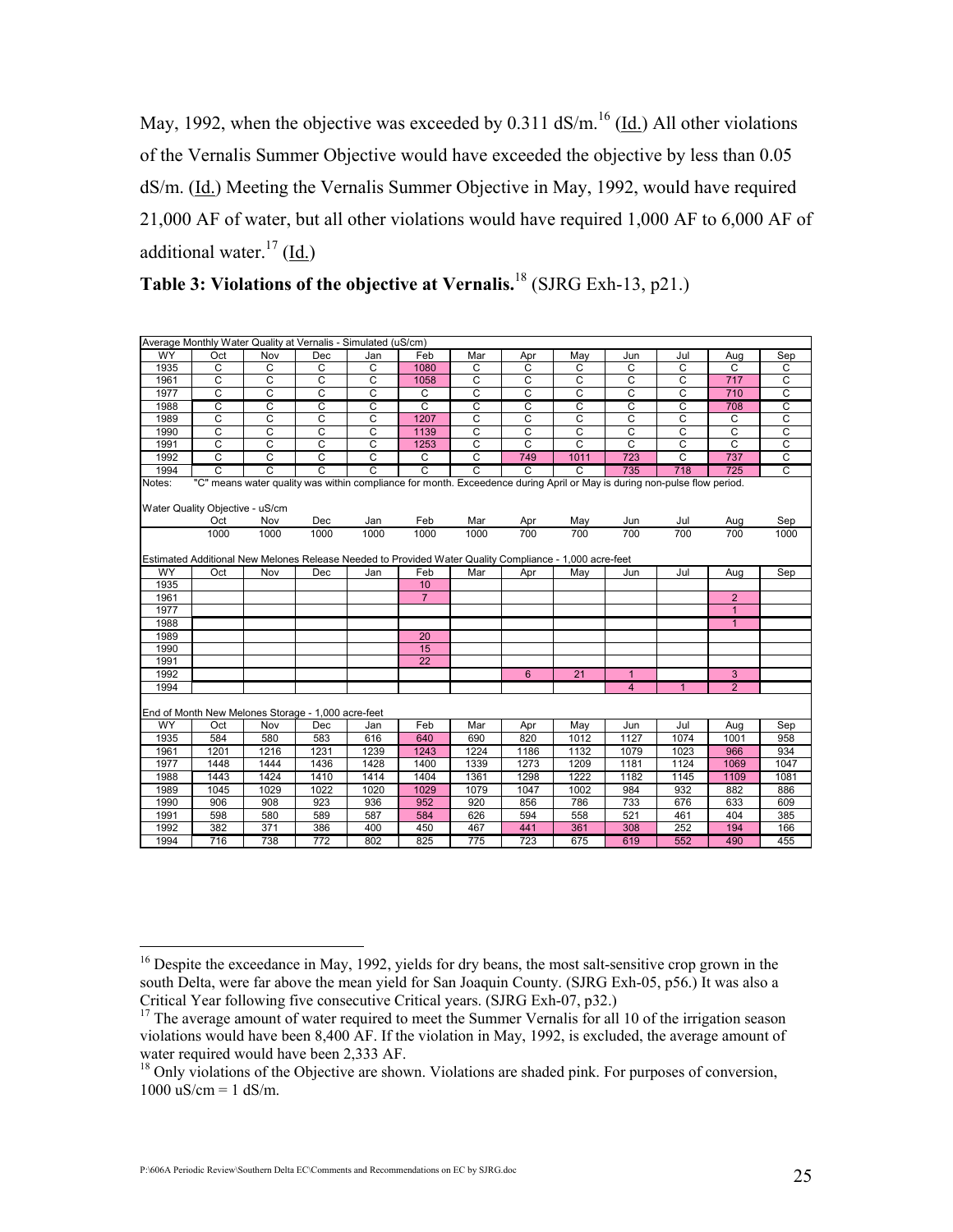For every violation, New Melones had more than sufficient storage available to achieve the Vernalis Objectives. (Id.) D-1641 requires that the USBR, as a condition to its permits, meet the Vernalis Objectives with "any measures available." (D-1641, p79, 89.) Since the USBR can always achieve the Vernalis Objectives and is legally required to do so, no violations will ever occur. Consequently, the southern Delta salinity problem is far less severe than depicted by the CVRWQCB in their §303(d) listing of the Lower San Joaquin River and by the SWRCB in D-1641.

### D. Assumptions Underlying the Development of the Vernalis Objective in D-1485 Were Incorrect.

Since the historical data showed no impact on crop yields due to EC exceeding 0.7 dS/m at Vernalis, the SJRGA re-examined the information used to establish Vernalis Objectives in D-1485, and found the SWRCB erred in two important areas. In addition, the most important assumption, that the south Delta is actually irrigated with water from the San Joaquin River, is a fallacy.

#### 1. Data Used to Establish the Vernalis Objective Did Not Account for Rainfall.

As discussed in the testimony of Dr. James Brownell, the initial work on establishing crop salinity relationships, which was later used by the SWRCB in D-1485, was done in large pots, under controlled conditions and did not consider leaching due to natural rainfall. (SJRG Exh-06, p1.)

For example, the SWRCB considered the 1974 UC-Committee of Consultants developed "Guidelines for Interpretation of Water Quality for Agriculture" (1976 UC Exhibit 1), which evaluated the interrelationship between the salinity of the irrigation water, the soil salinity, and the leaching fraction to determine the impact on crop yields.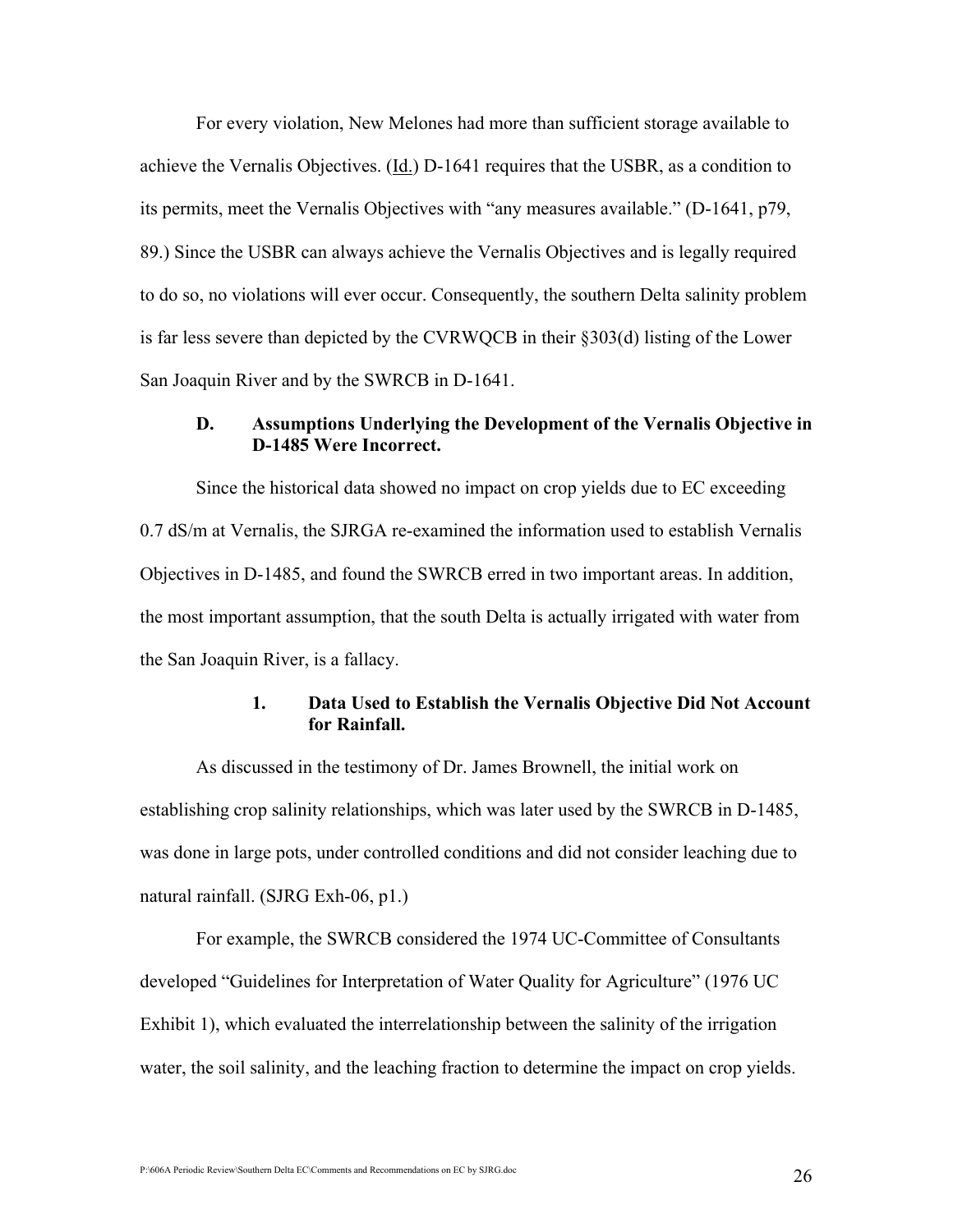Another exhibit submitted by the University of California Agricultural Extension (1976 UC Exhibit 7), similarly evaluated only the impacts of the salinity of the irrigation water actually applied. UC Exhibit 3 predicted yield declines based upon crops grown under controlled circumstances, with salinity of the irrigation water applied at one of two fixed amounts, 1.35 dS/m and 2.0 dS/m. (1976 UC Exhibit 3.)

Agronomy research continued after D-1485 and began incorporating the effects of rainfall. The SWRCB considered much of this material when it re-examined the Vernalis Objectives in the late 1980's. In 1983, Prichard, Hoffman, and Meyer determined that the winter rainfall observed in their study generally leached surface soils free of salts and allow good seed germination. ((Ayers and Westcot, Water Quality for Agriculture §8.2.) With such conditions, corn could be irrigated with an  $EC_w$  as high as 2.2 with no loss in yield. (SJRG Exh-08, p5.)

In 1986, Hoffman et al. obtained similar result when they reported that 100% yields of corn could be achieved using irrigation water with an  $EC_w$  as high at 2.0 dS/m if leaching were adequate from either winter rain or irrigation to reduce the average soil water  $EC_e$  below the tolerance threshold. (SJRG Exh-08, p5.) Even sub-irrigation with irrigation water with an  $EC_w$  as high as 1.5 dS/m failed to reduce corn yields. (Id., p5.) If leaching was inadequate, maximum yield was impossible even with non-saline water.  $(\underline{Id.})$ 

Ayers and Westcot compiled additional information in 1985, including a model derived from previous work performed at the United States Department of Agriculture Salinity Laboratory in 1977 by Maas and Hoffman. (Exh-06, p1.) Ayers and Westcot assumed the plant root zone was divided into four equal quarters where the plant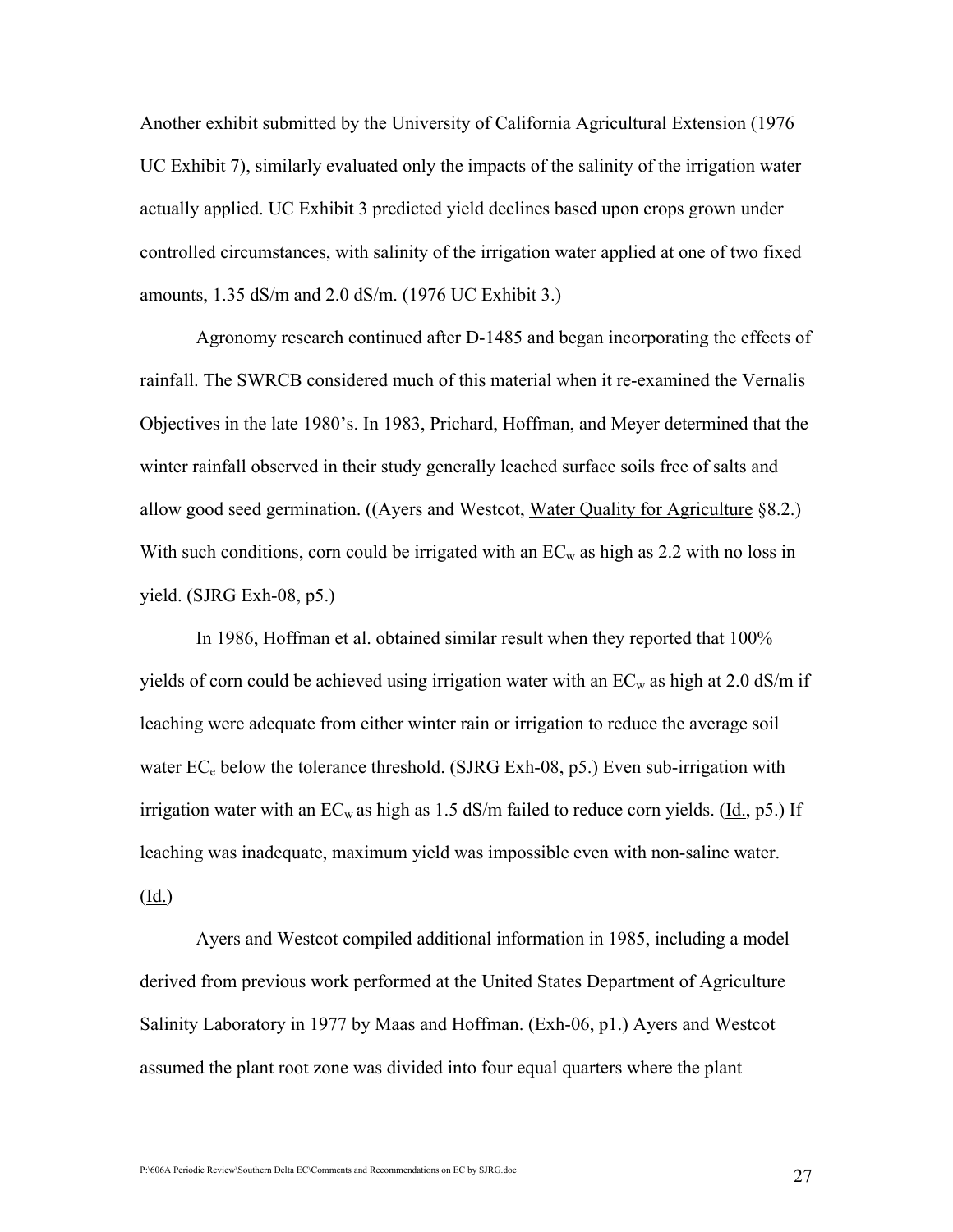extracted forty percent of its water from the top quarter, thirty percent from the second quarter, twenty percent from the third quarter, and ten percent from the bottom quarter. (Id.) It also assumed a 15% leaching fraction and the occurrence of no rainfall. (SJRG Exh-03, p11.) Based on these assumptions Ayers and Westcot concluded irrigation water with an average root zone salinity of 1.0 dS/m, the salinity threshold for beans, would require irrigation water with an  $EC_w$  of 0.7 dS/m. (Id.) Even though their work excluded rainfall, they recognized rainfall could provide additional leaching benefits beyond that provided by irrigation water alone by stating

"Rainfall must be considered in estimating the leaching requirement..[rainfall] in excess of ET... will satisfy all or part of the leaching needed to control salts. The advantage of rainfall in accomplishing all or part of the leaching is that it uniformly applies an almost salt-free water  $(EC_w<0.05 \text{ dS/m.})$ " (Ayers and Westcot, Water Quality For Agriculture §2.4.2.) (emphasis added)

Hoffman, Prichard and Meyer later developed a mathematic equation to quantifying the impact of rainfall. (Hoffman, p1.) Using this equation, they predicted relative crop yield using the same assumptions used by Ayers and Westcot, except one scenario lacked rainfall and the other include "normal effective rainfall." (Hoffman, Table 4.) In the scenario without rainfall, the maximum irrigation water  $EC_w$  able to maintain 100% yield of beans was 0.8125 dS/m. With "normal effective rainfall" however, 100% yields were attainable with irrigation water  $EC_w$ 's as high as 0.906 dS/m. (Hoffman, Table 4.)

Despite recognition that natural rainfall was a factor in predicting the maximum salinity in irrigation water protective of 100% crop yield, research excluding rainfall essentially supported the existing 0.7 dS/m water quality objective. (Hoffman, Table 5; (Ayers and Westcot, Water Quality for Agriculture §2.4.2.) Apparently giving more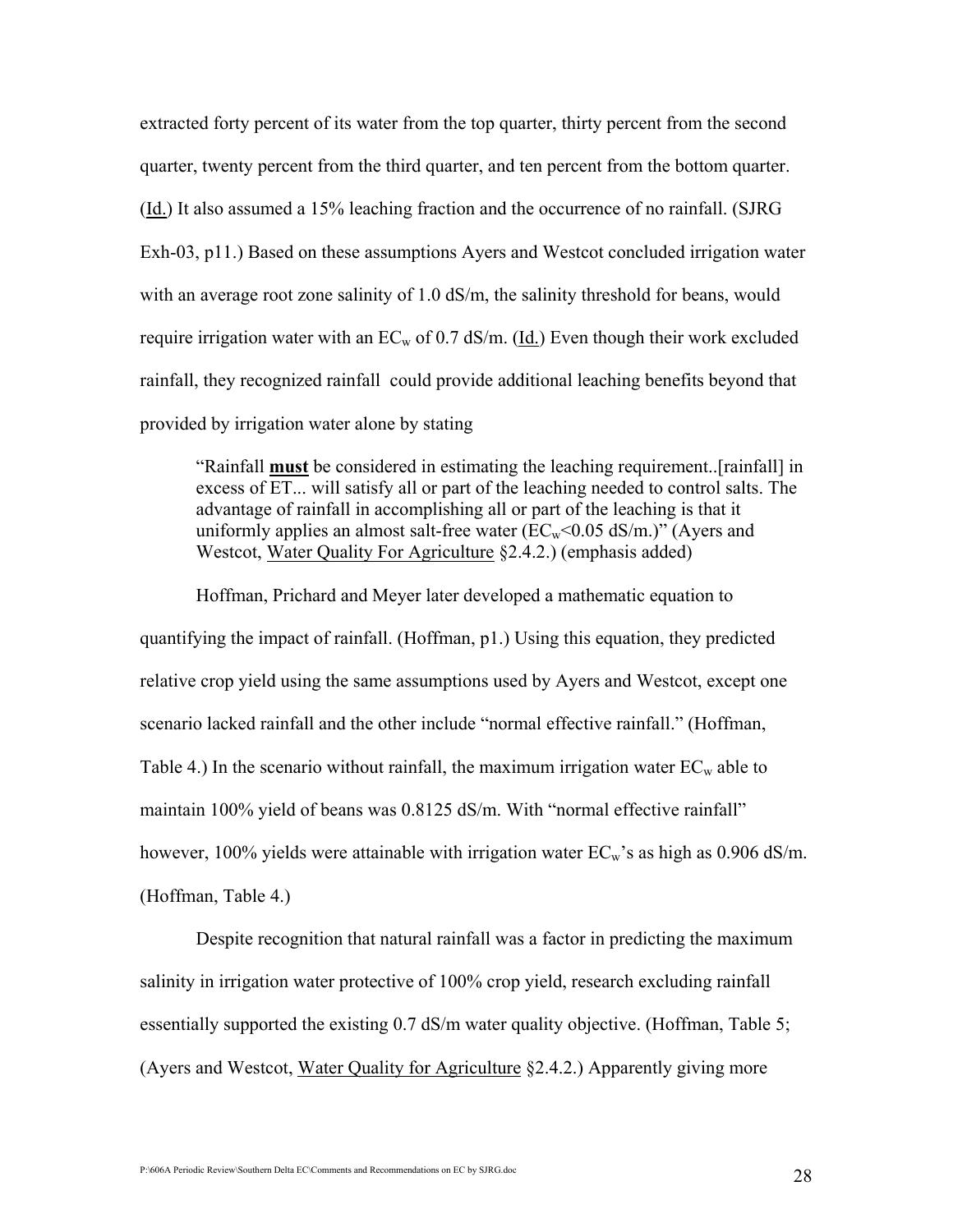credence to the predictions that did not include rainfall, the SWRCB left the Vernalis Summer Objective unchanged. In doing so, the SWRCB has maintained a standard which is objectively over-protective of the south Delta agricultural beneficial uses. (SJRG Exh.- 06, p9.)

#### 2. The SWRCB Developed a Policy Protecting Sub-Irrigation on Organic Soils, Which are Rare in the South Delta.

In the D-1485 proceedings, the SWRCB was concerned about the large amount of

corn grown on organic (peat) soils using sub-irrigation. (SJRG Exh-08, 2.)

Their concern was misplaced however, because almost all of the soil in the south Delta is

mineral soil. A review of the San Joaquin County soil survey shows there are no organic

soils south of the Grant Line Canal. (See San Joaquin County Soil Survey; see also

Appendix A, p15-19, Figures 12 through 17.) The only organic soils in the south Delta

are within the boundaries of the CDWA. (Id.)

Mr. Hildebrand corroborated the absence of organic soils in the south Delta in

testimony before the SWRCB in 1987, which stated

"let us examine the source and nature of the technical information which is needed in order to make a valid application in the South Delta of generalized data on applied water quality versus crop yield. You heard a lot about peat soils, but ours are mineral soils. Some are below sea level, but most are above summer mean levels." (SDWA Exh-07, p2-3 (includes Bay-Delta testimony from Mr. Hildebrand from the 1980's).)

Mr. Hildebrand further testified that

"The "Report on the Salt Tolerance of Corn in the Delta" by the U.S. Salinity Laboratory, et al. was based on peat lands. It, therefore, has limited applicability in the South Delta." (Id., p12.) (emphasis added.)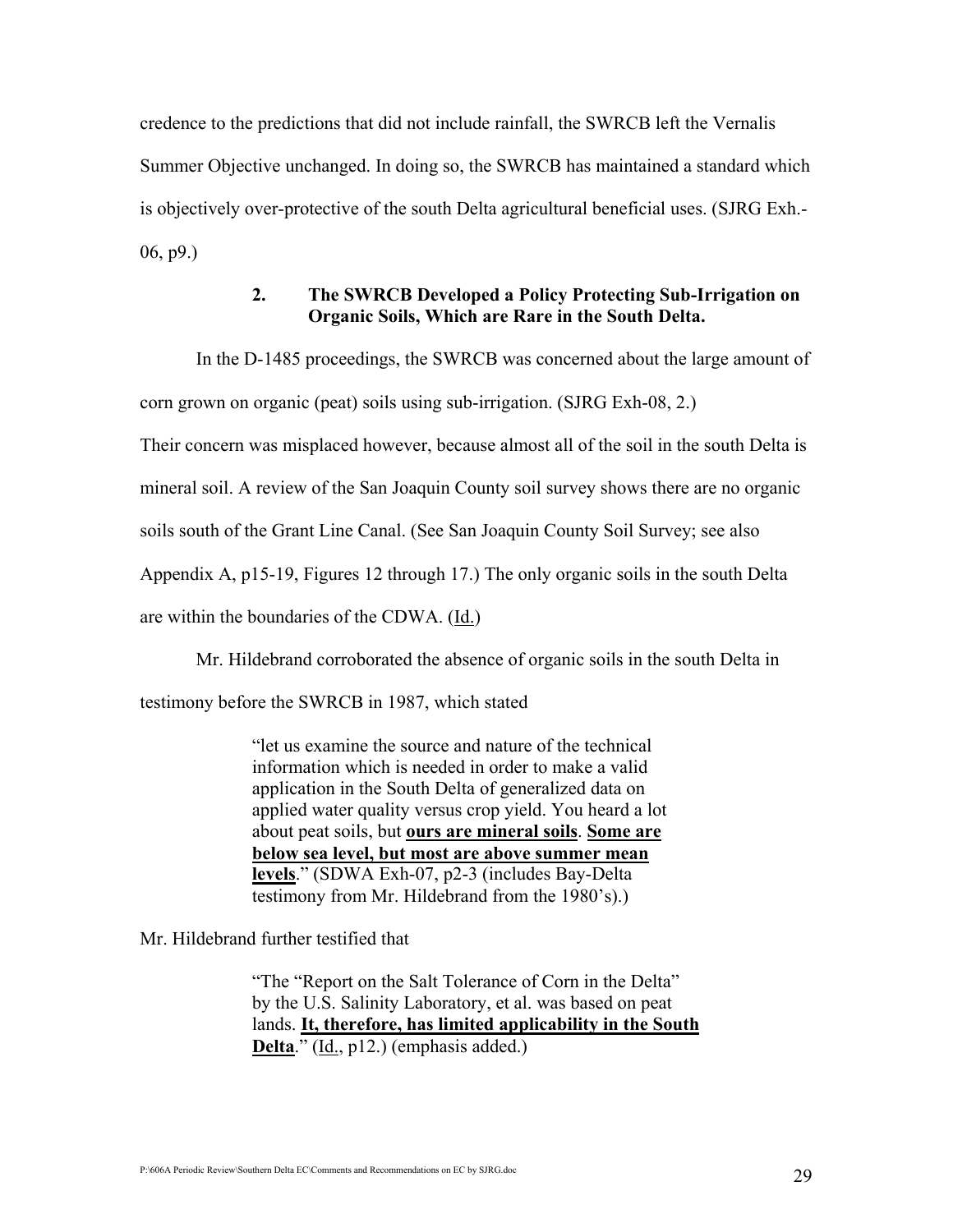The SWRCB improperly designed the Vernalis Objectives to protect crops grown on organic soils, because it improperly assumed there were organic soils in the south Delta. Then, as now, the SWRCB should have focused on the data and testimony concerning the affects of salinity on salt sensitive crops such as beans which are grown in mineral soils with surface irrigation. (see Appendix A, p15-19, Figures 12 to 17.)

#### 3. Fish and Agriculture Barriers Limit the Reach and Influence of San Joaquin River Water.

The development of the Vernalis Objectives in D-1485 also relied on a critical, fundamental assumption –that south Delta agriculture uses San Joaquin River water for irrigation and therefore EC at Vernalis influences EC elsewhere in the south Delta. To determine the hydrologic relationship between Vernalis and other parts of the Delta, Ms. Susan Paulsen used the Fischer Delta Model ("FDM") to simulate hydrodynamics and salinity within the Delta. (Presentation of Susan Paulsen, submitted as SJRG Exh-04, p1.) As explained in her presentation, once operations of the Head of Old River Barrier ("HORB"), Grant Line Canal Barrier ("GLCB"), Middle River Barrier ("MRB"), Old River Barrier at Tracy ("ORB"), and Delta Cross Channel Barrier ("DXC") begin in April, and until they end in December, almost 100% of the water from the San Joaquin River remains in the San Joaquin River. (Presentation of Susan Paulsen, submitted as SJRG Exh-04, p12; see Figures 9 and 10.)

// // // //

//

P:\606A Periodic Review\Southern Delta EC\Comments and Recommendations on EC by SJRG.doc  $30$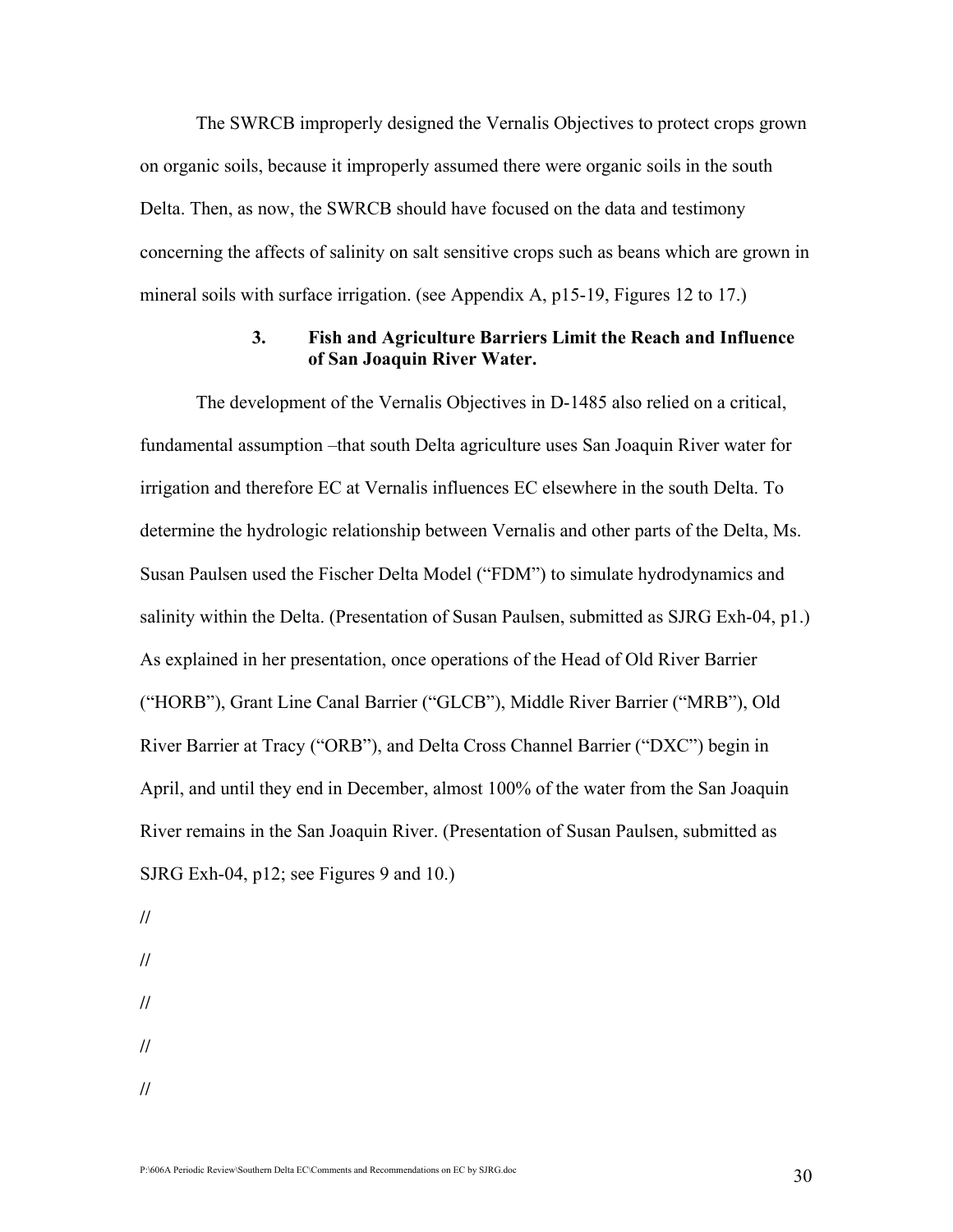Figure 9: Flow split at confluence of Old and San Joaquin Rivers with standard HORB schedule. (SJRG Exh-04, p12.)



Figure 10: Flow split at confluence of Old and San Joaquin Rivers with modified HORB schedule. (SJRG Exh-04, p12.)

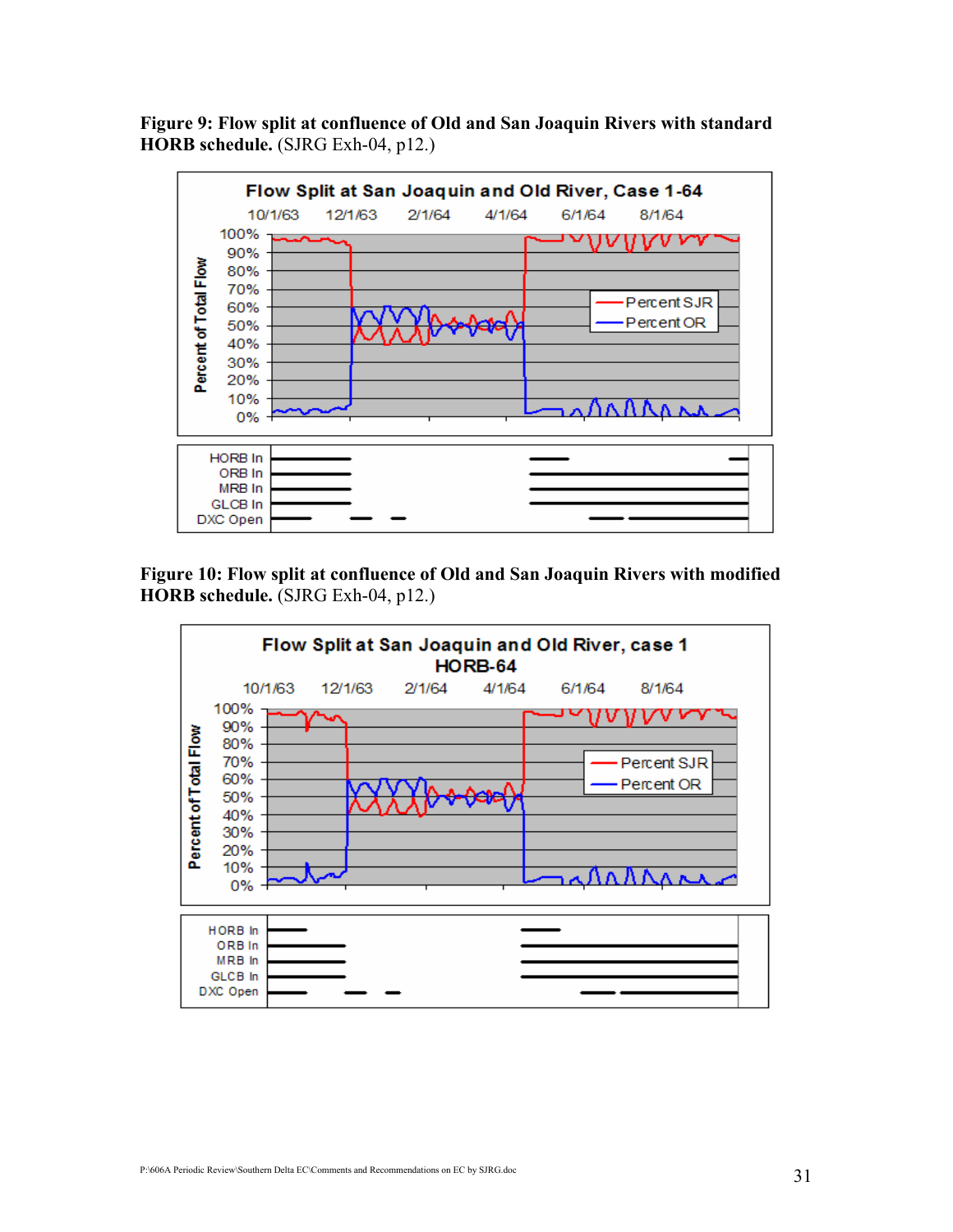Ms. Paulsen also analyzed the effects of exports. In a Dry year, only 21% of San Joaquin River water remains in the Delta.<sup>19</sup> (Id., p4, 11; see Figure 11.) The rest of the water is exported. (Id.) In a Critical year, only 37% of San Joaquin River water remains in the Delta.<sup>20</sup> (Id.) As in Dry years, the remaining water is exported. (Id.)





Ms. Paulsen also added a tracer to further isolate fate of San Joaquin River water. She determined that in an Above Normal year, no more than 18.5% of San Joaquin River water flowed into Turner Cut.<sup>21</sup> (see Appendix F, p13-14.) Even in a Dry year, when a greater proportion of water remains in the Delta, no more than 23% of San Joaquin River

P:\606A Periodic Review\Southern Delta EC\Comments and Recommendations on EC by SJRG.doc 32

<sup>&</sup>lt;sup>19</sup> Ms. Paulsen modeled water year 1964 as the Dry year. (SJRG Exh-04; see also Appendix E.)

<sup>&</sup>lt;sup>20</sup> Ms. Paulsen modeled water year 1988 as the Critical year. (SJRG Exh-04; see also Appendix E.)

<sup>&</sup>lt;sup>21</sup> Water vear 2000 was used to simulate the Above Normal year. (see Appendix E.)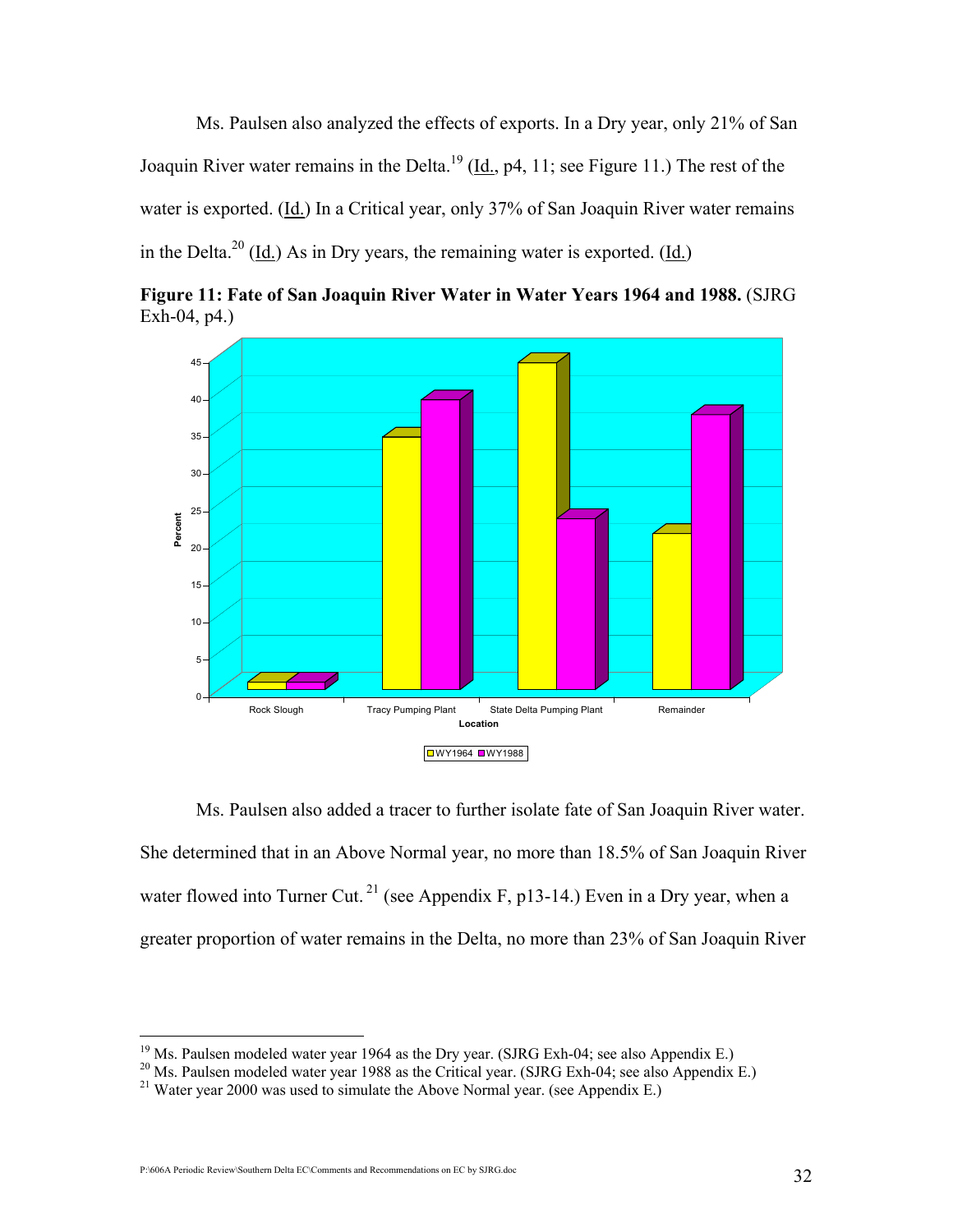water enters Turner Cut.<sup>22</sup> (<u>Id.</u>) These simulated percentages, as low as they may appear, actually overestimate the amount of San Joaquin River water flowing into Turner Cut, because the FDM sometimes counts tracers multiple times.<sup>23</sup> Therefore, the amount of San Joaquin River water entering Turner Cut is less than that predicted by the simulation. (Id.)

Together, the barriers and exports prevent almost all of the San Joaquin River's water from entering Old River and effectively eliminate any significant hydrologic relationship between Vernalis and the interior south Delta during the summer irrigation season and thwart any significant influence EC at Vernalis can have on EC on Old River at Middle River, Old River at Tracy Road Bridge, or other locations in the interior south Delta. (SJRG Exh-05, p4-6.) Once the San Joaquin River reaches the Stockton Deep Water Ship Channel, water from San Joaquin River joins the Sacramento River. (Environmental Impact Report ("EIR") for the 1995 WQCP, pIII-104, III-106; SJRG Exh-05, p5-6.) Very little of the water in Turner Cut, Paine Slough, the Grant Line Canal, and other areas in the interior southern Delta comes from the San Joaquin River. (Id.) Instead, most water comes from the Sacramento River. (Id.) As a result, the interior south Delta is irrigated primarily with Sacramento River water, and the most fundamental assumption underlying the Vernalis Objectives, that San Joaquin River water irrigates crops in the south Delta, is wrong.

<sup>&</sup>lt;sup>22</sup> Water Year 2001 was used to simulate the Above Normal year. (Appendix F, p3.)

<sup>&</sup>lt;sup>23</sup> On Tables 2 and 3, the CVP, SWP, Los Vaqueros, and Contra Costa export columns, plus the Martinez column should total approximately 100%. (Appendix F, p13-14.) If they total less than 100%, the remaining percentage represents water remaining in the Delta. The sum of the Old River, Stockton Ship Channel, Turner Cut, Columbia Cut, Little Connection Slough, and Middle River columns will exceed 100%, because the tracers are counted multiple times.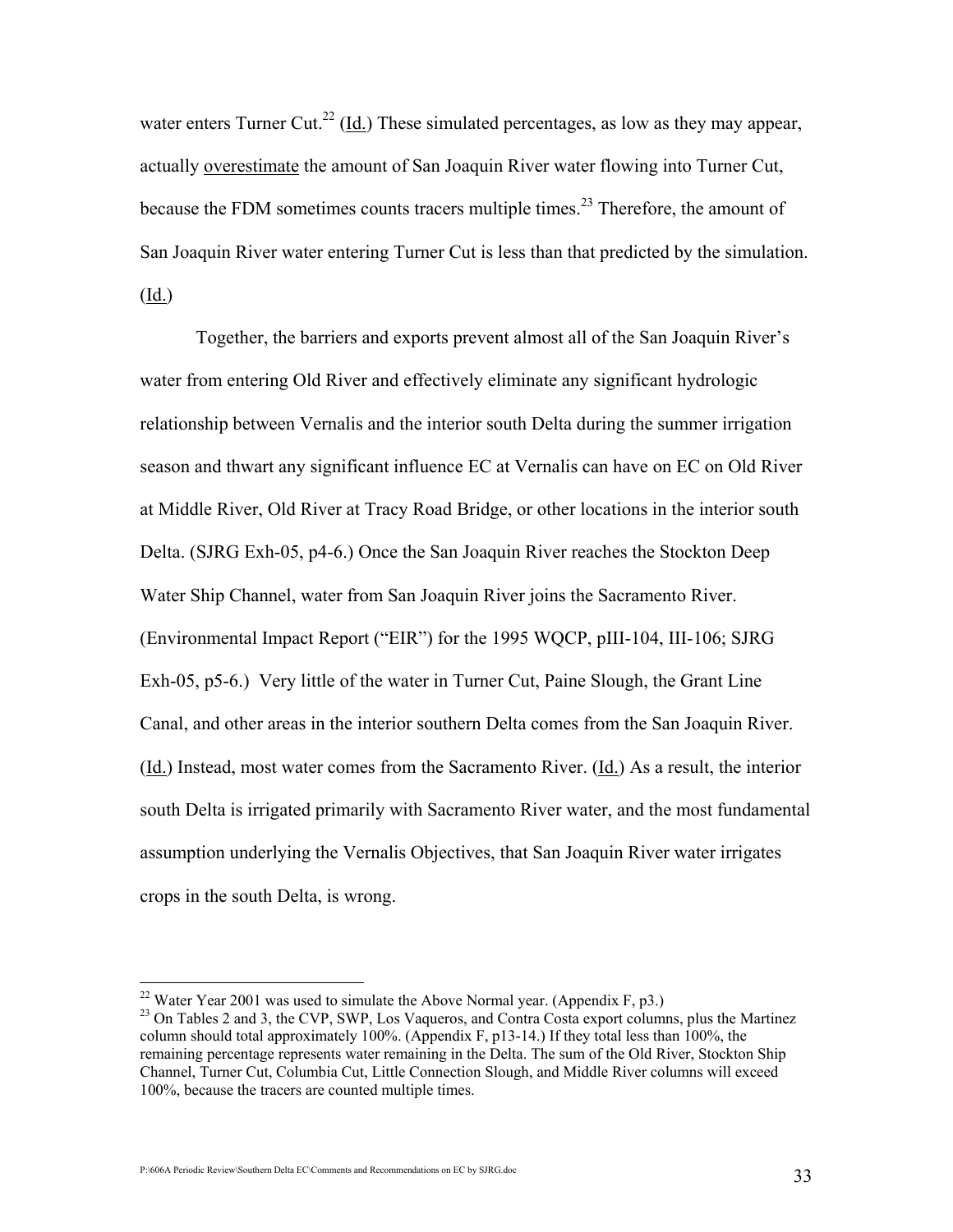Thomas M. Zuckerman, a farmer on the Rindge Tract, corroborated Ms. Paulsen's analysis. He testified that, due to the "myriad of channels and connections to the Sacramento River, both natural and constructed as part of the Central Valley Project", the water he pumps comes from either the Sacramento or Mokelumne River, not the San Joaquin. (Bay-Delta, Depo. Tr. Thomas A. Zuckerman, p33-34 (May 25, 1999).)

Ms. Paulsen's analysis further refutes the testimony of Mr. Salmon. (SDWA Exh-09, p47.) Mr. Salmon describes declines in the yields of walnuts and grapes grown at his farm at the east end of the Grant Line Canal. (SDWA Exh-09, p47.) No correlation existed between his crop yields and EC at Vernalis however, because in the irrigation season there is no significant hydrologic relationship between the water he diverts and the water at Vernalis. (SJRG Exh-04, p12; see  $\frac{\text{S}}{\text{III(A)}$ , supra.) Even if Mr. Salmon, the SDWA, or others had evidence demonstrating a correlation between the EC of the water Mr. Salmon diverts and EC at Vernalis, the lack of any significant hydrologic relationship forecloses the existence of any causal relationship.

The Vernalis Summer Objective was set at a level of salinity sufficient to protect the yields of beans, the most salt-sensitive crop grown in the south Delta<sup>24</sup>, but due to the combined effects of exports and barriers, the Vernalis Summer Objective only provides substantial protection to crops irrigated with San Joaquin River water upstream from the Stockton Deep Water Ship Channel and east of the HORB. (see Appendix A, p20-21, Figures 18 and 19.) About 3,000 acres of beans are grown in this area<sup>25</sup>, and almost all of

 $^{24}$  Mr. Hildebrand testified that beans are so salt sensitive that as the irrigation water became saltier, beans in the south Delta were replaced with corn. (SDWA Exh-07, p10.) In fact, Mr. Hildebrand testified that so much corn was grown that there a surplus.  $(\underline{Id})$ 

<sup>&</sup>lt;sup>25</sup> Drs. Hagen and Mason estimated that, based on the rate of decline in bean production in San Joaquin County, 4,346 acres of beans would be grown in the south Delta in 2003. (SJRG Exh-05, p2.) In 1996,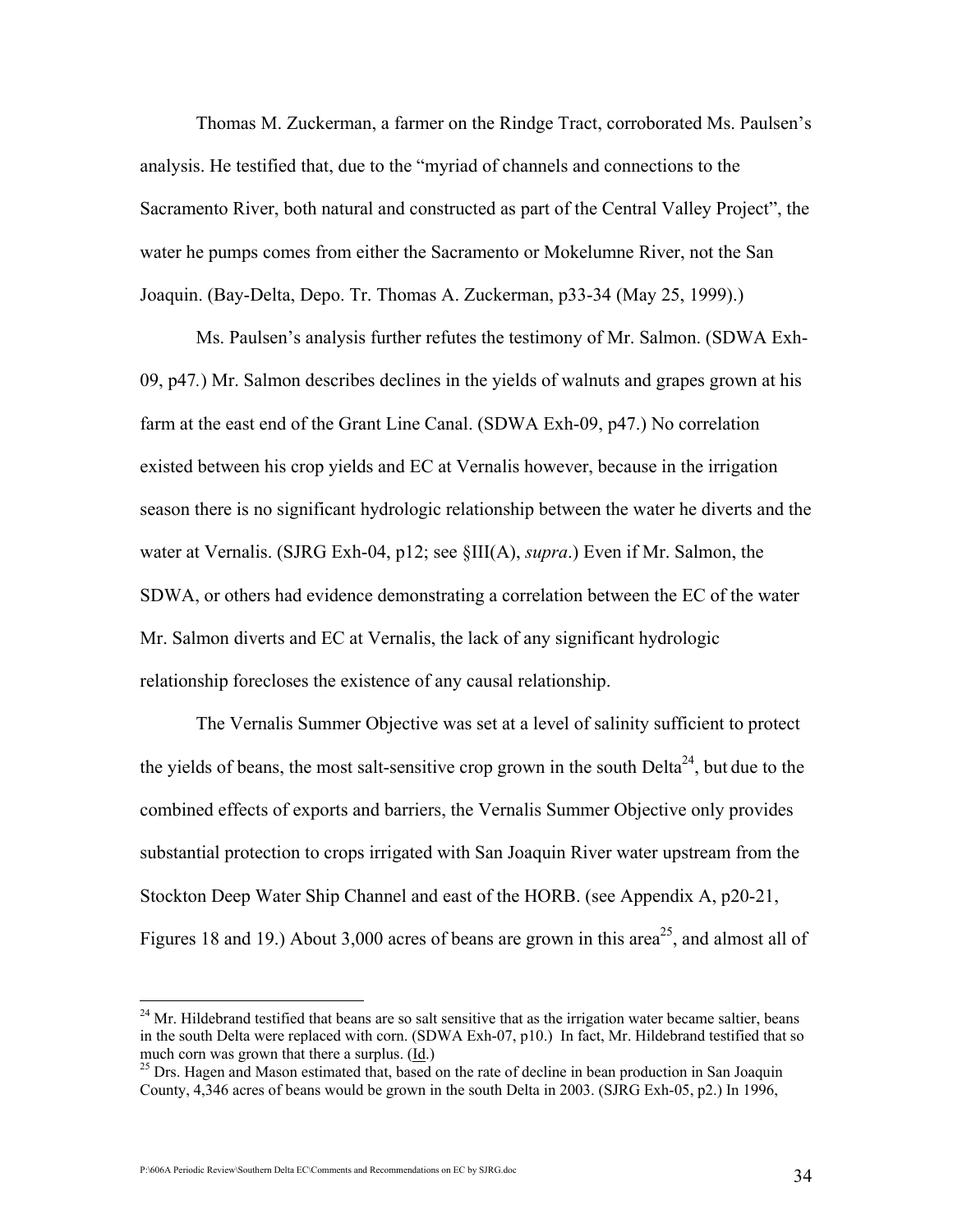them are located in the Banta-Carbona Irrigation District ("BCID").<sup>26</sup> Consequently, the Vernalis Summer Objective only protects 3,000 acres of beans.

# IV. A SALINITY OBJECTIVE OF 1.0 DS/M WILL BE SUFFICIENT TO PROTECT REASONABLE BENEFICIAL USES IN ALL YEAR TYPES.

Article 10, §2 of the California Constitution recognizes that "due to the conditions prevailing in this State the general welfare requires that the water resources of the State be put to" reasonable and beneficial use "to the fullest extent of which they are capable." The rule of reasonable use applies to all water rights in California, whether riparian or appropriative. (Peabody et al. v. City of Vallejo (1935) 40 P.2d 486, 498-499.)

 "The purpose of [the Bay-Delta Water Quality Control Plan] is to establish water quality control measures which contribute to the protection of beneficial uses in the Bay-Delta Estuary." (1995 WQCP, p3.) In establishing water quality objectives designed to protect identified beneficial uses, the SWRCB must consider several factors, including the beneficial use to be protected, the local environment, the water quality that can be achieved, economic considerations, the need for housing and the need to develop and use recycled water. (Water Code §13241.) By listing these factors, the SWRCB has made it clear that simply designing a water quality objective that will protect an identified beneficial use is improper, and the SWRCB must instead instill the concept of reasonableness into the process of establishing water quality objectives from the outset. (Water Code §§100, 101.)

about 75% of the beans were irrigated with surface water.  $(\underline{Id})$  Assuming the proportion of beans irrigated with surface water remained constant, about 3,259 acres of beans would have been irrigated with surface water in 2003.

 $\frac{26 \text{ In } 2003, \text{ about } 2,300 \text{ acres of beans were grown in the BCID. (SIRG Exh-05, p2.)}$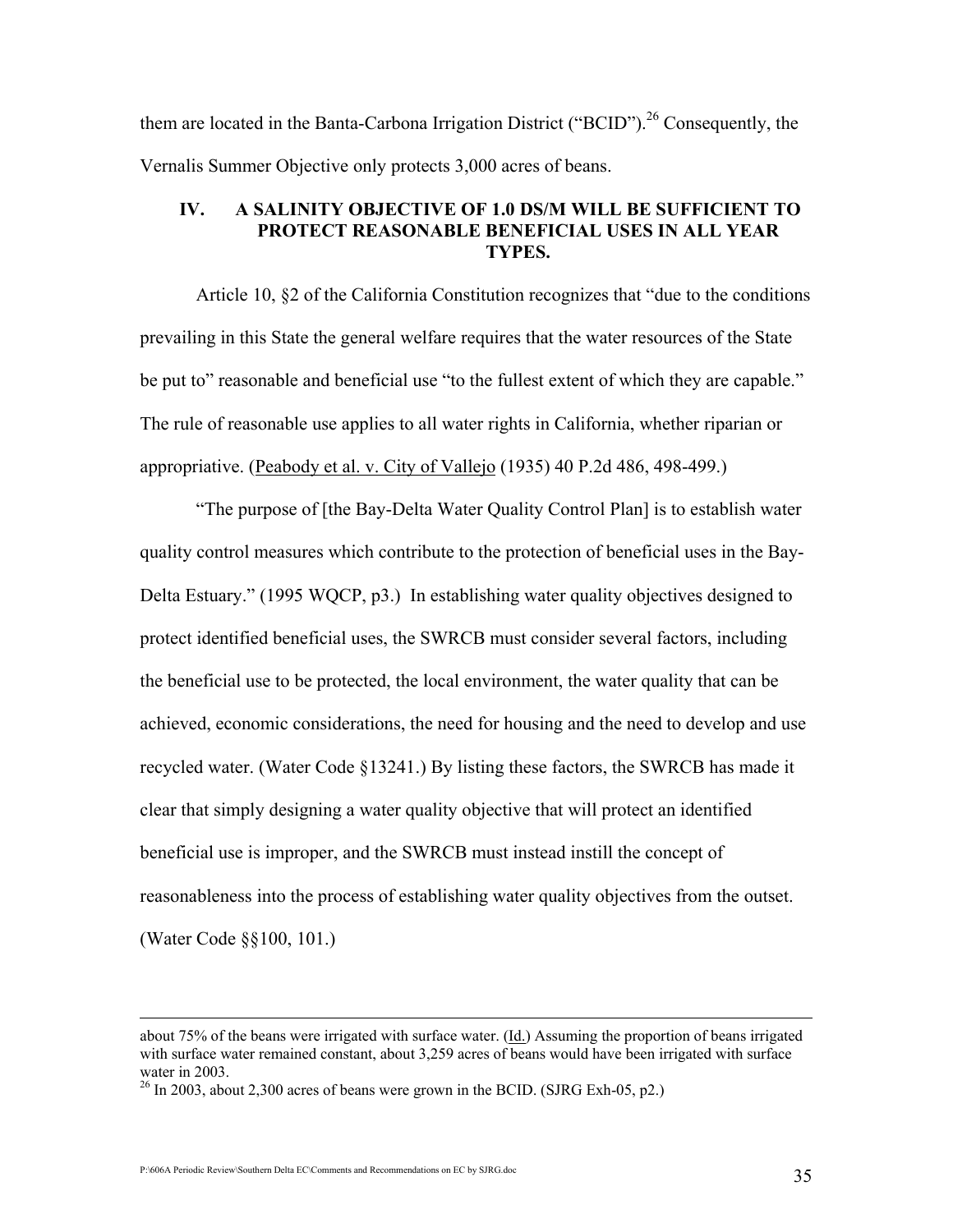A. Current Science Indicates a Continuous San Joaquin River Salinity Objective of 1.1 dS/m at Vernalis Will Provide Irrigation Water of Sufficient Quality to Allow 100% Yield For All Crops Grown in the South Delta at All Times.

A water quality control plan consists of the beneficial uses protected and water quality objectives that reasonably protect the beneficial uses. (1995 WQCP, p3, 8.) The beneficial use at issue is the protection of southern Delta agriculture from the effects of salinity intrusion and agricultural drainage. (Id., p14.) This beneficial use was established initially in the 1978 Bay-Delta Plan, and was not changed in any substantive manner in the formulation or adoption of the 1995 WQCP (Id., p8.)

Since 1978, the Vernalis Objectives have been designed to protect 100% yield for all crops grown in the south Delta. (SJRG Exh-08, p4.) A more stringent salinity objective would provide no further protection, because yields of 100% are the highest yields possible. Therefore, the Vernalis Objectives should be set at the salinity threshold of the most salt-sensitive crop generally grown in the south Delta and no higher.

Beans are the most salt sensitive crop grown in the south Delta in the summer months. (See §III(B), *supra*.) Barrier operations and exports prevent virtually all of the San Joaquin River's flow from entering Old River. (see §III(D)(3) and Figures 9 and 10, supra.) As a consequence, most of the water diverted from Tom Paine Slough, Old River, Middle River, and other areas in the internal south Delta, is actually Sacramento River water. This is especially true in Dry and Critical year types. Almost all of the beans grown in the south Delta that are irrigated with water from the San Joaquin River are grown in the Banta Carbona Irrigation District ("BCID"). Accordingly, the Vernalis Objectives must be designed to protect the yields of beans in the BCID.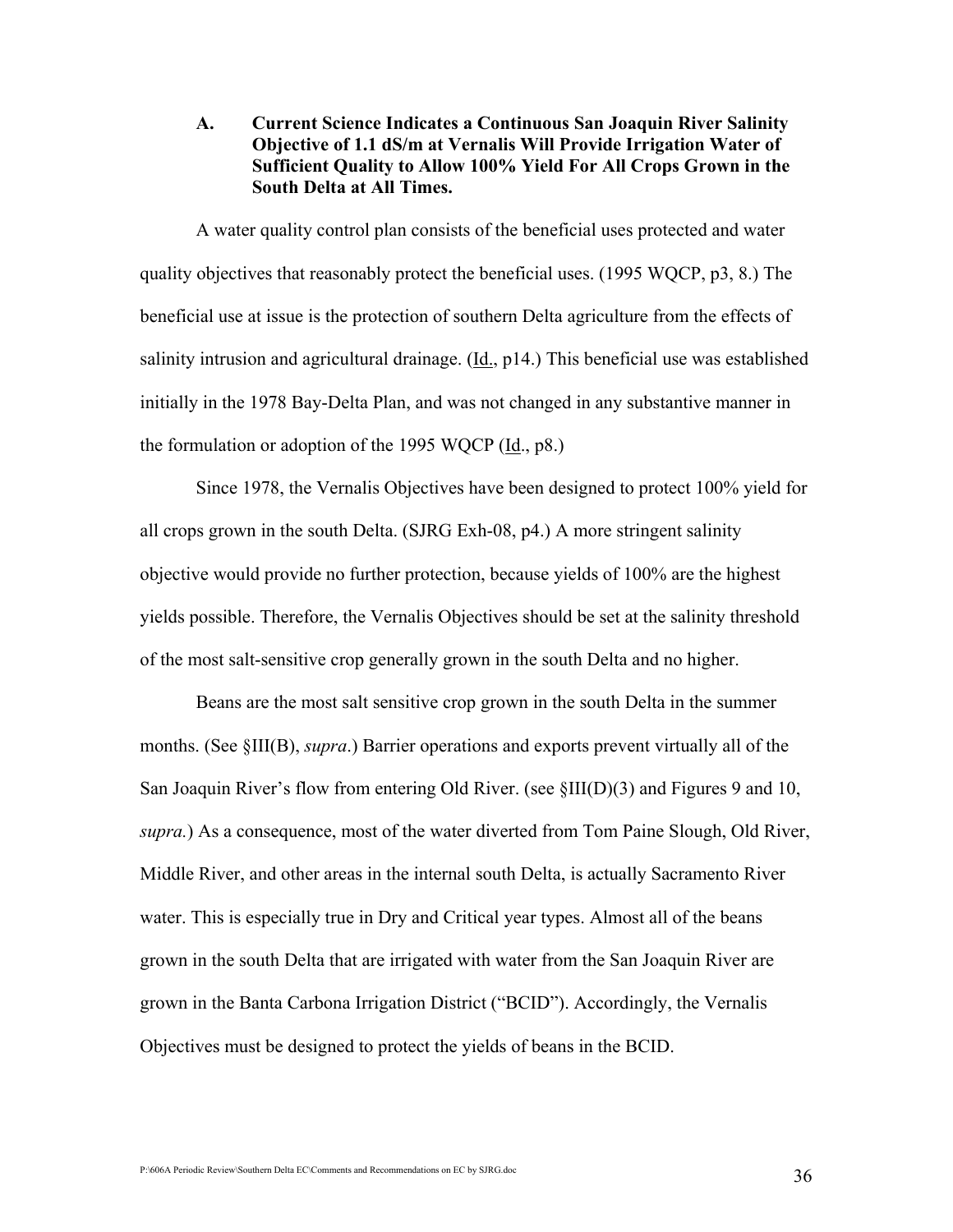# 1. The Addition of Rainfall to the Work of Ayers and Westcot Indicates a Vernalis Objective of 1.1 dS/m at Vernalis is Appropriate.

The SWRCB's reliance upon data and predictions that did not take natural rainfall into account may have been in the 1970s and 1980s. However, a similar reliance today would be completely inappropriate.<sup>27</sup> Whereas there may not have been scientific tools available to accurately take natural rainfall into account in the 1970s and 1980s, despite the recognition of the importance that natural rainfall played in determining the maximum threshold of applied irrigation water salinity, such tools do exist and are available today. The work of Dr. Brownell on behalf of the SJRGA (SJRG Exh-06), as well as the work done by Drs. Isidoro-Ramirez, Berenguer-Merelo and Grattan on behalf of the Regional Water Quality Control Board (Isidoro-Ramirez, Daniel, Maria Jose Berenguer-Merelo and Stephen R. Grattan, An Approach to Develop Site-Specific Criteria for Electrical Conductivity to Protect Agricultural Beneficial Uses that Accounts for Rainfall, University of California, Davis, Unpublished Manuscript (July 2004), submitted as SJRG Exh-03.) demonstrate models and studies can account for natural rainfall and accurately predict the maximum salinity of irrigation water that can be applied to crops without affecting crop yields.

In his testimony, Dr. Brownell built on the work of Ayers and Westcot to quantify the effects of rainfall. Dr. Brownell used the same assumptions Ayers and Westcot used regarding root zone quarters, leaching fraction, and effective rooting depth in each of five scenarios. (SJRG Exh-06, p2-3.) The first four scenarios used 22 inches of irrigation water over the course of the season. (Id.) Scenario 1, the "base case", assumed no

P:\606A Periodic Review\Southern Delta EC\Comments and Recommendations on EC by SJRG.doc 37

 $^{27}$  Even research conducted in the 1970's and 1980's identified the significant leaching effects of rainfall, although it did so qualitatively, not quantitatively.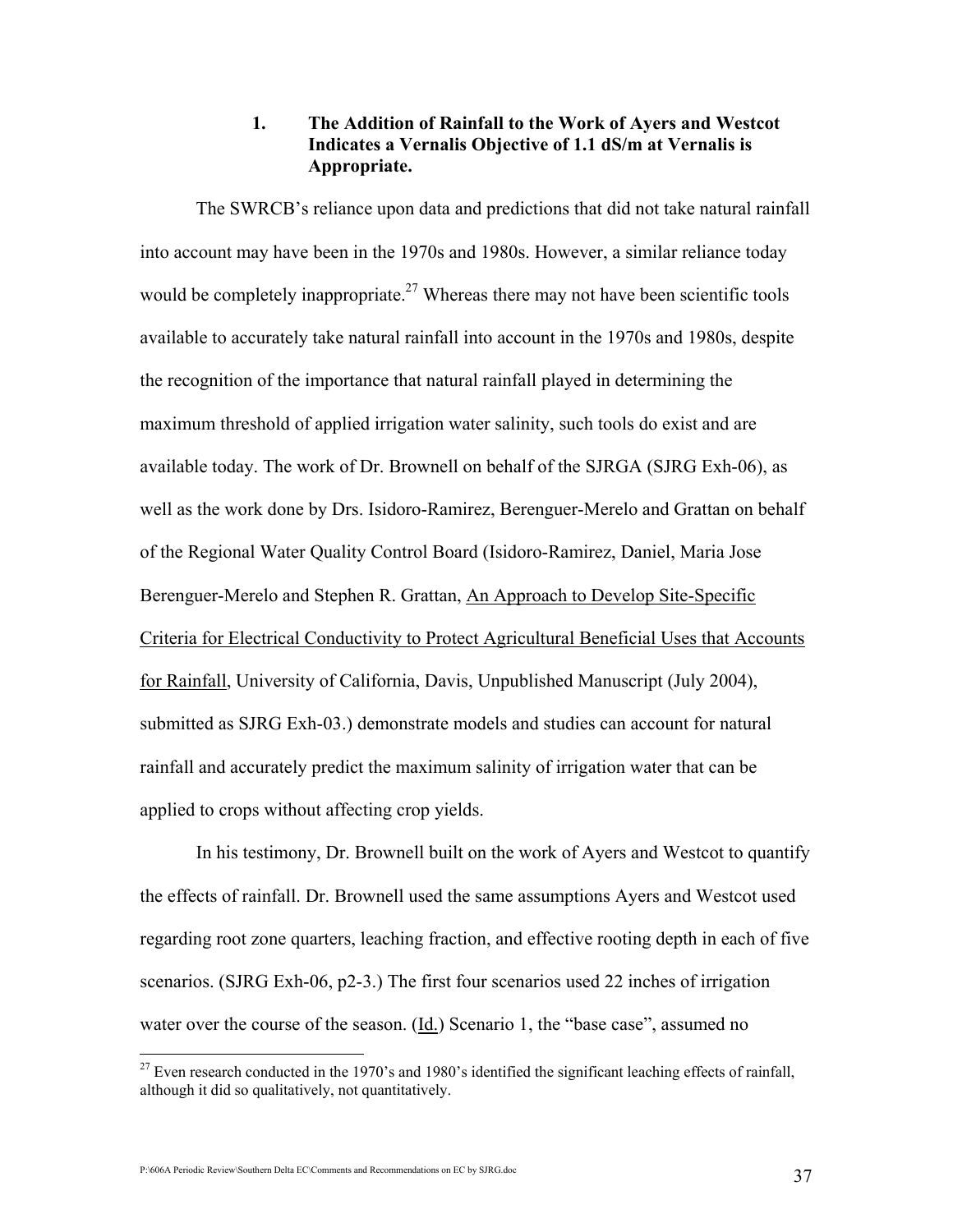significant rainfall and applied irrigation water with an  $EC_w$  of 0.7 dS/m. (Id., p3.) Scenarios two through four each added 12 inches of rain, but varied the  $EC_w$  of applied water in five irrigations over the course of the season.<sup>28</sup> (Id.,  $p3-6$ .) Scenario 2 used irrigation water with an  $EC_w$  of 0.7 dS/m, Scenario 3 used irrigation water with an  $EC_w$  of 1.1 dS/m, and Scenario 4 used irrigation water with an  $EC_w$  of 1.5 dS/m. (Id.)

Scenario 1, the base case, predicted an average soil salinity of 2.6 dS/m. (SJRG Exh-06, p3.) This would be the maximum average soil salinity protective of bean yields. Scenario 2 predicted an average root zone  $EC_e$  of 1.3 dS/m at the end of the season, far less than the 2.6 dS/m predicted by Scenario 1. (Id., p4.) Scenario 3 predicted an average root zone  $EC_e$  of 2.0 dS/m at the end of the season, still less than that predicted by the Scenario 1, even though the  $EC_w$  of the irrigation water was 1.1 dS/m. (Id., p5.) Scenario 4, which applied water with an  $EC_w$  of 1.5 dS/m, predicted an average root zone  $EC_e$  of 2.5 dS/m at the end of the season, which is still less than the maximum average  $EC_e$ beans can tolerate in the root zone. (Id., p6.) Assuming the assumptions of Ayers and Westcot accurately depict the south Delta, the addition of rainfall in Scenarios 2-4 demonstrate the current Vernalis Objectives vastly over-protect south Delta agricultural beneficial uses, and that almost identical protection could be achieved with irrigation water salinity as high as 1.5 dS/m. (see Figure 11.)

//

//

- //
- //  $\overline{a}$

 $2<sup>28</sup>$  Dr. Brownell assumed 12 inches of rainfall based on precipitation data from the Tracy Carbona area (annual average of 10 inches) and the Tracy Pumping Plant (annual average 12 inches.) (SJRG Exh-06, p8.)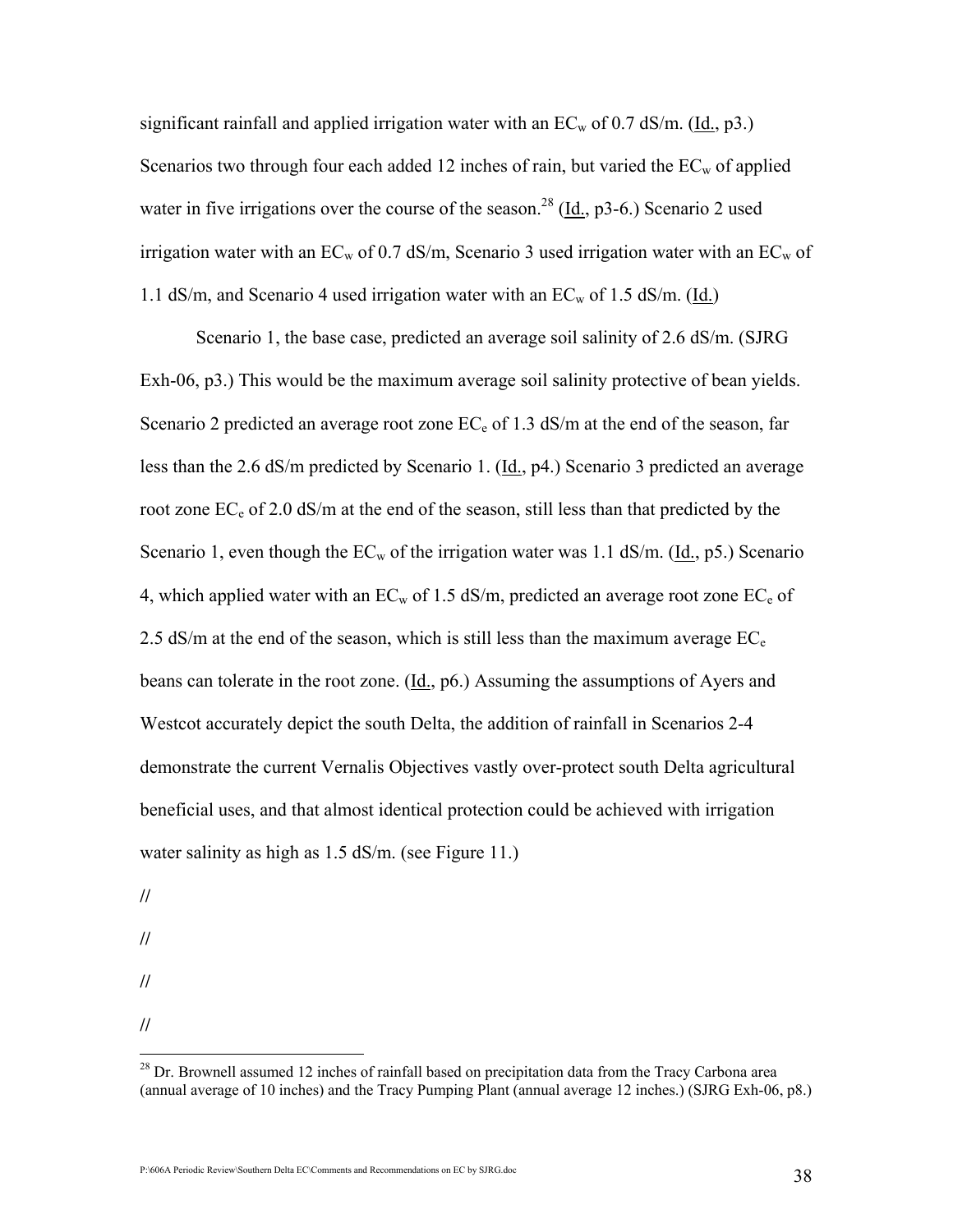

Figure 11: Comparison of four irrigation scenarios. (SJRG Exh-06, p8.)

In Scenario 5, Dr. Brownell applied the work of Ayers and Westcot to the BCID.  $(\underline{Id}, p7)$ . This time, he altered the assumed application of 22 inches of water and instead used 40 inches of water, the amount reported by the BCID used by farmers to grow beans. (Id.) He also assumed the irrigation water had an  $EC_w$  of 1.1 dS/m and that no rain fell. ( $\underline{Id}$ .) These assumptions predicted an average root zone  $EC_e$  of 1.4 dS/m, a dramatic reduction from the 2.6 dS/m predicted by Ayers and Westcot, even without rainfall. (Id.) With so much applied water, farmers in the BCID achieve leaching fractions of nearly 75%. (Id.) With such a large amount of irrigation water applied in the BCID, Dr. Brownell concluded that if natural rainfall were factored in, irrigation water with an  $EC_w$ of 1.5 dS/m could achieve the same crop yields as the "base case" in Scenario 1. (Id.)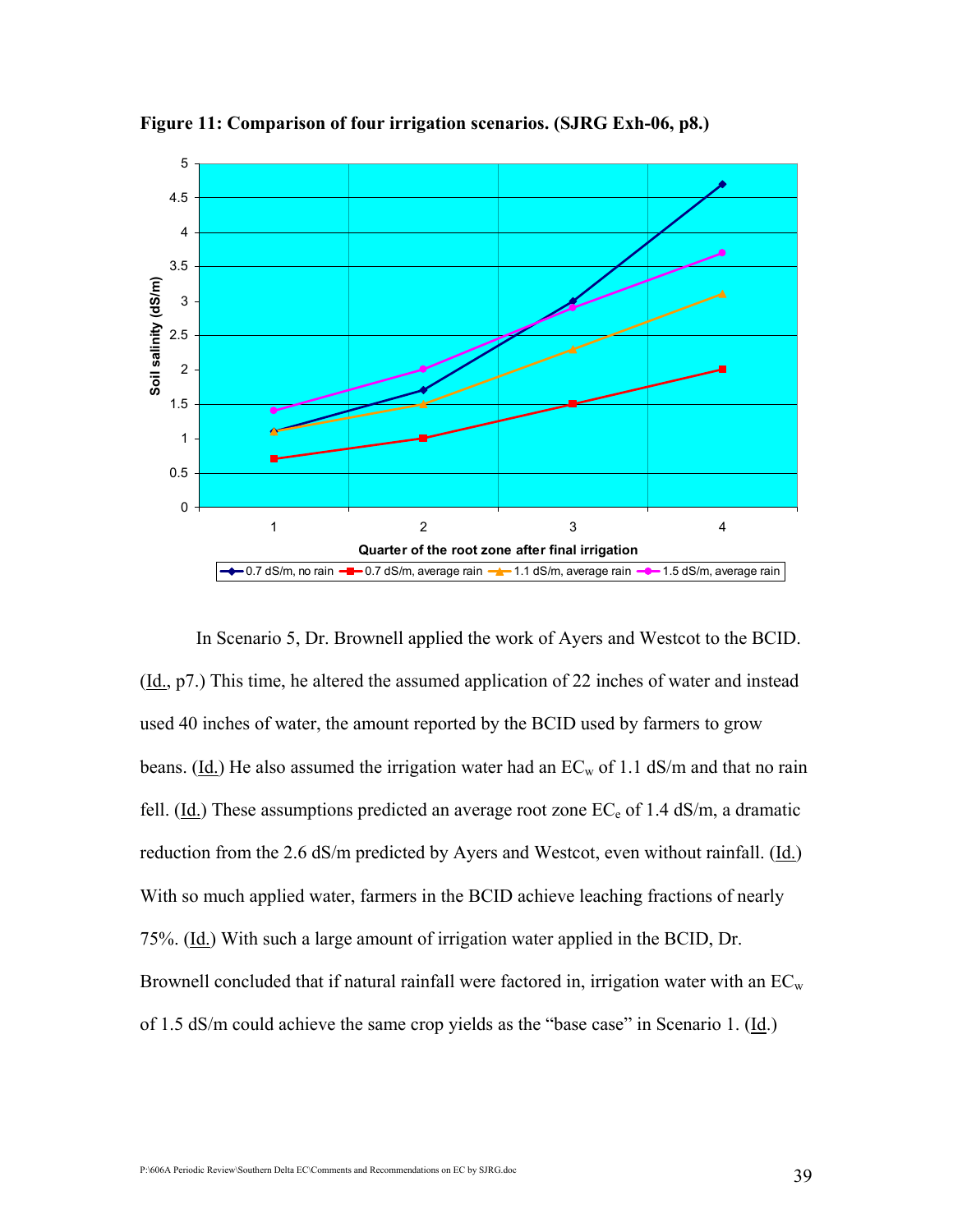Based upon the results of his own efforts to add rainfall to the Ayers and Westcot model, as well of recent research by Isidoro-Ramirez, Berengue-Merelo and Grattan (discussed below), Dr. Brownell concluded that rainfall in San Joaquin County "is significant in regard to salinity management in the production of agricultural crops. (Id., p12.) It is Dr. Brownell's opinion, that the current standard of 0.7 dS/m is "over protective to achieve 100% yields for crops irrigated with San Joaquin River water" and a new standard of 1.1 dS/m should be adopted. (Id., p 9, 12.)<sup>29</sup>

#### 2. Recent Research at UC Davis Suggests a Vernalis Objective of 1.1 dS/m Will Be Sufficient to Maintain 100% Crop Yields.

The work of Ayers and Westcot while widely accepted, only predicts soils salinity at the end of a single season based entirely on the  $EC_w$  of irrigation water applied during that season. Relying on a single-season analysis could lead to a focus on "worst case" scenarios. For example, although Dr. Brownell demonstrated irrigation water salinity can be as high as 1.1 dS/m without affecting crop yields, he assumed 12 inches of rainfall, the average amount for the region. (SJRGA Exh-08, p5.) However, since 12 inches is an average, the actual amount of rain in some years is more than 12 inches. (Id.) In other years, it is less than 12 inches. (Id.) Furthermore, it takes time for salt to accumulate in the root zone to a concentration sufficient to reduce yield. (Ayers and Westcot, Water Quality for Agriculture §2.4.2.) Even without leaching, two or more years of irrigation are generally required before salt concentrations climb high enough to harm yields. (Id.)

 $^{29}$  Dr. Brownell's opinion is supported by the personal observations of William Johnston. Mr. Johnston testified that "I have personally observed that in San Joaquin Valley soils without a shallow saline water table, when the annual precipitation is 10 to 12 inches, sufficient natural leaching takes place to prevent salt buildup in the crop root zone." (Exh-08, p5.) It is also supported by experts from the University of California who, in the D-1485 hearings, testified that good leaching and low salt accumulations were found in all locations where the irrigation water supply averaged 1.1 dS/m. (Id., p3.)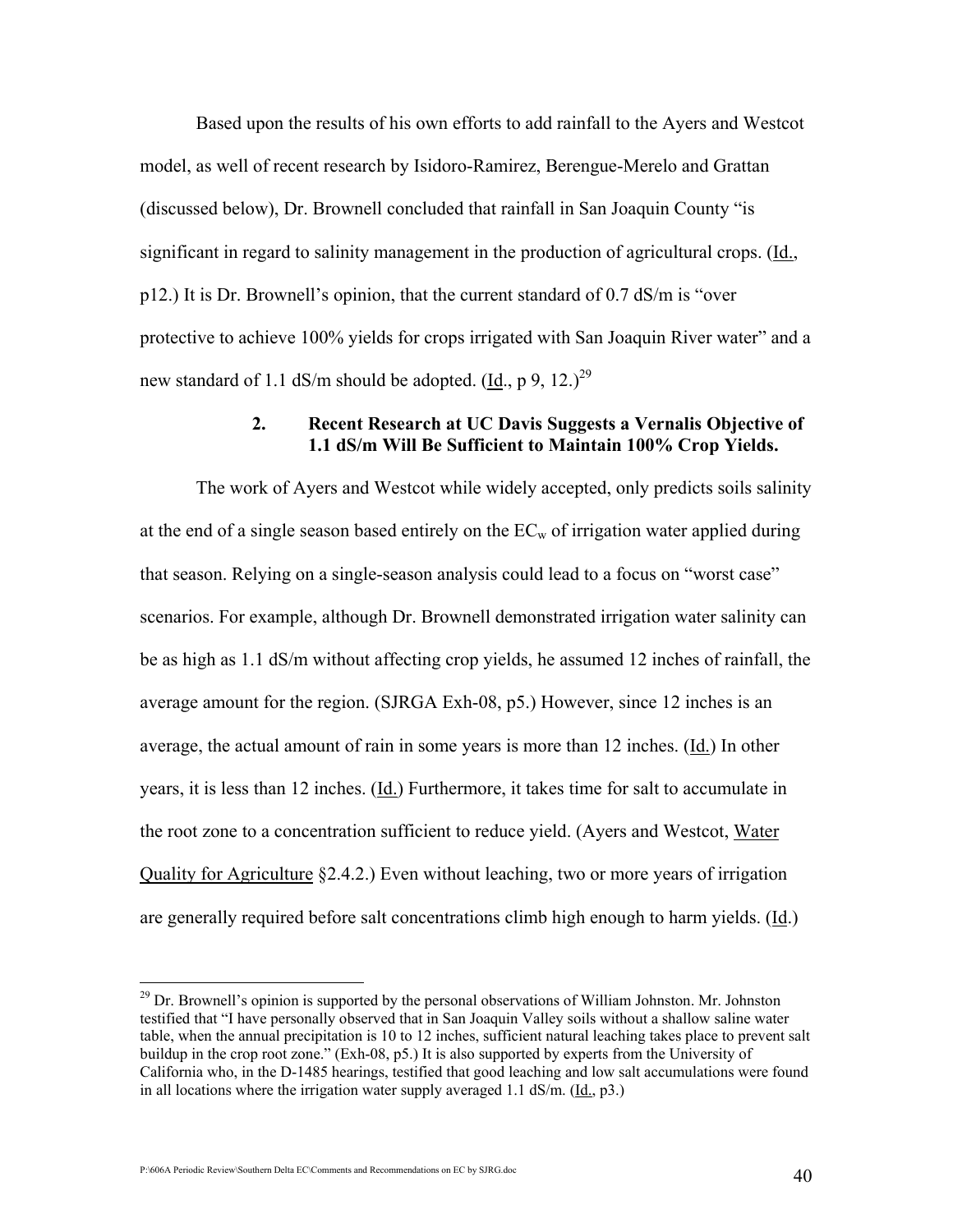Consequently, a single-season analysis fails to accurately reflect actual mechanisms of salt accumulation in soil.

Grattan et al. recently addressed the shortcomings of single-season analyses with a new model developed for the CVRWQCB. The purpose of the model is to determine how the  $EC_w$  of applied irrigation water affects crop yields when annual rainfall is taken into account. (SJRG Exh-03, p1.) The model begins with the assumptions used by Ayers and Westcot in 1985 and, like Dr. Brownell, adds rainfall. (Id., p5.) However, the key difference is that while the model can provide a "snapshot" view based upon a single season's rainfall, it can also analyze a multi-year rainfall series. (SJRG Exh-03, p9.) Thus, the model

> "results indicate whether soil salinity gets high enough to reduce yields of a particular crop under the given rainfall patterns and irrigation practices or whether there is a net salinization of the soil profile over time such that salinity will eventually affect crop yields." (SJEG Exh-03, p9) (emphasis added.)

 Grattan et al. tested three scenarios with their model. All three scenarios used beans, because beans were the most salt-sensitive crop grown in the study site. Scenario 1 compared the model to work by Ayers and Westcot, with irrigation water with an  $EC_w$  of 0.7 dS/m and no rain. (Id., p11.) Scenario 1 predicted the same result, that irrigation water with an  $EC_w$  of 0.7 dS/m and no rainfall would result in a mean soil water with an  $EC_e$  of 0.95 dS/m. (Id., p14.)

 Satisfied that the model was accurate, Grattan et al. moved on to Scenario 2, which compared two five-year periods of rainfall using historical data.  $(\underline{Id}, p15)$ . The first series, 1953-1957, was a dry period. As such, there is an 80% probability that any randomly selected five year period would have a higher annual rainfall. The second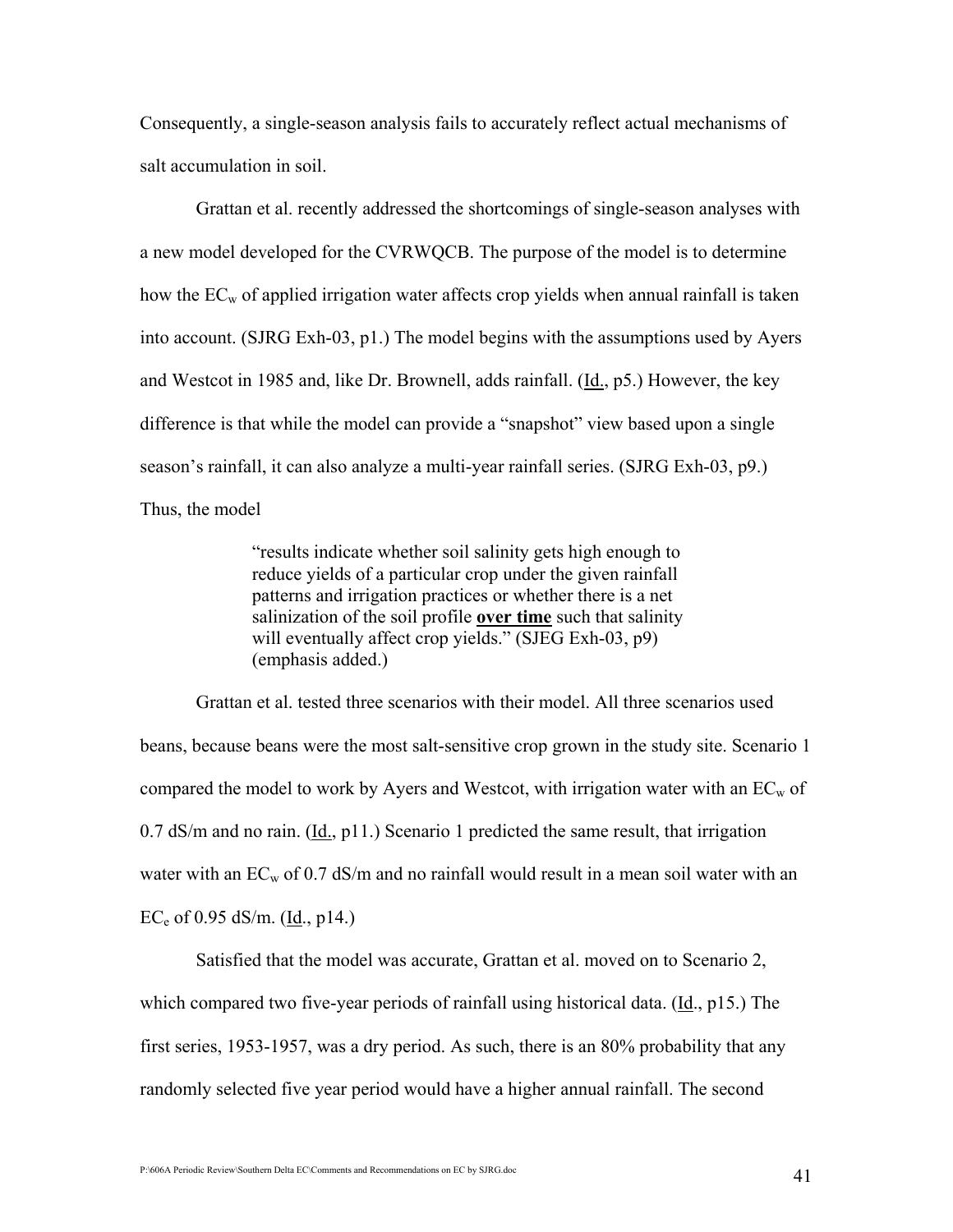series, 1963-1967, was an average period. Thus, there is only a 50% probability that any randomly chosen five year period would have a higher annual rainfall. (Id.)

 For the dry series, mean soil salinity was 1.03 dS/m, with a maximum single year of 1.09 dS/m. (Id., p15.) From these results, the Grattan et al. determined an irrigation water salinity of 1.2 dS/m would, when combined with the expected rainfall in either the 50% or 80% probability series, would not affect the yield of beans. (Id., p17.) For the average series, the seasonal mean soil salinity was 1.02 dS/m. Three years had soil salinities less than 1.0 dS/m, and two had  $EC_e$ 's of 1.13 dS/m and 1.14 dS/m. ( $\underline{Id}$ ., p15-16.) While these two soil salinities were high enough to affect bean yields, they only would have reduced bean yields by three percent, a reduction less than the margin of error associated with the yield threshold value itself, (Id., p17.)

Grattan et al. recognized that the results for the five year series simulation were still susceptible to skewing by single year impacts, such as the amount of drainage in year five. (Id.) They therefore ran a third scenario which evaluated the entire 53 year rainfall series based upon known rainfall records. ( $\underline{Id}$ , p17.) With irrigation water with an EC<sub>w</sub> of 1.2 dS/m, only seven of the 53 years predicted significant yields losses (predicted at more than 2%.) (Id., p18.) Despite fluctuating soil salinities in individual years, soil salinity neither increased nor decreased over time. (Id.,  $p19$ .) With irrigation water with an  $EC_w$ of 1.1 dS/m, the model predicted only three years with significant yield loss.  $(\underline{Id}, p19)$ . All of these years were drought years, and the predicted losses ranged from 2.4% to 6.2%. (Id., p20.) Since these percentages were within the margin of error for the salinity threshold value itself, these losses were considered "outliers" and not statistically significant. (Id., p21.) Grattan et al. therefore concluded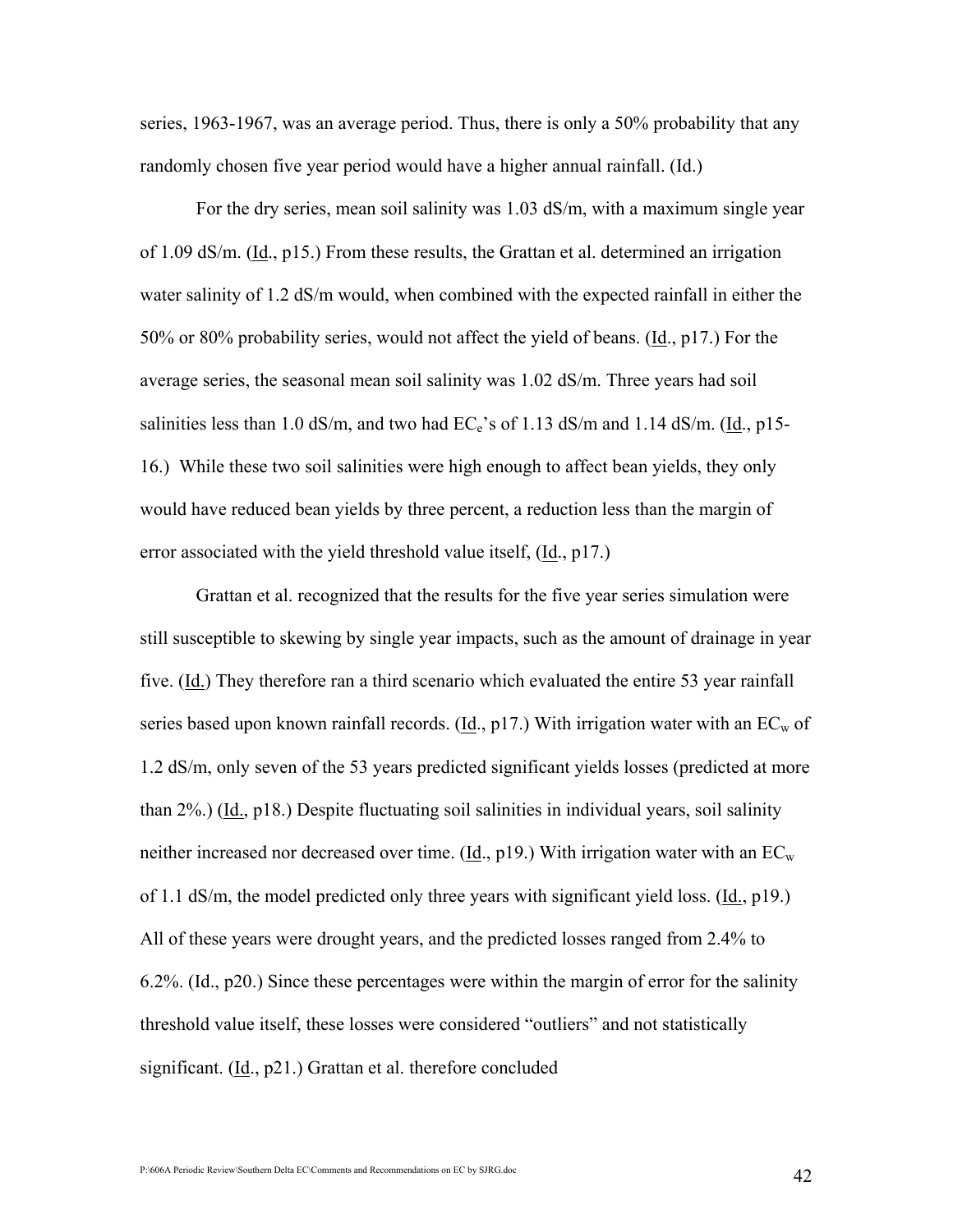"[g]iven these results, and taking into account all of the other factors that potentially impact crop yield (e.g., climate, water stress, and biotic stresses) and the conservative nature of all inputs into the model, the use of 1.1dS/m as the threshold EC value for irrigation water is considered protective for beans, and thus all other agricultural uses of the water in the Davis area." (Id., p21.)

 While the work performed by Dr. Brownell and the UC Davis scientists differed in many key respects, they both nonetheless concluded an irrigation water salinity of 1.1 dS/m would, when combined with natural rainfall, protect 100% yields of beans and by extension, all other crops. The ability to consider rainfall, both in a single year and over the long-term, has shown that the current 0.7 dS/m southern Delta EC objective is overprotective of south Delta agriculture, and an objective of 1.1  $\text{dS/m}$  is more appropriate.<sup>30</sup>

 Based on its analysis of the inapplicability of a southern Delta EC objective of 0.7 dS/m and the work of Drs. Brownell, Grattan, and others, the SJRGA has concluded a year-round objective of 1.1 dS/m will more than adequately protect 100% yields of even the most salt-sensitive crops grown in the south Delta and thereby protect the beneficial use of agriculture.<sup>31</sup> The SJRGA's analysis has been extremely conservative, although in

<sup>&</sup>lt;sup>30</sup> Witnesses for SDWA, including Alex Hildebrand and Terry Prichard, argued that the UC Davis model results cannot be used when considering irrigation water salinities in the south Delta since the model was based upon rainfall, climate and soil types in the Davis/Putah Creek area which are or may be different than those found in the south Delta. (Statement of Terry L. Prichard, submitted as SDWA Exh-05, p1; Outline of Testimony of Alexander Hildebrand on South Delta Agriculture, submitted as SDWA Exh-07, p5-6.) There are two responses. First, the model results at a minimum suggest that the current standard of 0.7 dS/m is over-protective, which Dr. Brownell, Mr. Johnston and even Hoffman, Prichard and Meyer, confirmed by the simple fact of recognizing that rainfall was not considered in any previous work relied upon by the SWRCB. Second, the model was designed and intended to be adaptable to any situation in which site specific data regarding rainfall history, soil type and irrigation water salinities are available. (SJRG Exh-03, p2.) The SJRGA has contacted Grattan et al. and is having specific scenarios tested upon information specific to the south Delta. The results of these tests will be made available to the SWRCB and interested parties as soon as they are available.

The SJRGA plans to use the results of UC Davis testing in the south Delta to assist in designing the most precise water quality objective possible.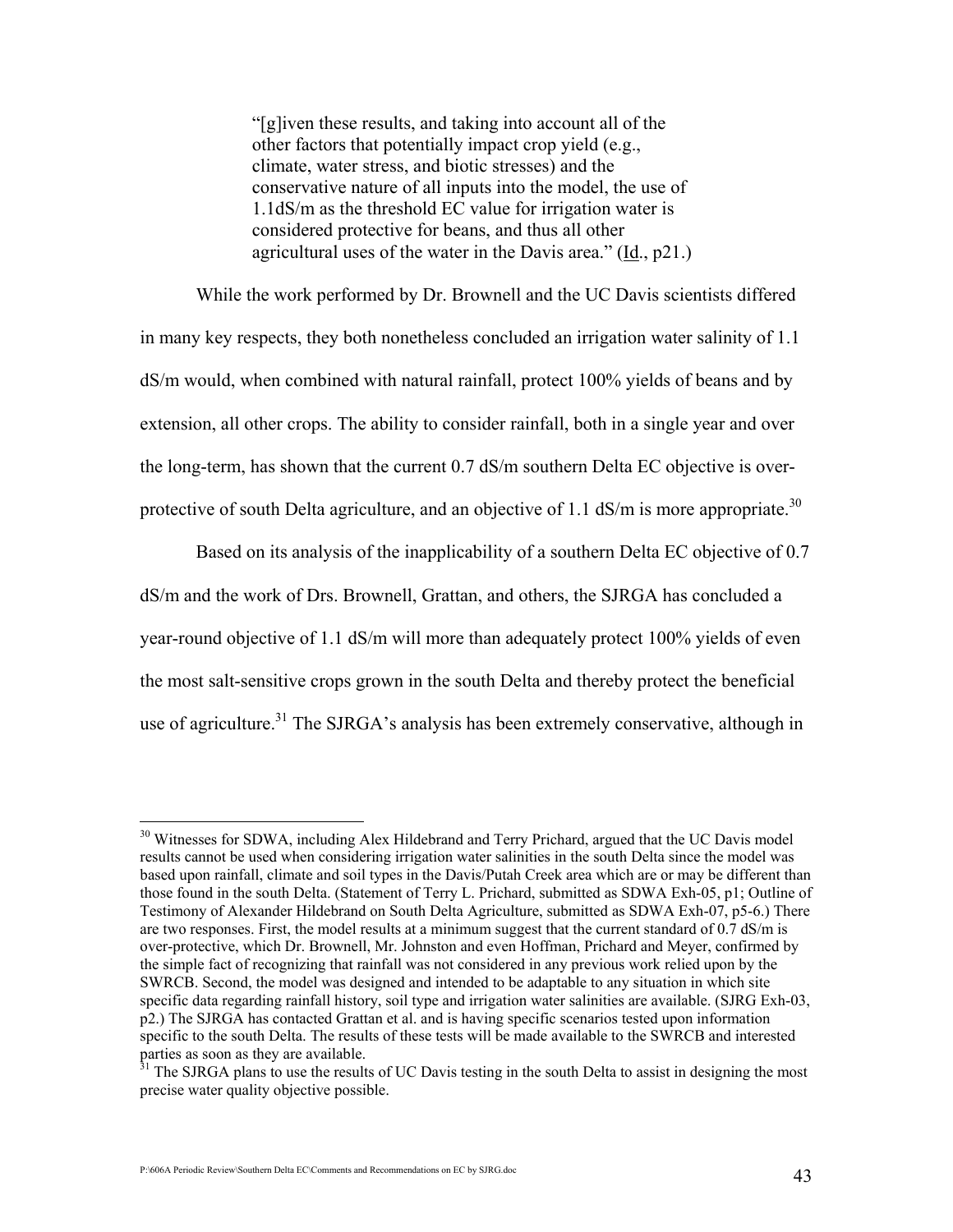the interest of maintaining a safety margin, the SJRGA recommends an EC objective of 1.0 dS/m at Vernalis for the entire year.

# B. Reasonable Use of Water Only Requires the Minimum Amount of Protection Capable of Protecting the Beneficial Use.

 "What is a beneficial use at one time may, because of changed conditions, become a waste of water at a later time." (Tulare Irrigation District v. Lindsay-Strathmore Irrigation District (1935) 45 P.2d 972, 1007.) However, "beneficial use" is not necessarily "reasonable use." (Joslin v Marin Municipal Water District (1967) 60 Cal.Rptr. 377, 385.) "What may be a reasonable beneficial use, where water is present in excess of all needs, would not be a reasonable beneficial use in an area of great scarcity and great need." (Tulare Irrigation District v. Lindsay-Strathmore Irrigation District (1935) 45 P.2d 972, 1007.) A diversion providing what is, in some respect, a beneficial use, may be unreasonable when compared to present and future demands for more important uses. (Imperial Irrigation District v. State Water Resource Control Board (1990) 275 Cal.Rptr. 250, 266.)

The Porter-Cologne Act incorporates the standard of reasonableness contained in Article 10, §2, by requiring that "activities and factors which may affect the quality of the waters of the state shall be regulated to attain the highest water quality which is reasonable, considering all demands being made and to be made on those waters and the total values involved, beneficial and detrimental, economic and social, tangible and intangible." (Water Code §13000.) (emphasis added.)

Whether a use is beneficial depends on the facts of each case. (Tulare Irrigation District, 45 P.2d, p1007.) Accordingly, in the current proceeding, the SWRCB must decide whether maintaining EC of 0.7 dS/m throughout the summer, in even the driest of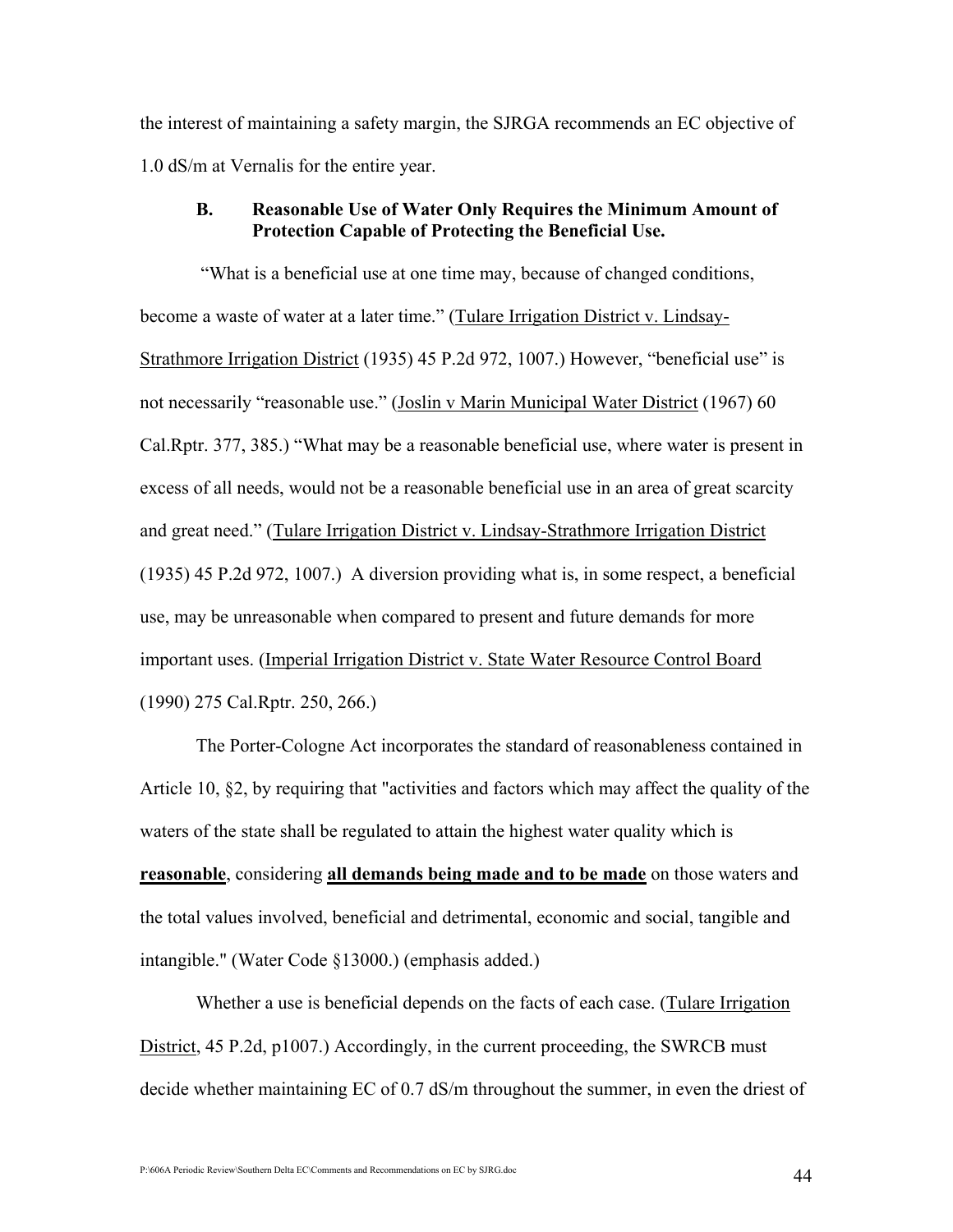years, for 3,000 acres of beans, with a release of over 50,000 AF of stored water constitutes a reasonable beneficial use of water.

# 1. Based on CALSIM II-Revised, Changing the Vernalis Objective Will Not Substantially Affect Water Quality.

Mr. Steiner also used CALSIM II-Revised to model the effect of the Alternative Objective on San Joaquin River flows and salinity. (SJRG Exh-07, p21.) Currently, the Vernalis Summer Objective and the dissolved oxygen objective at Ripon require similar levels of release from New Melones. (Id.) As a result, the dissolved oxygen objective at Ripon drives EC at Vernalis, and the Alternative Objective does not significantly change releases from New Melones or EC at Vernalis.<sup>32</sup> ( $\underline{Id}$ , p21-22; see Figures 12 and 13.)

- //
- //
- //
- //
- //
- 
- //
- //
- //
- 
- //

//

//

 $\overline{a}$ <sup>32</sup> In CALSIM II-Revised, assumed operation of the IPO at New Melones "layers" one component of flow upon another, i.e., the fishery release is assumed to provide the "first" water in the river. (SJRG Exh-07, p21.) Then, if required to meet the Vernalis Objective, supplemental releases are made. (Id.)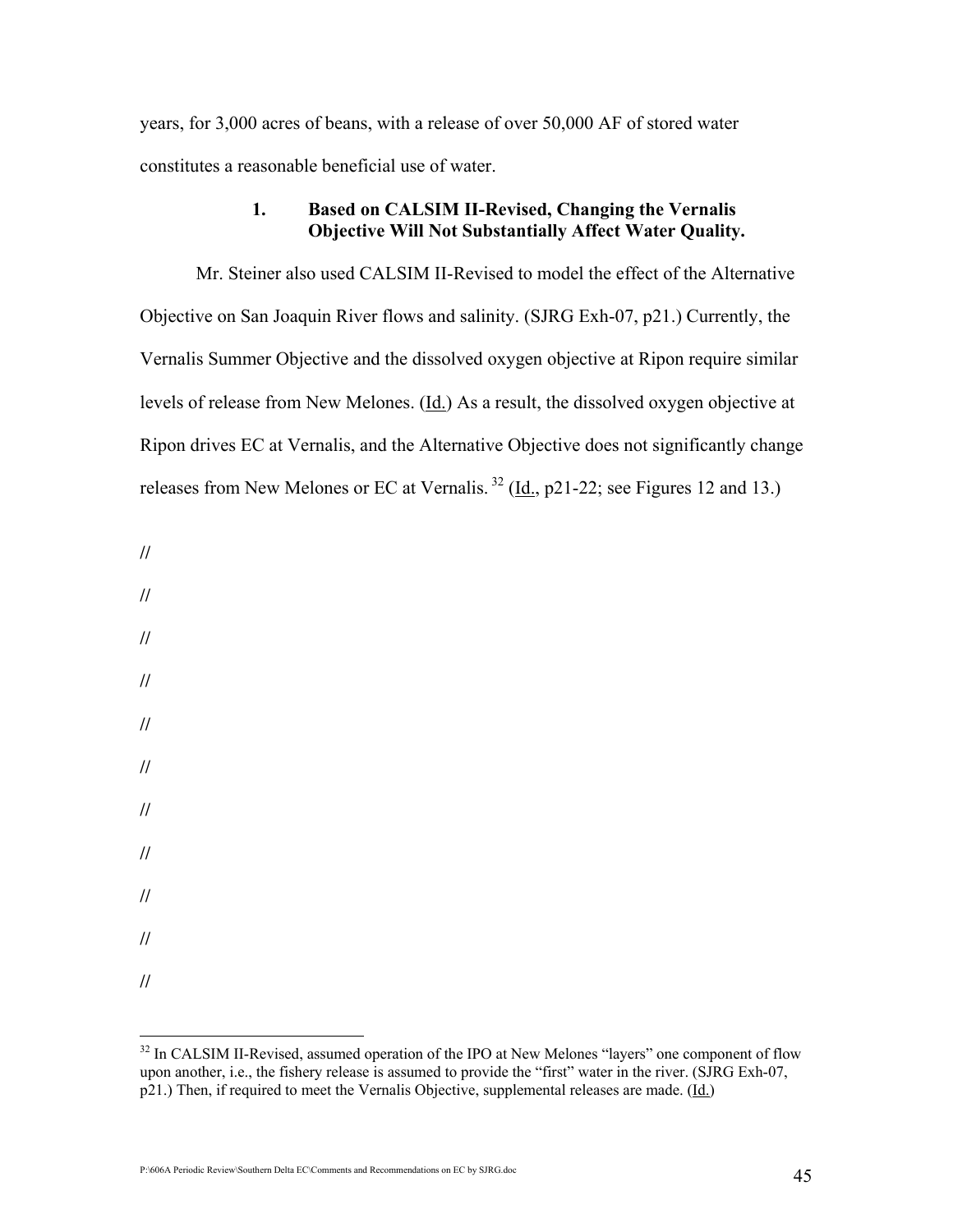

Figure 12: Simulated Salinity with Vernalis Objectives. (SJRG Exh-07, p26.)

Figure 13: Salinity with Alternative Objective.<sup>33</sup> (Id.)



 $\overline{a}$  $33$  In Figure 13, the dissolved oxygen objective is been replaced with a 100 cfs surrogate.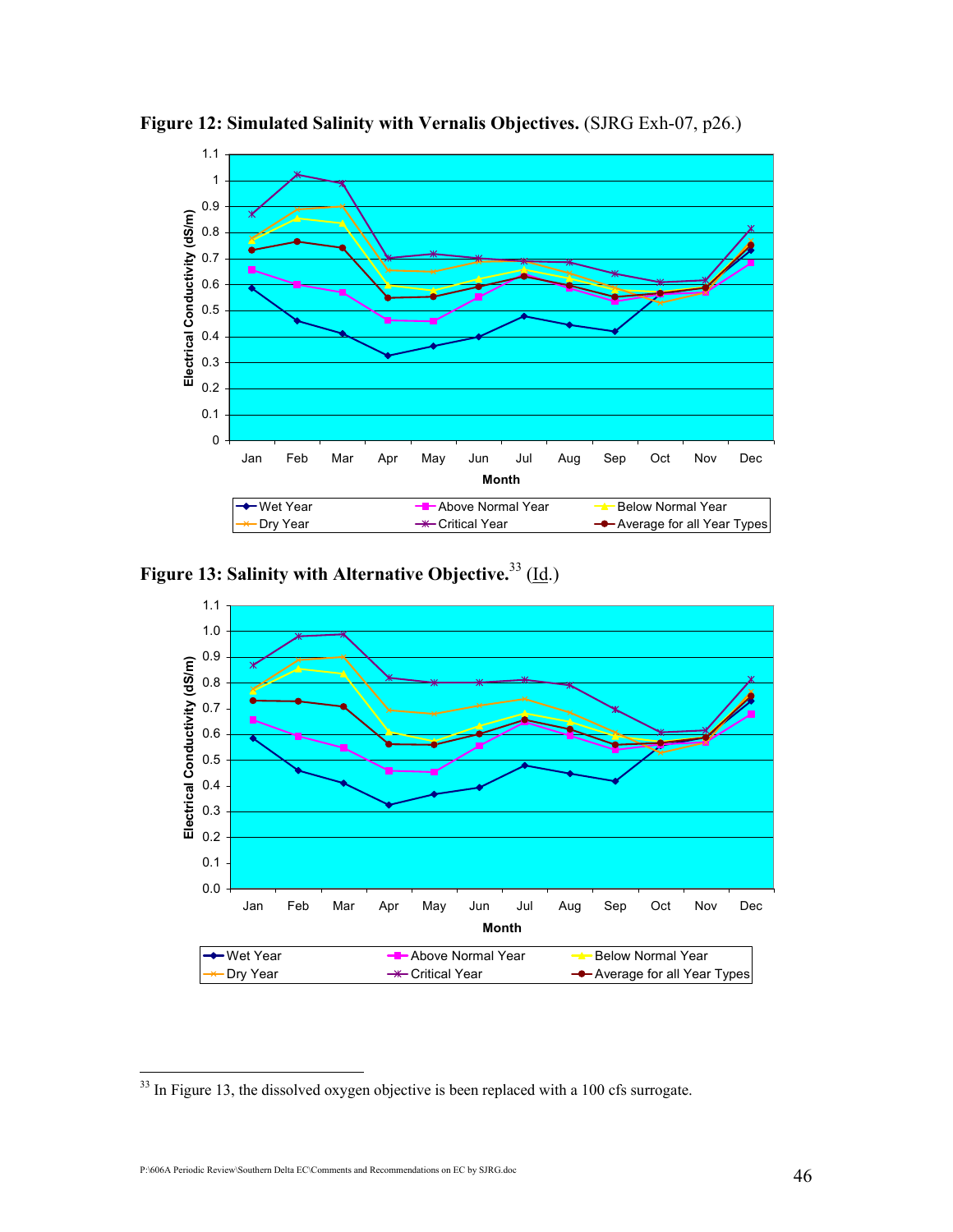Salinity, on average, would be about the same. (Id.) In Critical year types,

however, EC at Vernalis would increase by about 0.1 dS/m. (Id.) In Dry year types, the most marked change would occur in July, but even this change would only be about 0.05 dS/m. (SJRG Exh-07, p26.) It should be emphasized, that such changes only occur when a 100 cfs flow surrogate is used. If the current dissolved oxygen objectives remain, EC at Vernalis does not change.  $(\underline{Id.})$ 

#### 2. Even if the Change in Salinity Impacts Crop Yields, the Economic Impact Would Be Minimal.

The SJRGA has determined, based on its analysis, that the Alternative Objective is sufficient to protect south Delta agriculture and the Vernalis Summer Objective provides no further protection or benefit. However, in order to determine what benefit the Vernalis Summer Objective should provide, based on the reasoning in D-1485, the SJRGA tested a "hypothetical scenario" in which a change in EC diminished yields by ten percent.

Any impact resulting from changes in EC would be extremely limited. The Alternative Objective would result, at most, in very small changes in EC at Vernalis. Only in Critical years would salinity change by more than 0.1 dS/m. (SJRG Exh-07, p26.) Even then, actual EC at Vernalis would always remain below 1.0 dS/m. (Id.) In many of these years, Term 91 would take effect and eliminate the water supply for those with appropriative rights. (SWRCB Term 91.) Additionally, a lack of natural flow in August, September, and October would deprive riparian users of their water supply. (Anaheim Union Water Co. v. Fuller (1907) 150 Cal. 327, 332.)

Beans are the only crop grown in the south Delta with a salinity threshold lower than 1.0 dS/m, year-round standard proposed for the Alternative Objective. (Grattan,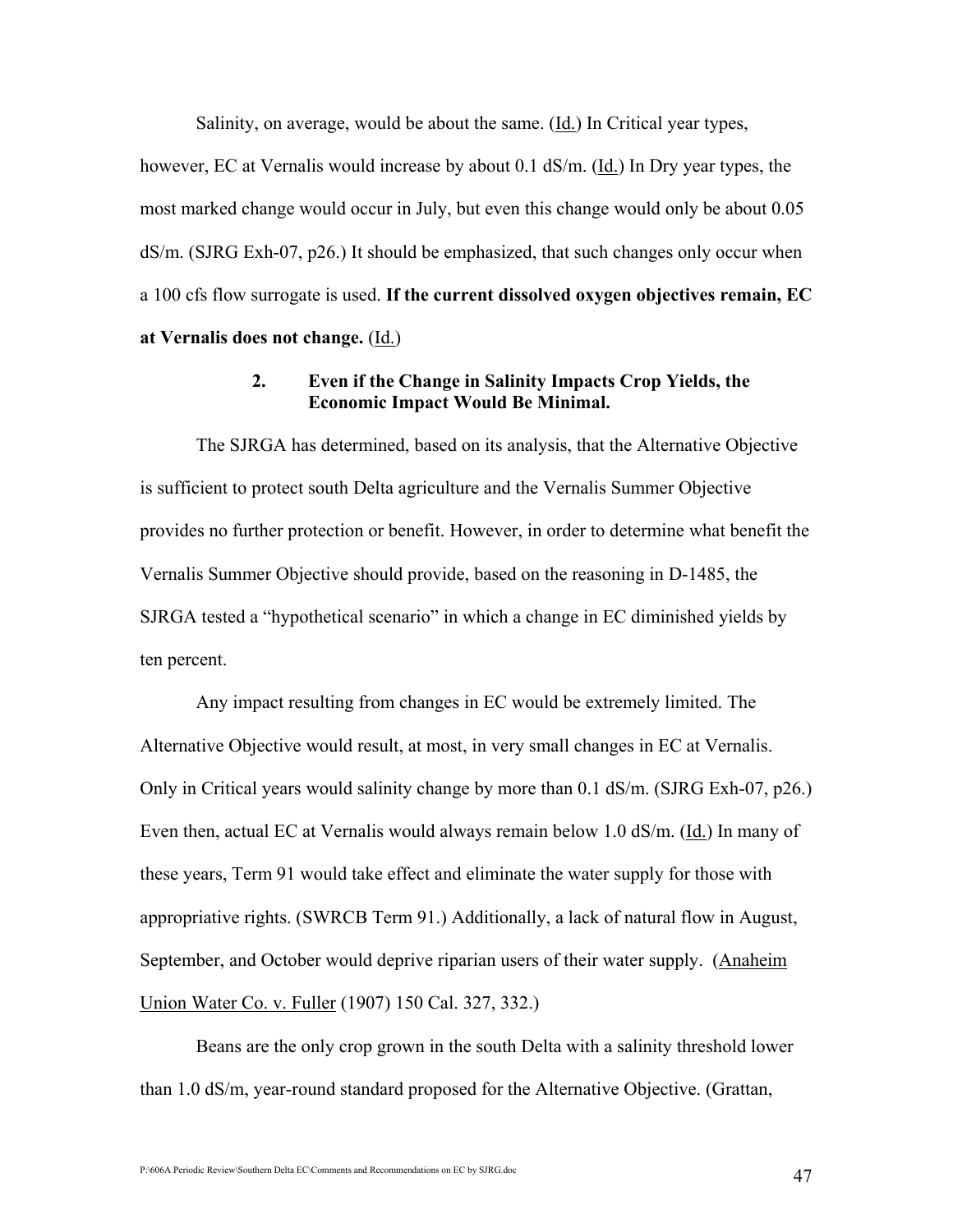Stephen, Irrigation Water Salinity and Crop Production, University of California at Davis (2002), Publication 8066, submitted as SJRG Exh-02, p5.) Corn, the next most saltsensitive crop generally grown in the south Delta, has a salinity threshold of 1.1 dS/m. (Id.) Therefore, beans would be the only crops affected.

As explained in the testimony of Drs. John Hagen and Bert Mason, San Joaquin County has historically produced about 13 to 15 percent of California's dry bean crop (Id., p21.) San Joaquin County has very high dry bean yields, higher than the average in California and even the United States.<sup>34</sup> (Id.; see Figure 14.)

Figure 14: Comparison of bean yields in San Joaquin County, California, and the United States. (SJRG Exh-05, p24.)



<sup>&</sup>lt;sup>34</sup> If San Joaquin County yields are so high compared to the United States and the rest of California, then the salt problem in the San Joaquin River cannot be as severe and crippling to agriculture as asserted by conventional schools of thought.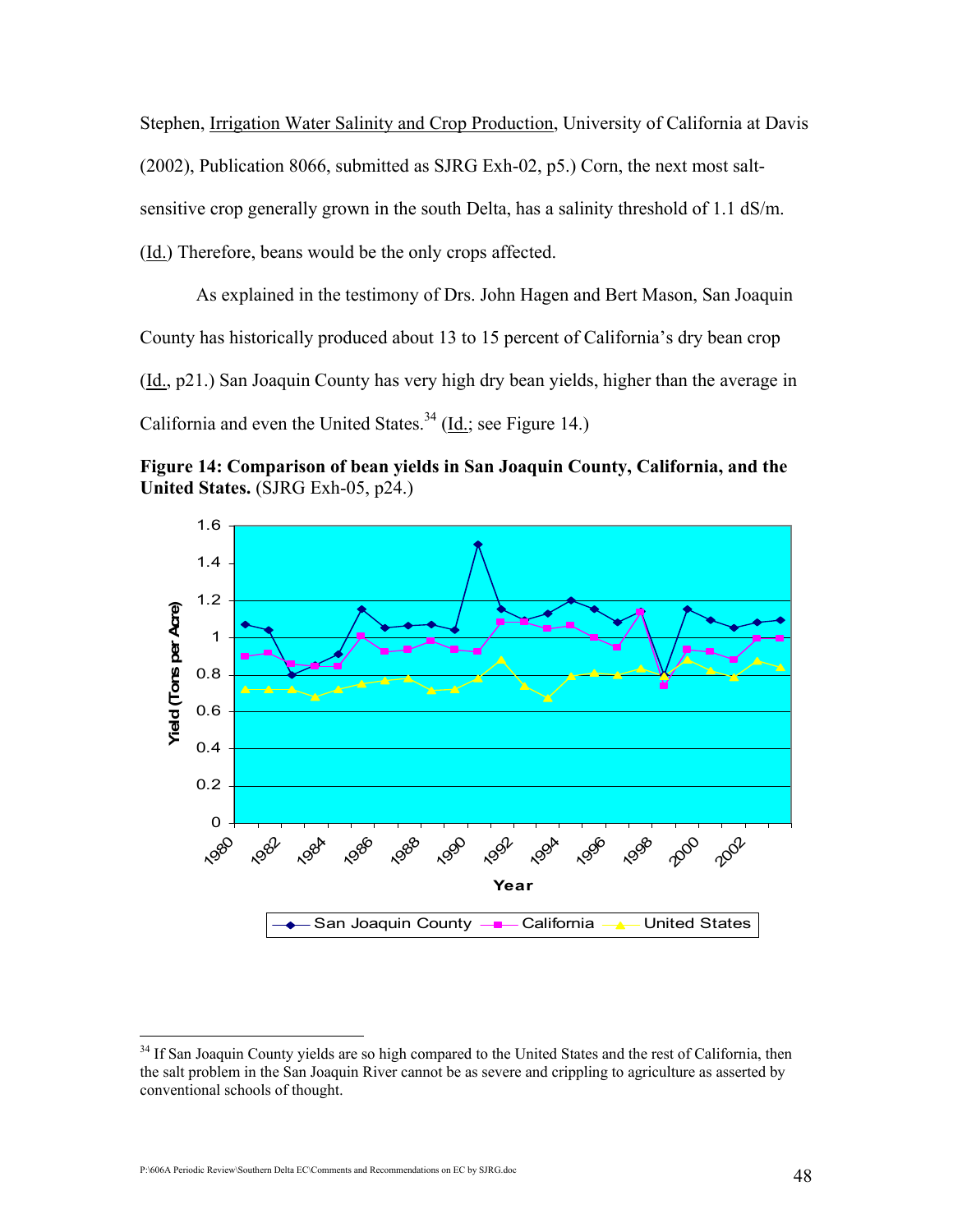Dry bean production in San Joaquin County has significantly declined over the last ten years, however, as growers have shifted production to lower-cost regions such as North Dakota, Washington, and Texas. (SJRG Exh-05, p20; see Figure 15.) The production decline has been due in part to declining profit margins on beans and bankruptcy of San Joaquin County's major bean cannery. (Id.)

Figure 15: Acres of dry beans grown in San Joaquin County from 1980-2003. (SJRG Exh-05, p56.)



Based on their analysis of the San Joaquin County and south Delta corn and bean markets, Drs. Hagen and Mason determined what impacts, if any, a hypothetical ten percent reduction in the yields of beans irrigated with San Joaquin River water would have on San Joaquin County generally and the southern Delta in particular. Their analysis included reduced income and employment as direct impacts of reduced production. (Id.,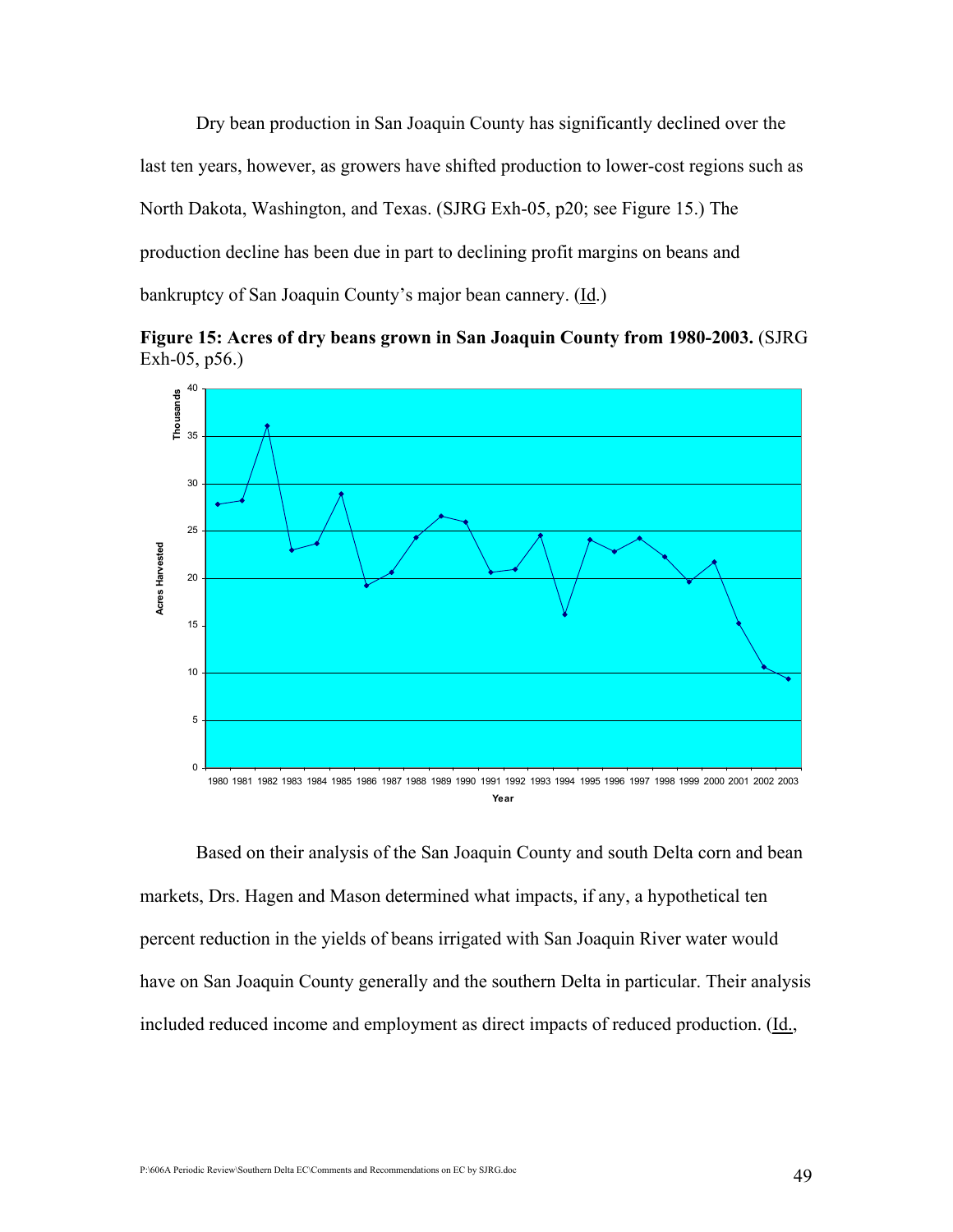p32.) It also included spillover effects in areas linked to agriculture, such as in fertilizer, seed, and farm implement sales. (Id.)

Currently, almost all of the beans grown in the south Delta that are irrigated with San Joaquin River water are grown in the BCID. (SJRG Exh-05, p2.) In 2003, the bean farmers in the BCID grew 2,301 acres of beans. (Id.) If a change in EC causes a ten percent loss of yield, the value of the lost bean crop would be \$160,518. (Id., p36.) If spillover effects are considered, the total loss would be  $$362,129$ <sup>35,36</sup> (Id.)

### 3. The Vernalis Objective Must Focus on Protecting Water Quality, Not Water Quantity.

 As part of its presentation on southern Delta EC, the SDWA argued the Alternative Objective would decrease flow into the Delta and potentially affect Delta outflow and other obligations. (Transcript, p1310; SDWA Exh-09, p67.) This issue is unrelated to whether science justifies relaxing the southern Delta EC objective to 1.0 dS/m year-round in order to continue providing adequate water quality without affecting crop yields.

As is clearly explained in the 1995 WQCP, the agricultural beneficial uses in the south Delta, which the Vernalis Summer Objective is designed to protect, include the use of water "for farming, horticulture, or ranching including, but not limited to, irrigation, stock watering, or support of vegetation for range grazing." (1995 WCQP, p12.) The only relevant inquiry is what maximum electrical conductivity will protect 100% yields of crops grown in the south Delta.

P:\606A Periodic Review\Southern Delta EC\Comments and Recommendations on EC by SJRG.doc 50

<sup>&</sup>lt;sup>35</sup> About 3,000 acres of beans are grown in the south Delta and irrigated with San Joaquin River water. Based on the ratio of 3,000 to 2,301, this would constitute a total value of about \$460,000.

<sup>&</sup>lt;sup>36</sup> Again, the SJRGA believes the Alternative Objective will fully protect the beneficial use of agriculture, and the preceding hypothetical is used for the SWRCB to weigh and balance the potential economic impact versus the release of up to 57,000 AF of water for 3,000 acres of beans.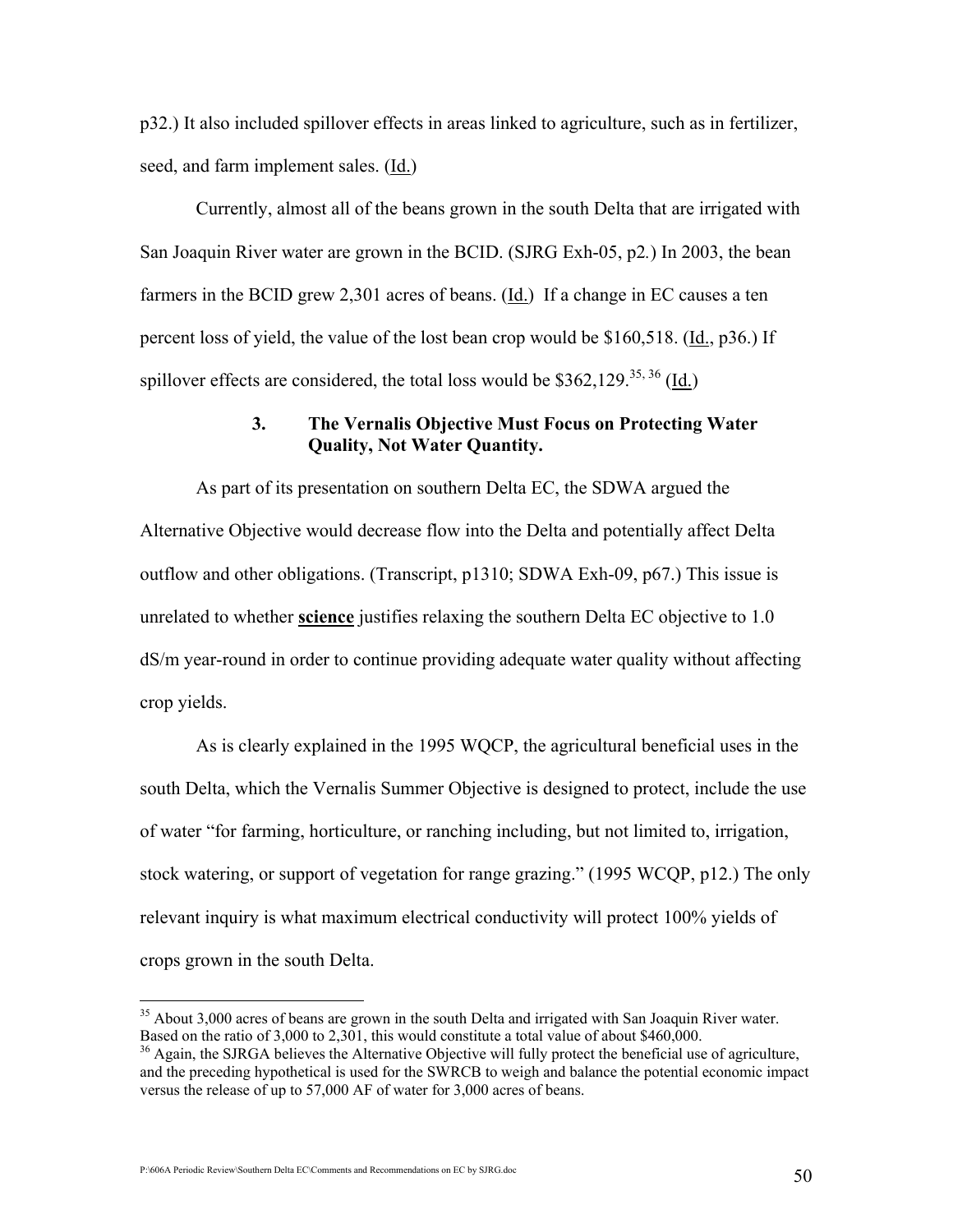To the extent that other beneficial uses identified in the 1995 WQCP depend on flow, then the appropriate amount of flow necessary to protect such beneficial uses must be determined independently from any other consideration. However, the desire to protect south Delta agriculture via the Vernalis salinity standard cannot be utilized as a surrogate to obtain flow for achieving other goals. If the policy of the State is to identify a maximum level of salinity in irrigation water from the San Joaquin River to that will protect agriculture in the south Delta by maintaining 100% crop yields, then the impact that such level will have on other obligations is, as an initial matter, irrelevant.<sup>37</sup>

> 4. The Use of Flow to Achieve Reduced Salinity Values is an Unreasonable Use of Water When 1.0 dS/m Would Adequately Protect Beneficial Uses and 0.7 dS/m Provides Very Little Additional Protection, if it Provides Any Additional Protection At All.

The USBR can use "any measures available" to meet the Vernalis Objectives, but has historically used flow. (D-1641, p79, 89.) In D-1422, the USBR estimated salinity control at Vernalis would require no more than 70,000 AF. (Id.) In some years however, water quality releases have more than doubled the USBR's 70,000 AF estimate. (Id.) Under the IPO, the USBR allocated up to 250,000 AF for water quality. (Id., p80.)

Under Mr. Steiner's analysis of the flow and salinity impacts of the Alternative Objective, flows would increase in some years and decrease in others due to a reaction of

 $\overline{a}$  $37$  If the SWRCB examines the reasonableness of the policy itself (100% protection of south Delta agricultural yields) as a justification for amending the Objective, as suggested in §§III and IV, *supra*, then the issue of changes in flow that might result would be appropriate. However, even that discussion would have to far more detail than just a statement that "flow to the Delta would be reduced." Again, flow itself is only important to the extent that it meets/protects beneficial uses. Those uses would have to be identified, the policy behind the decision to protect such uses would have to be identified, and the scientifically based level of protection would need to be identified. Thereafter, a rational, meaningful discussion about the impact of relaxing the Vernalis salinity standard on these other beneficial uses can take place.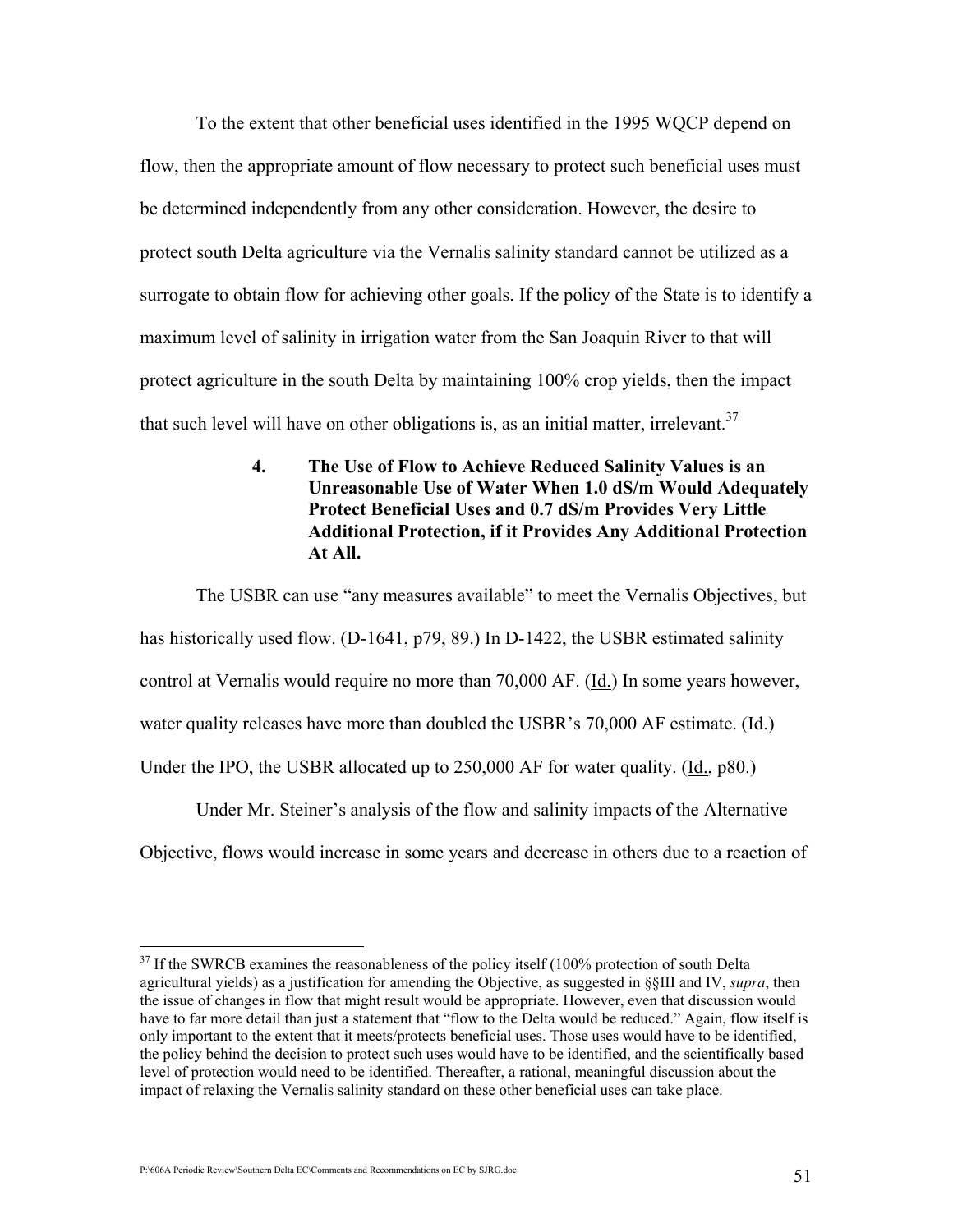the IPO to an increase in carryover storage and occasional increased spills.<sup>38</sup> (SJRG Exh-

07, p22; see Tables 4 and 5.)

Table 4: Change in average Vernalis salinity flow requirements by year type with Alternative Objective and 100 cfs Dissolved Oxygen flow surrogate.(SJRG Exh-07, p26.)

| Year          |        |       |                |          |                                             |         | Change in Flow (cfs) |         |         |                |     |      |          |
|---------------|--------|-------|----------------|----------|---------------------------------------------|---------|----------------------|---------|---------|----------------|-----|------|----------|
| Type          | Jan    | Feb   | Mar            | Apr      | May                                         | Jun     | Jul                  | Aug     | Sep     | Oct            | Nov | Dec  |          |
| W             | 15     | 61    | 15             | 35       | 21                                          | 32      | 43                   | $-14$   | 31      | 32             | 8   | 8    |          |
| AN            | $-3$   | 24    | 86             | 72       | 59                                          | $-12$   | $-31$                | $-20$   | $-23$   | 8              | 3   | 87   |          |
| <b>BN</b>     | 4      | 3     | $\overline{c}$ | $-12$    | 23                                          | $-36$   | $-62$                | $-64$   | $-45$   | $\overline{2}$ | 5   | 5    |          |
| D             | 4      | $-1$  | $\mathbf{0}$   | $-93$    | $-76$                                       | $-57$   | $-96$                | $-94$   | $-68$   | 3              | 6   | 6    |          |
| $\mathcal{C}$ | 3      | 75    | 1              | $-220$   | $-177$                                      | $-156$  | $-166$               | $-161$  | $-134$  | 3              | 3   | 3    |          |
| All           | 5      | 38    | 21             | $-41$    | $-29$                                       | $-42$   | $-55$                | $-68$   | $-43$   | 12             | 5   | 21   |          |
| Year          |        |       |                |          | Change in Required Water Volume (acre-feet) |         |                      |         |         |                |     |      |          |
| <b>Type</b>   | Jan    | Feb   | Mar            | Apr      | May                                         | Jun     | Jul                  | Aug     | Sep     | Oct            | Nov | Dec  | Total    |
| W             | 930    | 3416  | 930            | 2100     | 1302                                        | 1920    | 2666                 | $-868$  | 1860    | 1984           | 480 | 496  | 17216    |
| AN            | $-186$ | 1344  | 5332           | 4320     | 3658                                        | $-720$  | $-1922$              | $-1240$ | $-1380$ | 496            | 180 | 5394 | 15276    |
| BN            | 248    | 168   | 124            | $-720$   | 1426                                        | $-2160$ | $-3844$              | $-3968$ | $-2700$ | 124            | 300 | 310  | $-10692$ |
| D             | 248    | $-56$ | $\overline{0}$ | $-5580$  | $-4712$                                     | $-3420$ | $-5952$              | $-5828$ | $-4080$ | 186            | 360 | 372  | $-28462$ |
| $\mathcal{C}$ | 186    | 4200  | 62             | $-13200$ | $-10974$                                    | $-9360$ | $-10292$             | $-9982$ | $-8040$ | 186            | 180 | 186  | $-56848$ |
| Average       | 285    | 1814  | 1290           | $-2616$  | $-1860$                                     | $-2748$ | $-3869$              | $-4377$ | $-2868$ | 595            | 300 | 1352 | $-12702$ |

Year Types: "W" = Wet, "AN" = Above Normal, "BN" = Below Normal, "D" = Dry, " $C$ " = Critical"

 Based on Mr. Steiner's analysis, the Vernalis Summer Objective requires, on average, about 13,000 AF of water more than the Alternative Objective would require. (Id.) In Dry years, required volume climbs to almost 30,000 AF, and in Critical years, when the least water is available and supply in a subsequent year is uncertain, 57,000 AF is required. (Id.)

<sup>&</sup>lt;sup>38</sup> Mr. Steiner's analysis removed flows for the dissolved oxygen objective in order to isolate flows required for water quality. The dissolved oxygen flow was replaced with a 100 cfs surrogate. (Exh-07, p21- 22.)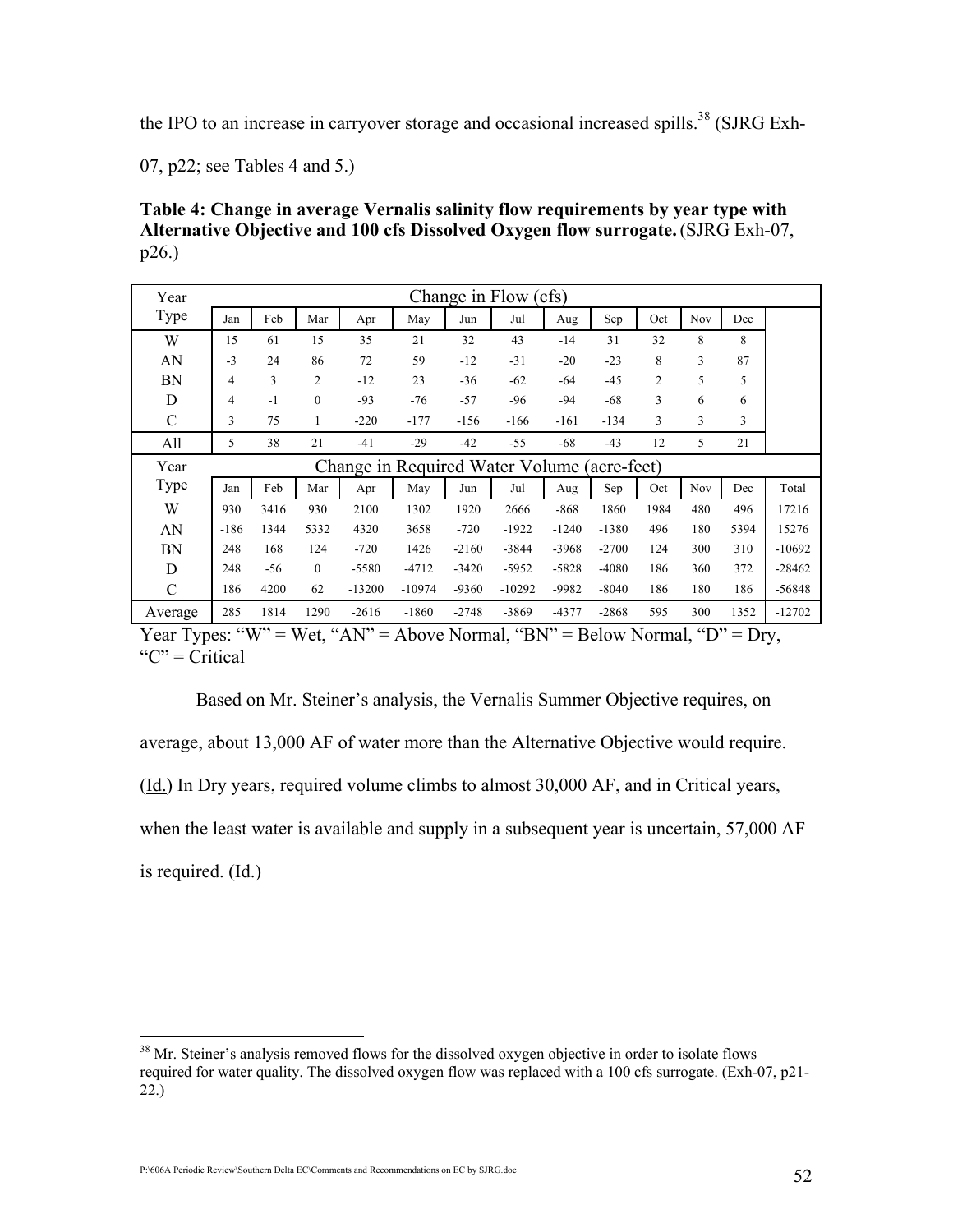| Year          |                                             |              |                  |                | Change in Flow (cfs) |              |              |              |              |                |                |       |           |
|---------------|---------------------------------------------|--------------|------------------|----------------|----------------------|--------------|--------------|--------------|--------------|----------------|----------------|-------|-----------|
| Type          | Jan                                         | Feb          | Mar              | Apr            | May                  | Jun          | Jul          | Aug          | Sep          | Oct            | <b>Nov</b>     | Dec   |           |
| W             | 1                                           | 15           | 9                | $\overline{7}$ | $-6$                 |              | 13           | $\theta$     | 13           | 16             | 1              | 1     |           |
| AN            | 7                                           | 15           | 2                | 6              | 5                    | $\mathbf{0}$ | $\theta$     | 4            | $\mathbf{0}$ | $\overline{c}$ | $\overline{2}$ | 30    |           |
| <b>BN</b>     |                                             | $\mathbf{0}$ | 1                | $-58$          | $-24$                | $-1$         | $\mathbf{0}$ | $\theta$     | $\mathbf{0}$ | 1              | 1              | 1     |           |
| D             |                                             | $\mathbf{0}$ | $\overline{0}$   | $-94$          | $-78$                | $-4$         | $-7$         | $\mathbf{0}$ | $\mathbf{0}$ | 1              | 1              |       |           |
| $\mathcal{C}$ | 1                                           | 73           | $\boldsymbol{0}$ | $-227$         | $-184$               | $-40$        | $-8$         | $\mathbf{0}$ | $\mathbf{0}$ | 1              | 1              | 1     |           |
| All           | 2                                           | 23           | 3                | $-70$          | $-57$                | $-9$         |              |              | 4            | 5              |                | 6     |           |
|               | Change in Required Water Volume (acre-feet) |              |                  |                |                      |              |              |              |              |                |                |       |           |
| Year          |                                             |              |                  |                |                      |              |              |              |              |                |                |       | Total     |
| Type          | Jan                                         | Feb          | Mar              | Apr            | May                  | Jun          | Jul          | Aug          | Sep          | Oct            | <b>Nov</b>     | Dec   |           |
| W             | 62                                          | 840          | 558              | 420            | $-372$               | 60           | 806          | $\theta$     | 780          | 992            | 60             | 62    | 4,268     |
| AN            | 434                                         | 840          | 124              | 360            | 310                  | $\theta$     | $\theta$     | 248          | $\theta$     | 124            | 120            | 1,860 | 4,420     |
| BN            | 62                                          | $\mathbf{0}$ | 62               | $-3,480$       | $-1,488$             | $-60$        | $\theta$     | $\theta$     | $\theta$     | 62             | 60             | 62    | $-4,720$  |
| D             | 62                                          | $\mathbf{0}$ | $\boldsymbol{0}$ | $-5,640$       | $-4,836$             | $-240$       | $-434$       | $\theta$     | $\mathbf{0}$ | 62             | 60             | 62    | $-10,904$ |
| $\mathcal{C}$ | 62                                          | 4,088        | $\boldsymbol{0}$ | $-13,620$      | $-11,408$            | $-2,400$     | $-496$       | $\mathbf{0}$ | $\mathbf{0}$ | 62             | 60             | 62    | $-23,590$ |

Table 5: Change in average Vernalis salinity flow requirements by year type with Alternative Objective without Relaxed Dissolved Oxygen Flow.(Appendix D.)

Year Types: "W" = Wet, "AN" = Above Normal, "BN" = Below Normal, "D" = Dry, " $C$ " = Critical"

 Even when the flow for dissolved oxygen is not "relaxed", the Alternative Objective conserves a substantial amount of water, especially in Dry and Critical years. (see Table 5.) In a Critical year, the reduced flows would, on average, save almost 24,000 AF of water.  $(\underline{Id.})$ 

Almost all of the beans grown in the south Delta are grown in the BCID, where bean farmers apply 40 inches of water per year. (SJRG Exh-06, p7-8.) 40 inches of water applied to 3,000 acres is approximately 10,000 AF of water.<sup>39</sup> Consequently, in a Critical year, the State uses over 55,000 AF to protect the use of 10,000 AF of water used to irrigate 3,000 acres of beans. (SJRG Exh-05, p36; see  $\SIII(D)(3)$ , supra.)

 $39$  The UC Extension estimates a 22-inch water application more typical for growing beans. (SJRG Exh-06, p7.) 22 inches of water applied to 3,000 acres would be 5,500 AF of water.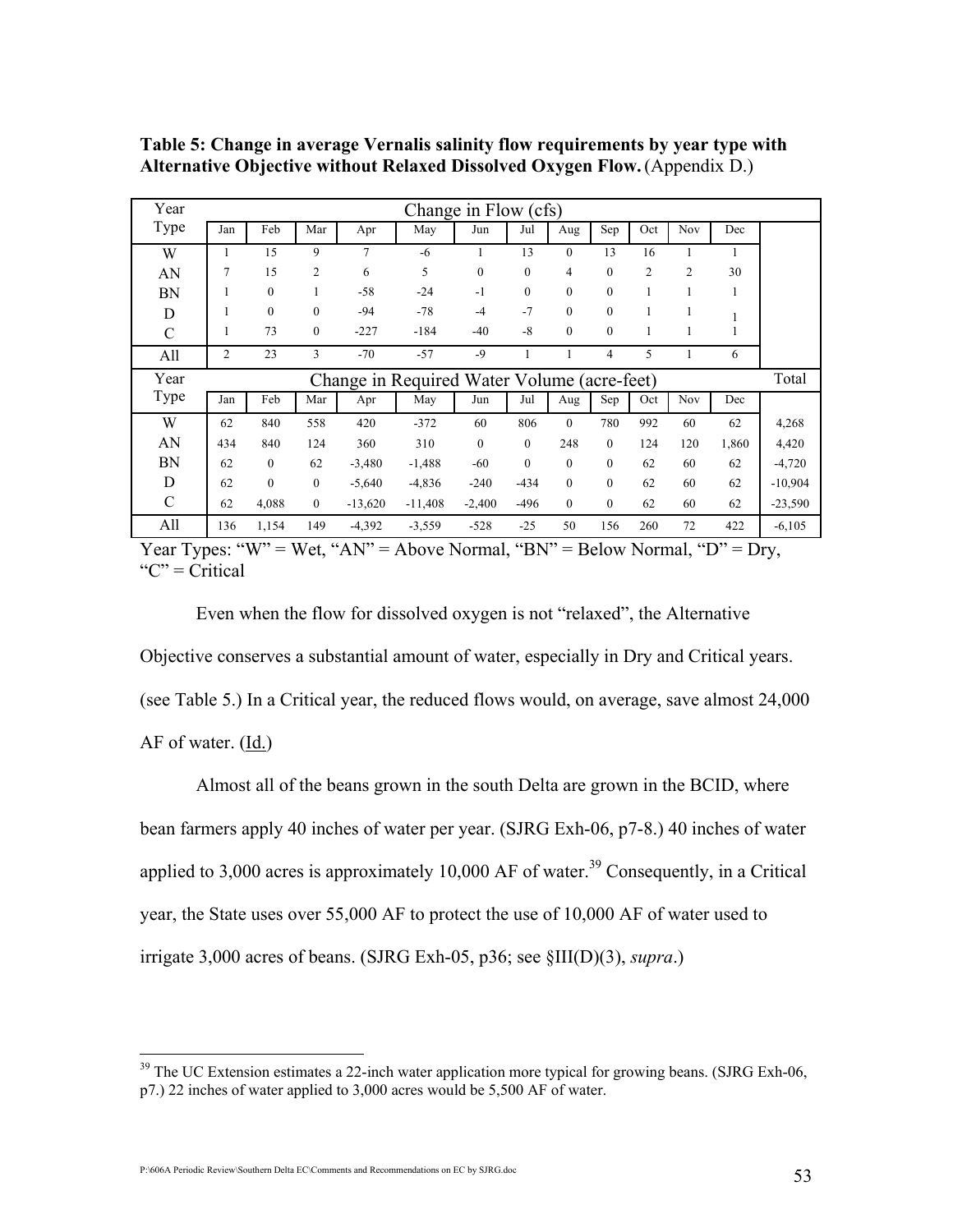A southern Delta EC objective 0.7 dS/m provides no greater protection for agriculture than an EC objective of 1.0 dS/m. Even if it does provide greater protection, it only protects 3,000 acres of beans, and the acres allocated to bean production have been steadily shrinking for nearly ten years. The USBR can use any means it has available to meet the Vernalis Objectives, and although it has historically used flow, when weighed against the multitude of other beneficial reasonable uses in Dry and Critical years, including wildlife habitat, environmental quality, and municipal uses, the use of so much water for so little benefit is in no way reasonable or beneficial.

### C. The Alternative Objective Will Not Violate Anti-Degradation Policies.

At the workshop on southern Delta EC, the SDWA implied the Alternative Objective would violate state and federal anti-degradation policies. (SDWA Power Point Presentation, submitted as SDWA Exh-09, p37; Bay-Delta Hrg. Trs., p1297 (March 15, 2005).) Under the state anti-degradation policy,

The State Water Resources Control Board, the State Department of Water Resources, the California Water Commission, and any other agency of the state having jurisdiction, shall do nothing, in connection with their responsibilities, to cause further significant degradation of the quality of water in that portion of the San Joaquin River between the point specified in §12230. (Water Code §12232.)

SDWA provides no analytical justification, and even a cursory review of the antidegradation policies demonstrates amending the Vernalis Objectives to protect south Delta agriculture, assuming the new standard still provides such protection, does not run afoul of the anti-degradation policies.

 Although SDWA references both federal and state anti-degradation policies (see 40 C.F.R. § 131.12 and SWRCB Resolution No. 68-16), this reference is misleading. Where federal anti-degradation policy applies, state anti-degradation policy is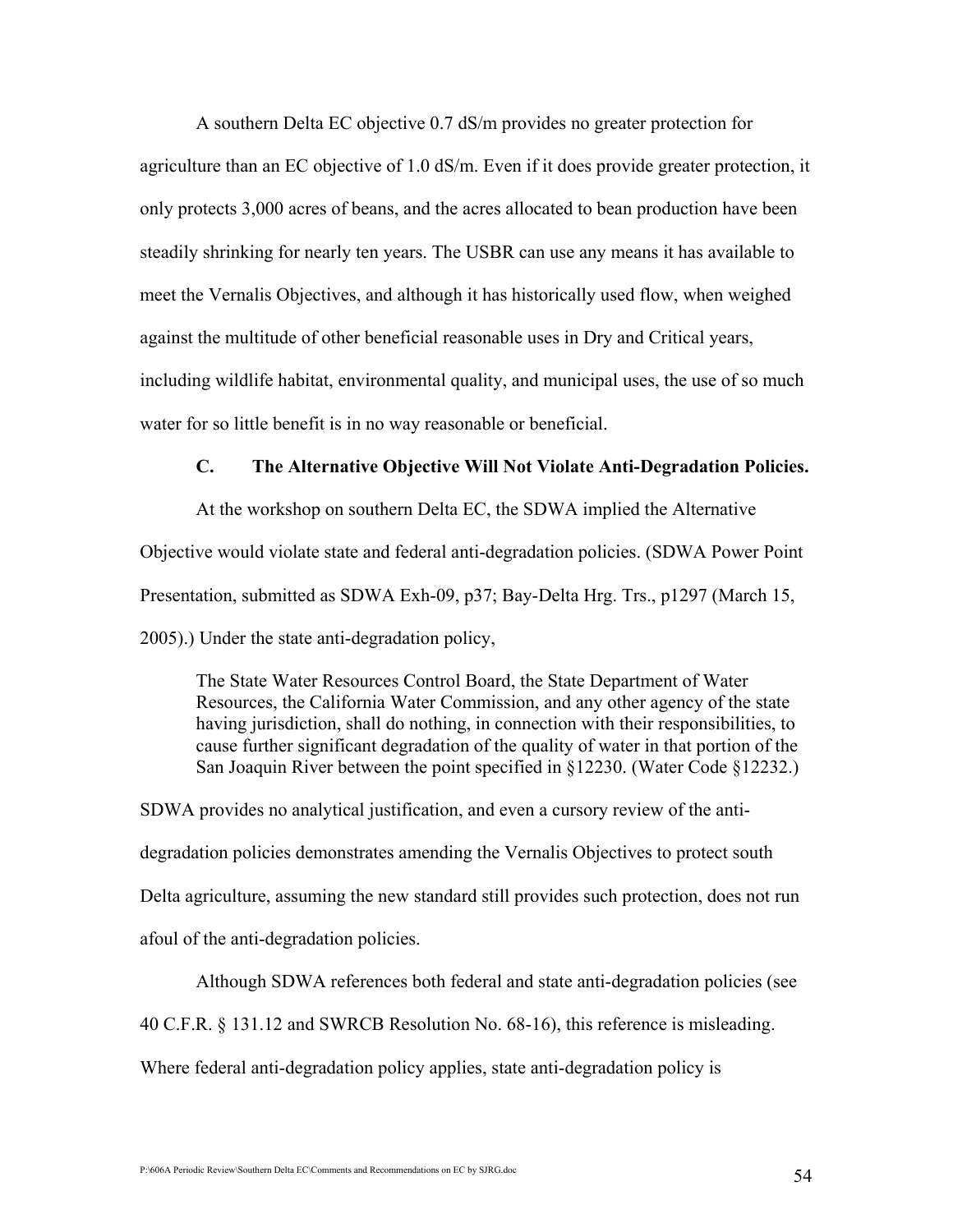implemented *in lieu of*, and consistent with, the federal policy. Indeed, the state antidegradation policy incorporates the required portions of the federal policy, and is more stringent and comprehensive than the federal policy. (SWRCB Order WQ 86-17 1986 WL 25526, p10.)

The state anti-degradation policy also provides, in part:

"Whenever the existing quality of water is better than the quality established in policies as of the date on which such policies become effective, such existing high quality will be maintained until it has been demonstrated to the State that any change will be consistent with maximum benefit to the people of the State, will not unreasonably affect present and anticipated beneficial use of such water and will not result in water quality less than that prescribed in the policies." (SWRCB Resolution 68-16.) (emphasis added)

As applied in concert with the federal policy, the state policy applies to three categories of water. The first category consists of waters where water quality objectives are being met. For these waters, the anti-degradation policy applies to maintain the water quality necessary to support existing uses. The second category of water consists of waters where water quality is better than required to support existing uses. For these waters, the antidegradation policy provides that water quality can be lowered to allow important economic or social development, provided is only lowered to the point where existing uses remain fully protected. The third category consists of waters that are outstanding national resources. For these waters, the anti-degradation policy prevents any lowering of water quality.<sup>40</sup> (40 CFR Section 131.12(a)(1)-(3).)

 It is unclear whether the San Joaquin River and Delta fall into the first or second category. Certainly, portions of either one or both are considered impaired pursuant to

P:\606A Periodic Review\Southern Delta EC\Comments and Recommendations on EC by SJRG.doc 55

<sup>&</sup>lt;sup>40</sup> There are only two such waters in this third category located in California – Lake Tahoe and Mono Lake.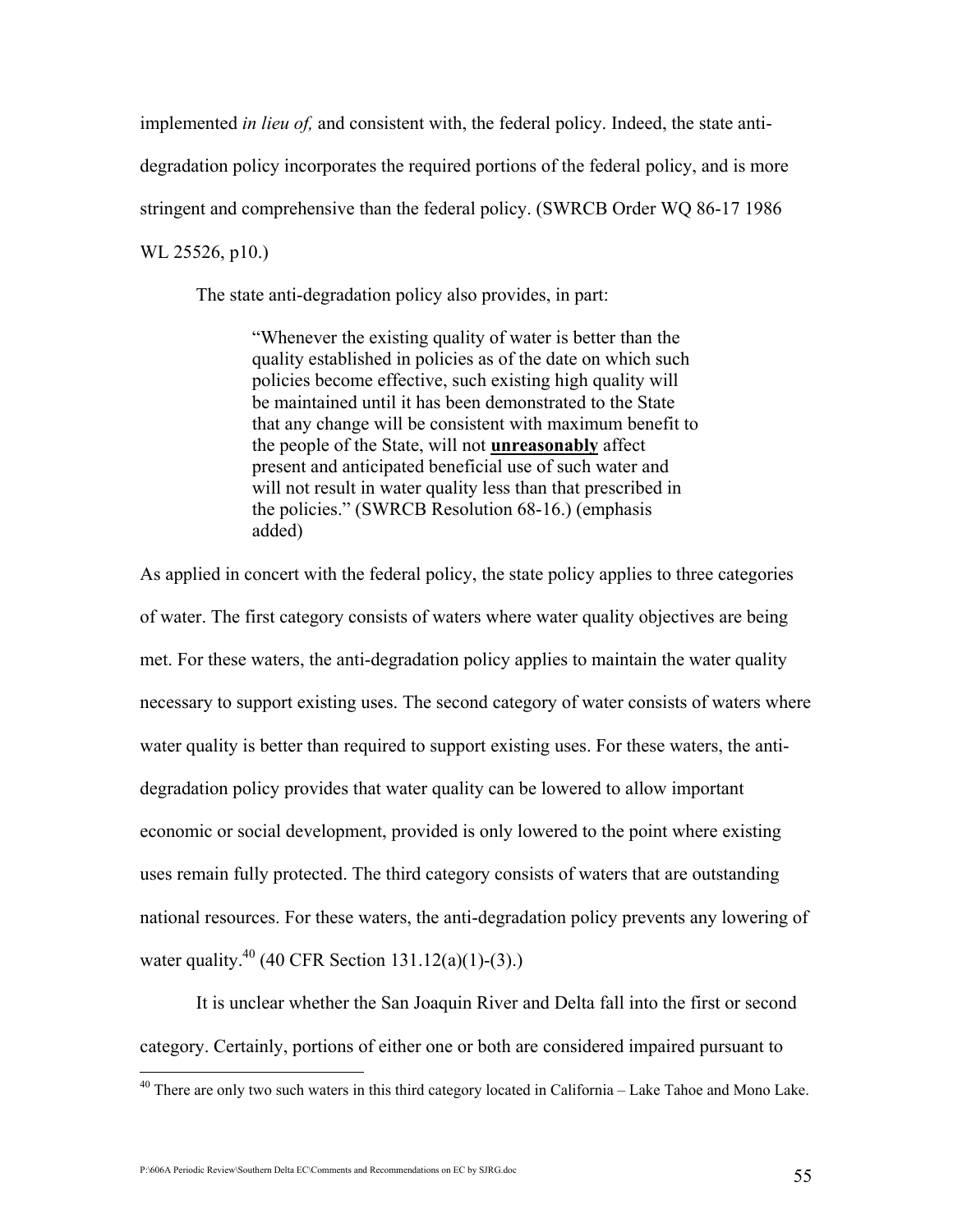§303(d) of the Clean Water Act. (33 USC §1313(d.).) However, regardless of which category encompasses these waterways, Resolution 68-16 clearly provides it will permit changes in water quality standards, provided the quality remains capable of supporting existing beneficial uses.

South Delta agriculture is the only beneficial use supported by the Vernalis Objectives. (1995 WQCP, p17.) The Alternative Objective is sufficient to protect 100% yields all crops generally grown in the south Delta. The Alternative Objective constitutes "degradation" in the sense that the acceptable EC will be higher than is currently allowed. Nevertheless, there will be no impacts to existing beneficial uses, and therefore no degradation in violation of the state or federal anti-degradation policies.

Furthermore, absolute protection is not required. Water Code §13232 only prohibits "significant degradation" and Resolution 68-16 allows changes in water quality if such changes do not "unreasonably" affect beneficial uses. Therefore, even if the Alternative Objective decreased bean yields by 10%, such an impact in Dry and Critical year would be reasonable and insignificant in light of the small economic impact.

Finally, a change in water quality must be consistent with the "maximum benefit" of the people of the State. Neither the Water Code nor Resolution 68-16 defines "maximum benefit", but the Vernalis Objectives require 55,000 AF of water to protect 3,000 acres of beans. In Dry and Critical years, using flow to maintain water quality for so little benefit certainly does not provide "maximum benefit" to the "people of the State." If anything, using ten of thousands of acre-feet of dilution flow in Dry and Critical years harms the people of the State more than it benefits them.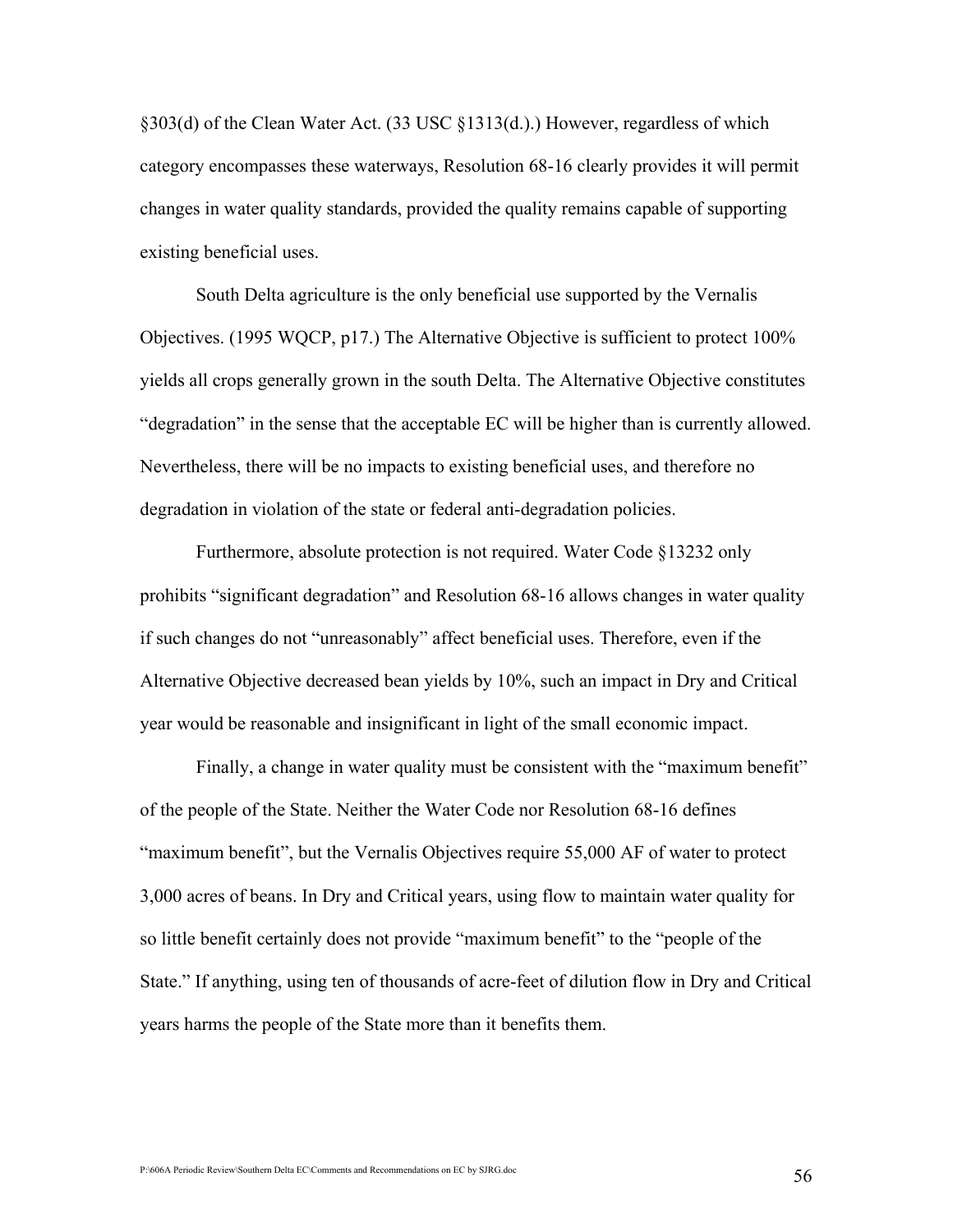# V. THERE SHOULD BE NO SALINITY OBJECTIVE AT ALL IN AUGUST, SEPTEMBER, AND OCTOBER IN BELOW NORMAL, DRY, AND CRITICAL YEAR TYPES.

#### A. Reasonable Beneficial Uses are Limited to Legal Uses.

Regardless of what the Vernalis salinity objective should be as a mater of science, policy and reasonableness, it seems clear that as a matter of water rights, there should be no standard at all in the summer months of below normal, dry and Critical years based solely upon the established principles of California water rights. A review of the water rights of diverters located in the south Delta demonstrates that there are few, if any, who have a legitimate right to divert water in below normal, dry and Critical years in the summer months. Since the entire purpose of the standard is to protect the quality of irrigation water for south Delta agriculture, this purpose is not at all served if the intended beneficiaries have no legal right to irrigate. Unimpaired flow data for the south Delta shows that there should be no controlling salinity objective at Vernalis in August, September and October of below normal, dry and Critical years.

#### B. Riparian Rights Holders Have No Right to Divert Water When There is No Natural Flow.

#### 1. Riparian Rights Generally.

A riparian right confers upon an owner of certain property the right to reasonable and beneficial use of water on the property. (Lux v. Haggin (1886) 69 Cal. 255, 390-391; People v. Shirokow (1980) 26 Cal.3d 301, 307.) This right of use is part and parcel of the land. (Lux, supra, 69 Cal. 255, p391.) As a general matter, in order to be considered riparian, a parcel of land must satisfy three criteria. First, the property must be contiguous to a watercourse. (Rancho Santa Margarita v. Vail (1938) 11 Cal.2d 501, 528.) Second, it must be the smallest tract held under one chain of title. (Id., p529.) Thus, a portion of a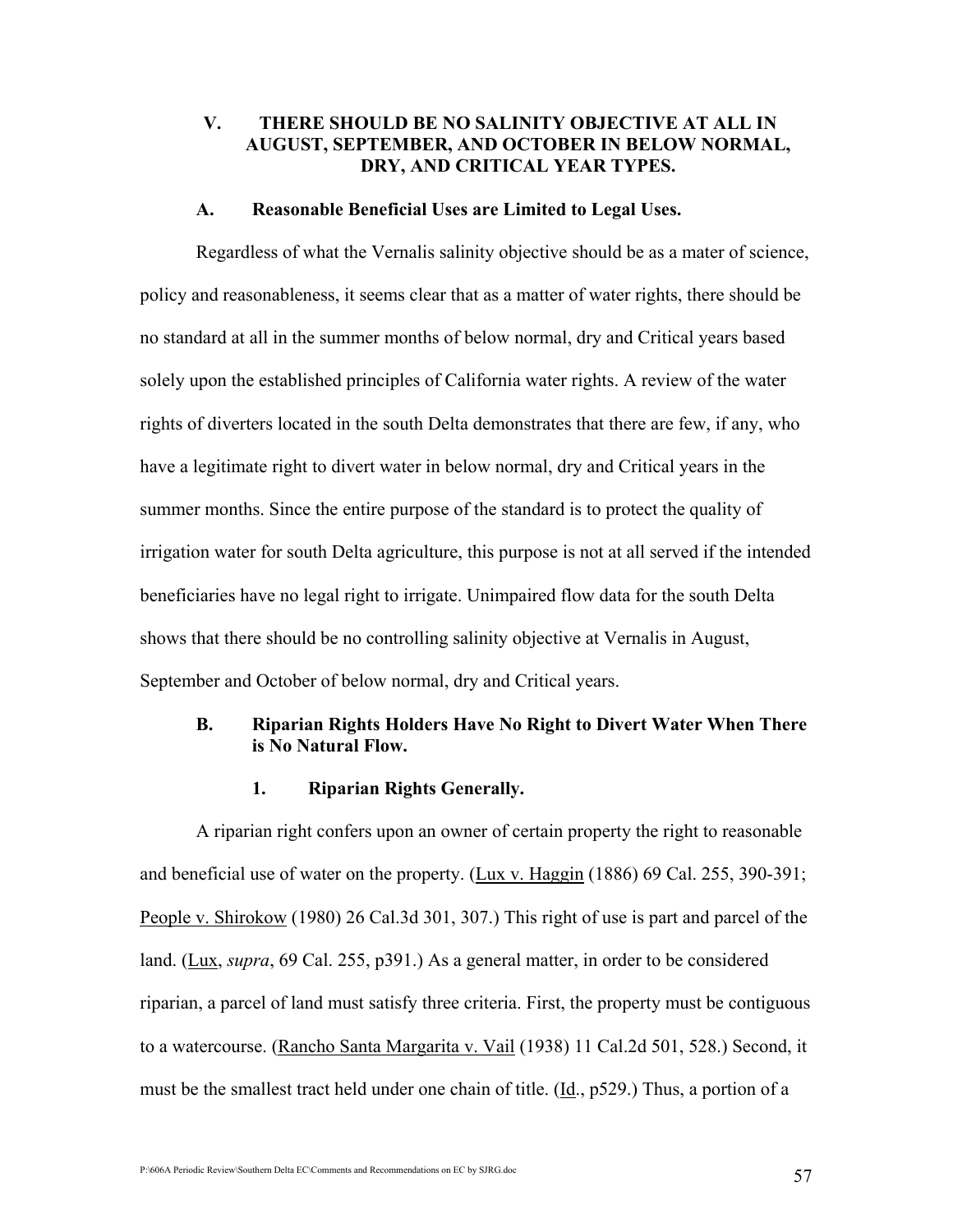riparian parcel that is severed, and then reunited under ownership with the original riparian parcel, will not regain riparian status. (Miller & Lux v. James (1919) 180 Cal. 38, 51-52; see Anaheim Union Water Co. v. Fuller (1907) 150 Cal. 327, 331).) Third, the property must be located within the watershed of the watercourse to which it is contiguous. (Rancho Santa Margarita, supra, 11 Cal.2d, p528-529.)

Riparian rights are limited to water reaching riparian land by way of its natural flow. (Anaheim Union Water Co. v. Fuller, *supra*, 150 Cal., p332.) Riparian rights do not attach to water that has been stored upstream during an earlier period. (Lindbloom v. Round Valley Water Co. (1918) 178 Cal. 450.) Thus, if water previously stored in another season is flowing in a stream, it is unavailable to riparian right holders. Similarly, water that is appropriated and is flowing in a channel under the control of its appropriator is not subject to appropriation by others, whether or not it had been stored in a prior season. (Stevens v. Oakdale Irr. Dist. (1939) 13 Cal.2d 343, 352.)

# 2. There is No Natural Flow in the San Joaquin River in August, September, and October in Below Normal, Dry, and Critical Years.

 As part of the SWRCB proceedings culminating in D-1641, SDWA and others alleged that approval of the SJRA would injure legal users of water located within their boundaries, including riparian water right holders. (D-1641, p28-33.) To evaluate this claim, the SWRCB estimated natural flow entering the south Delta using DWR unimpaired flow data from October 1920 through September 1992. As explained by the SWRCB, "Unimpaired flow is flow in rivers and streams that would have occurred in the absence of water storage and diversion projects. The unimpaired flow estimates provide a measure of total water supply available for all uses after removing the impacts of most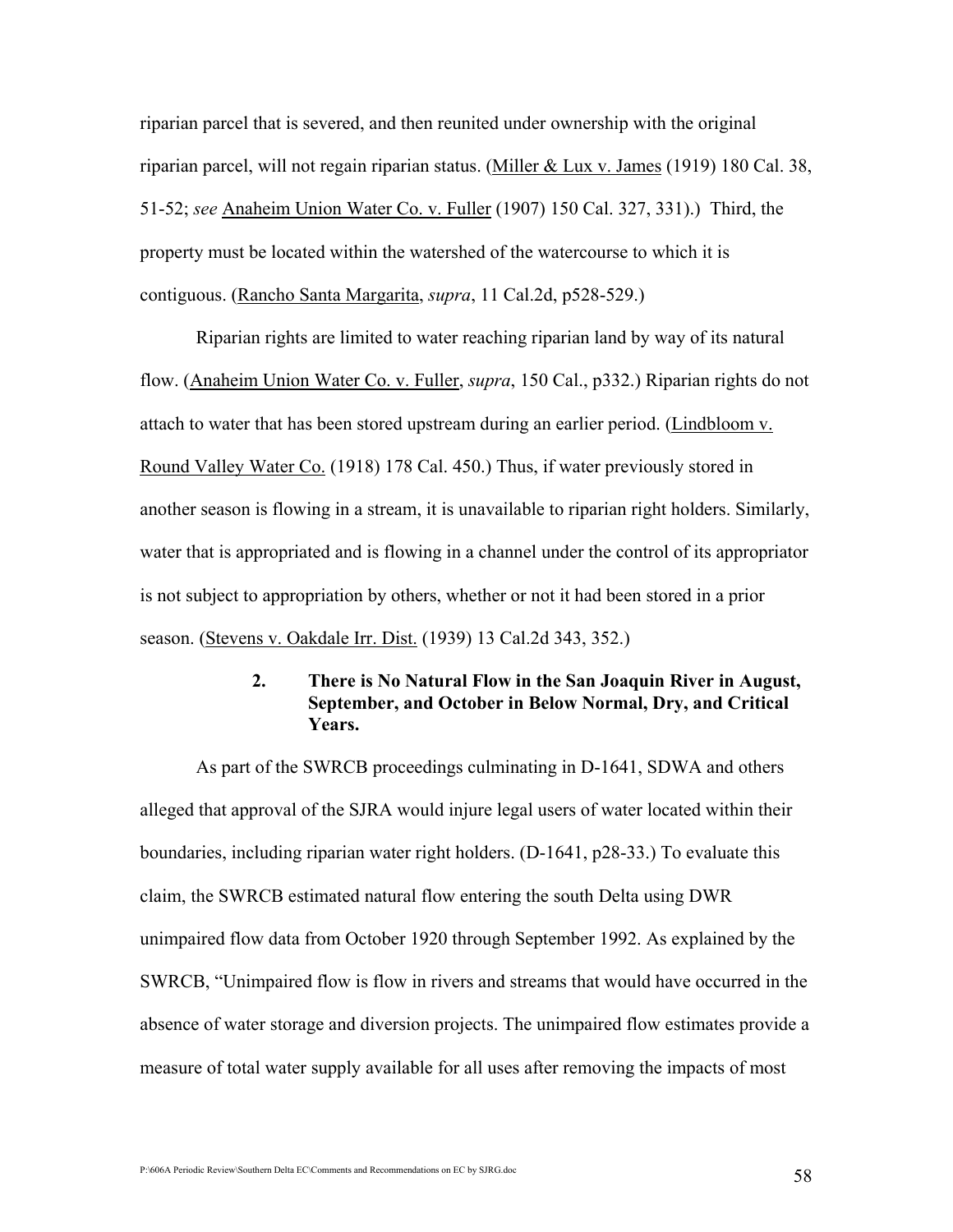upstream alterations. Channel improvements, levees and flood bypasses are assumed to exist." (D-1641,  $p31$ .) Assuming that (1) all lands of the south Delta are riparian, and (2) that there are no riparian holders located upstream of Vernalis, the SWRCB subtracted the known south Delta channel depletion requirements (based upon evidence submitted by SDWA (Ex. 22) and the SWRCB (Ex. 3j) during the proceedings) from the estimated unimpaired runoff to determine the amount of unimpaired runoff at Vernalis that would be "available for the exclusive use of southern Delta riparian right holders." (D-1641, p31.) Based on these assumptions, the SWRCB determined the south Delta riparian diversion requirement is 1,400 cubic feet per second ("cfs") in July, 1,334 cfs in August, 1,057 cfs in September, and 902 cfs in October. (Id., p32.)

The SWRCB's analysis revealed that natural flow of the San Joaquin River subject to diversion pursuant to riparian rights is "inadequate to meet the agricultural demands in the southern Delta is some months of many years." (Id., p33.) Utilizing the 60-20-20 year type, the SWRCB concluded that

> "On average, insufficient water is available to supply the southern Delta in Below Normal, Dry and Critical Dry years in August, September and October." (Id.; see Table 6.)

| <b>Year Type</b>    |     | <b>August September October</b> |     |
|---------------------|-----|---------------------------------|-----|
| <b>Below Normal</b> | 410 | 672                             | 373 |
|                     | 741 | 406                             | 118 |
| Critical            | 804 | 725                             |     |

Table 6: Average flow deficit by month and year type in cfs.  $(D-1641, p32)^{41}$ 

<sup>&</sup>lt;sup>41</sup> It should be noted that the deficiencies are almost certainly worse than portrayed, as the SWRCB assumed that there were no riparian water right holders upstream of Vernalis. (Id., p31, fn. 33.) Thus, the SWRCB assumed that all unimpaired flow of the San Joaquin River entered the south Delta, which is certainly not the case. Thus, the analysis performed by the SWRCB in D-1641 represents the "best case" scenario.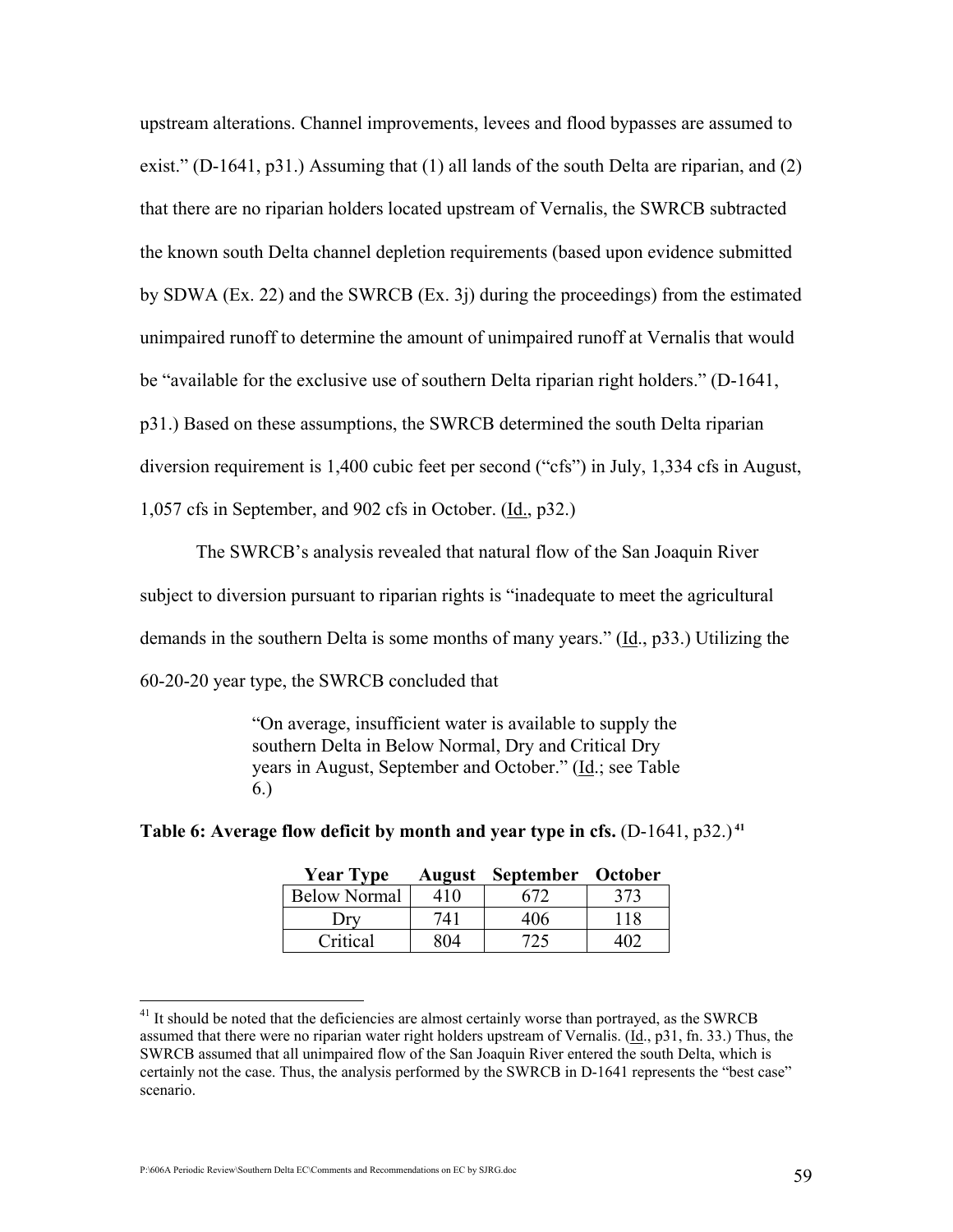Mr. Steiner, who analyzed unimpaired flows using DWR data, obtained similar results. (SJRG Exh-07, p32-33; see Figure 16.)

The SWRCB's conclusion – that there is an inadequate supply of natural flow at Vernalis to satisfy the needs of riparian users in the south Delta in August, September, and October in Below Normal, Dry and Critical year types – is based upon data which finally rebuts the myth, perpetrated by south Delta attorneys for years, that there was always sufficient natural flow before the CVP, SWP and other diversion facilities were constructed on the San Joaquin and its tributaries. (Bay-Delta., Depo. Tr. Alex Hildebrand, p18-19 (May 27, 1999).) Although most parties, including the SWRCB, never accepted this myth<sup>42</sup>, none of these parties could substantiate their disbelief with hard data until the SWRCB conducted its analysis as part of D-1641.

 Since riparian water right holders are limited to taking natural flow passing by their property, the fact that there is no natural flow in August, September and October of Below Normal, Dry and Critical year types means that there is no water available for diversion and use by riparian right holders.

- // // // //
- //

 $42$  In WR 98-01, the SWRCB stated "The natural flows in the San Joaquin River diminish during the irrigation season and riparian right holders generally do not have adequate water available to them during the entire irrigation season." (1997 WL 836395, p4) (emphasis added.)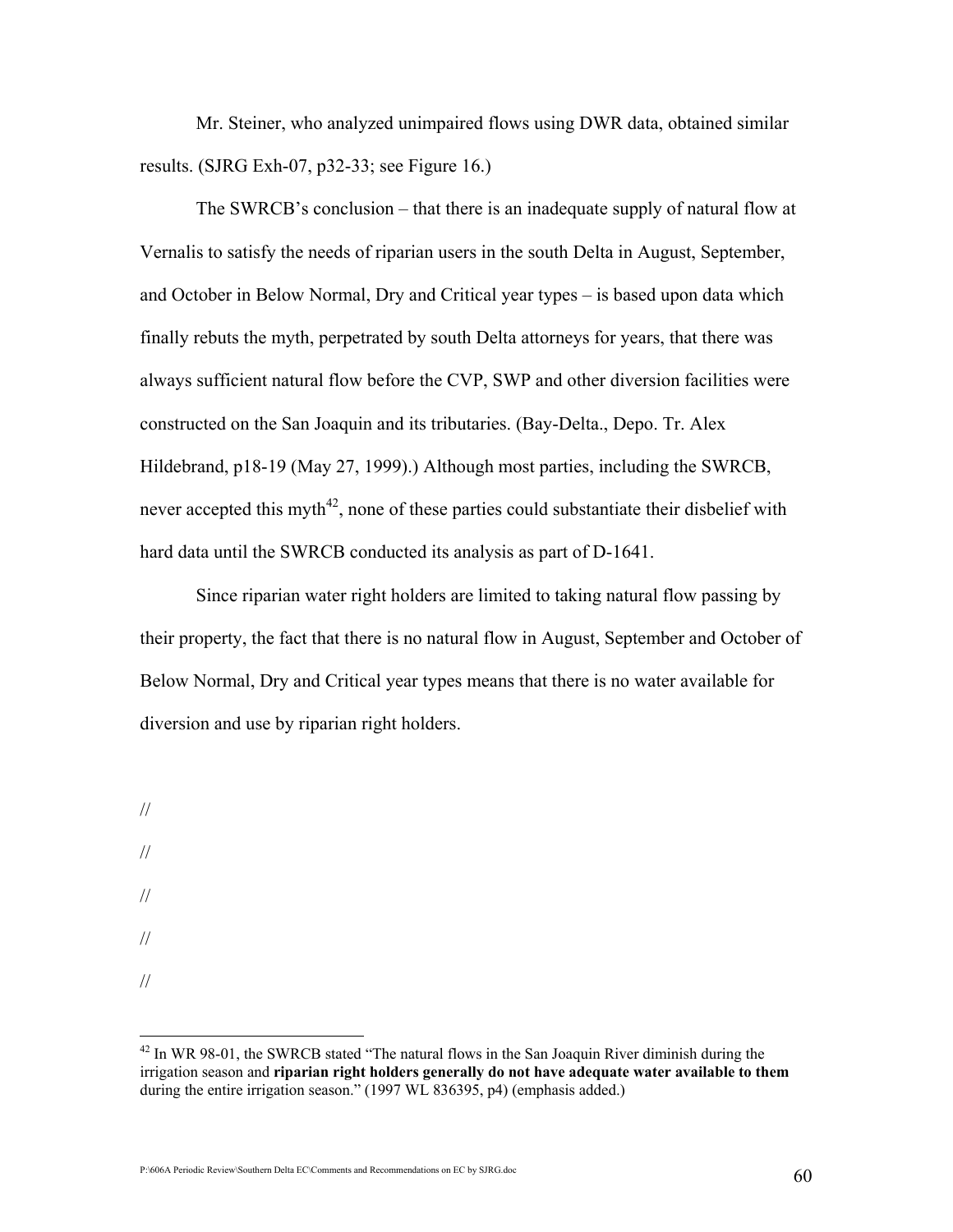# Figure 16: Simulated differences between unimpaired Vernalis flow and riparian diversion requirement by year type. (SJRG Exh-07, p32-33.)

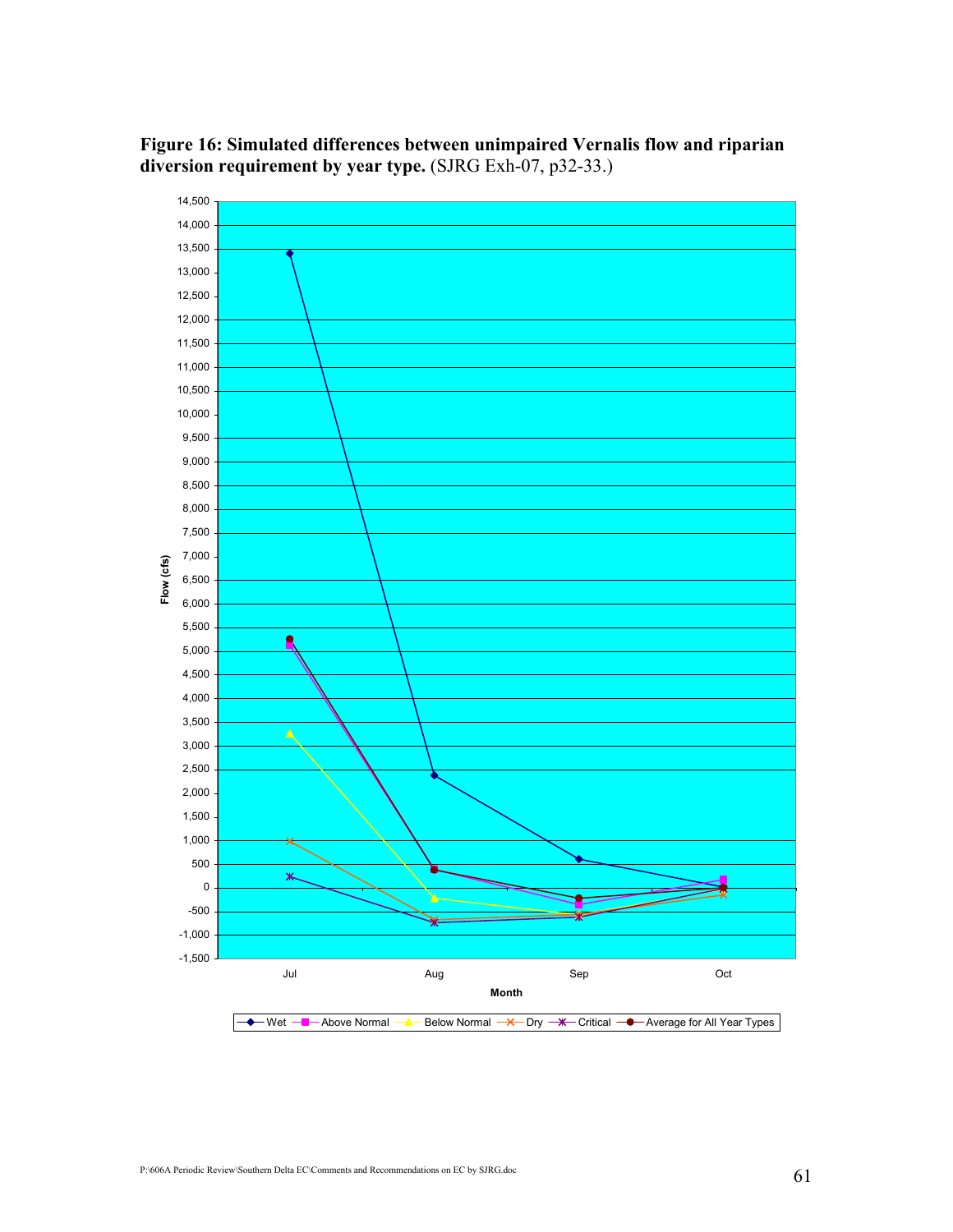# C. Appropriators Have No Legal Right To Divert and Use Water Due to Term 91.

#### 1. Term 91 Generally.

 Term 91 is a standard condition added to permits and licenses prohibiting diversion of water under the permit or license when the CVP or the SWP must release stored or foreign water to satisfy in-basin entitlements, such as wildlife protection, dissolved oxygen objective at Ripon, and salinity at Vernalis. (SWRCB Term 91.) The SWRCB has added Term 91 as a standard condition to all permits and licenses approved since 1965, and continues to do so when the permit/license authorizes diversion of 1 cfs or more within the San Joaquin River Basin (among others) or the Delta and hydraulic continuity with the Delta exists during the approved diversion season. (Id.)

 Term 91 prohibits diversions when natural and abandoned flow in the San Joaquin River and Delta and their tributaries is insufficient to meet salinity objectives in the Delta and other in-basin uses, and the CVP and SWP are required to release stored water in order to meet such water quality objectives and in-basin uses. (SWRCB WR 2001-22, p4.) Term 91 is based upon the recognition that water diverted and stored by the CVP and SWP, while done pursuant to water rights junior to all other basin water rights, is appropriated at such times when there is sufficient water for all needs. Thus, when such water is released at a later time to meet water quality or other in-basin needs, it is considered appropriated water that is not abandoned, but rather is flowing under the control of the appropriator until it satisfies the appropriator's purposes. This water is therefore not available for appropriation by others. (Stevens, *supra*, 13 Cal.2d 352.)

 Pursuant to Term 91, the SWRCB will notify affected water rights holders when the hydraulic conditions are met such that the appropriator is unable to divert due to the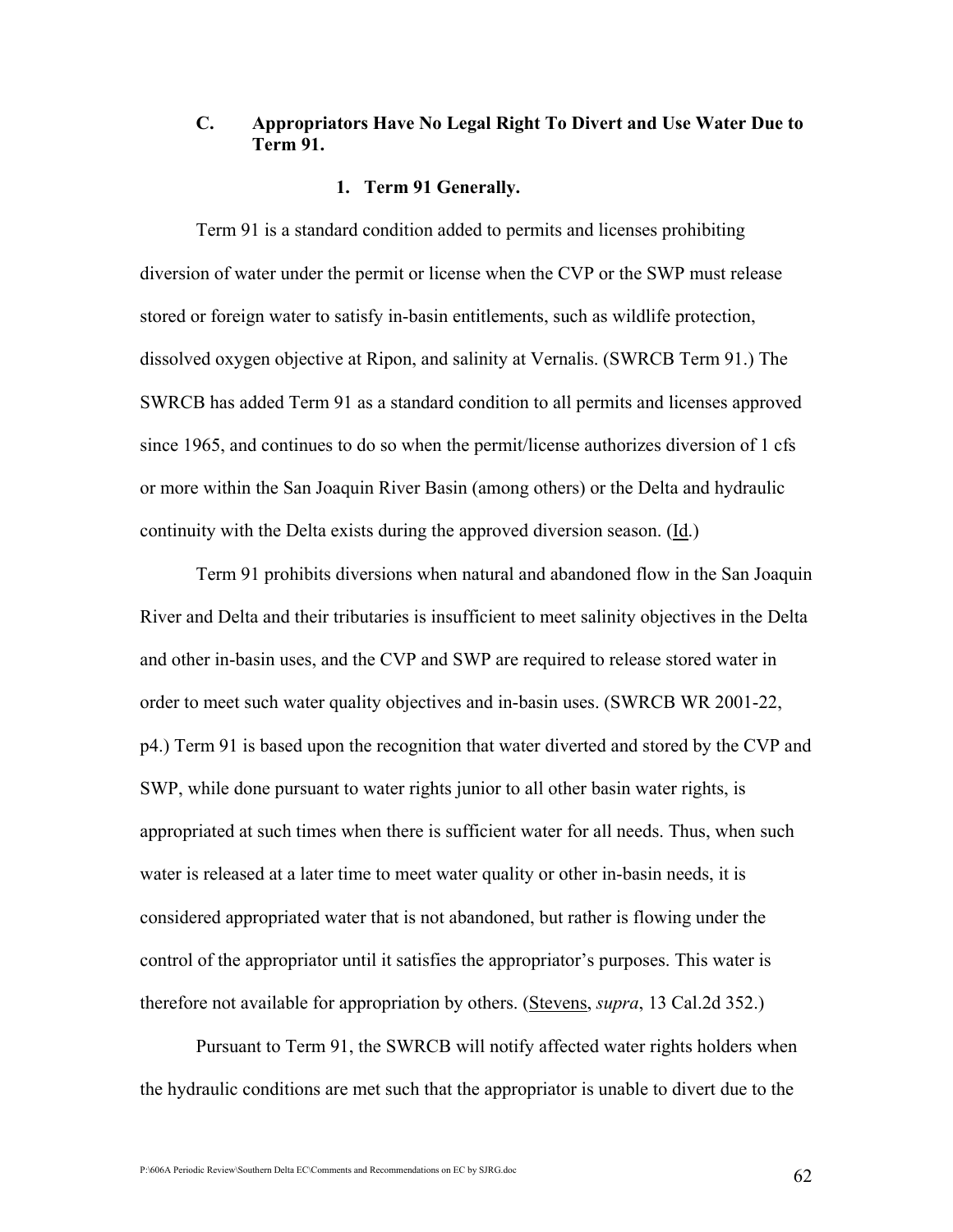release of foreign or stored waters by the CVP and/or SWP (SWRCB Term 91.) Additionally, the SWRCB tries to give advance warning to affected appropriators of the probability of an imminent curtailment when possible to enable the diverter to maximize his options and flexibility. (SWRCB Term 91.) Thus, the SWRCB attempts to utilize Term 91 as a "real-time mechanism for telling water right holders when water is available..." (SWRCB Order WR0 2004-0004, p5.)

# 2. Term 91 Only Applies When There Is Insufficient Natural Flow, Therefore There Is No Right to Appropriate When There Is No Riparian Water Available.

 Appropriations are only curtailed pursuant to Term 91 when there is insufficient natural flow to meet all needs within the Delta, including "all rights to divert," "unavoidable natural requirements for riparian habitat," "conveyance losses" and flows necessary to maintain "water quality and fish and wildlife." (SWRCB Term 91(a).) As explained by the SWRCB,

> "when the natural flow recedes during the dry season, the DWR and the USBR must release stored water to meet water quality objectives in the Delta. When there is not enough natural flow to meet the water quality objectives, so that the DWR and the USBR are meeting the objectives with stored water, other appropriators with Term 91 in their permits or licenses are notified to cease diverting water. In effect, Term 91 requires appropriators with this term in their water right permits or licenses to forgo diverting natural flow that is needed to meet the flow-dependent water quality objectives." (SWRCB Order WR0 2004- 0004, p5.)

Since all water users in the Delta have a responsibility to share in meeting Delta water

quality needs for riparian and other uses, this his curtailment is the appropriate method to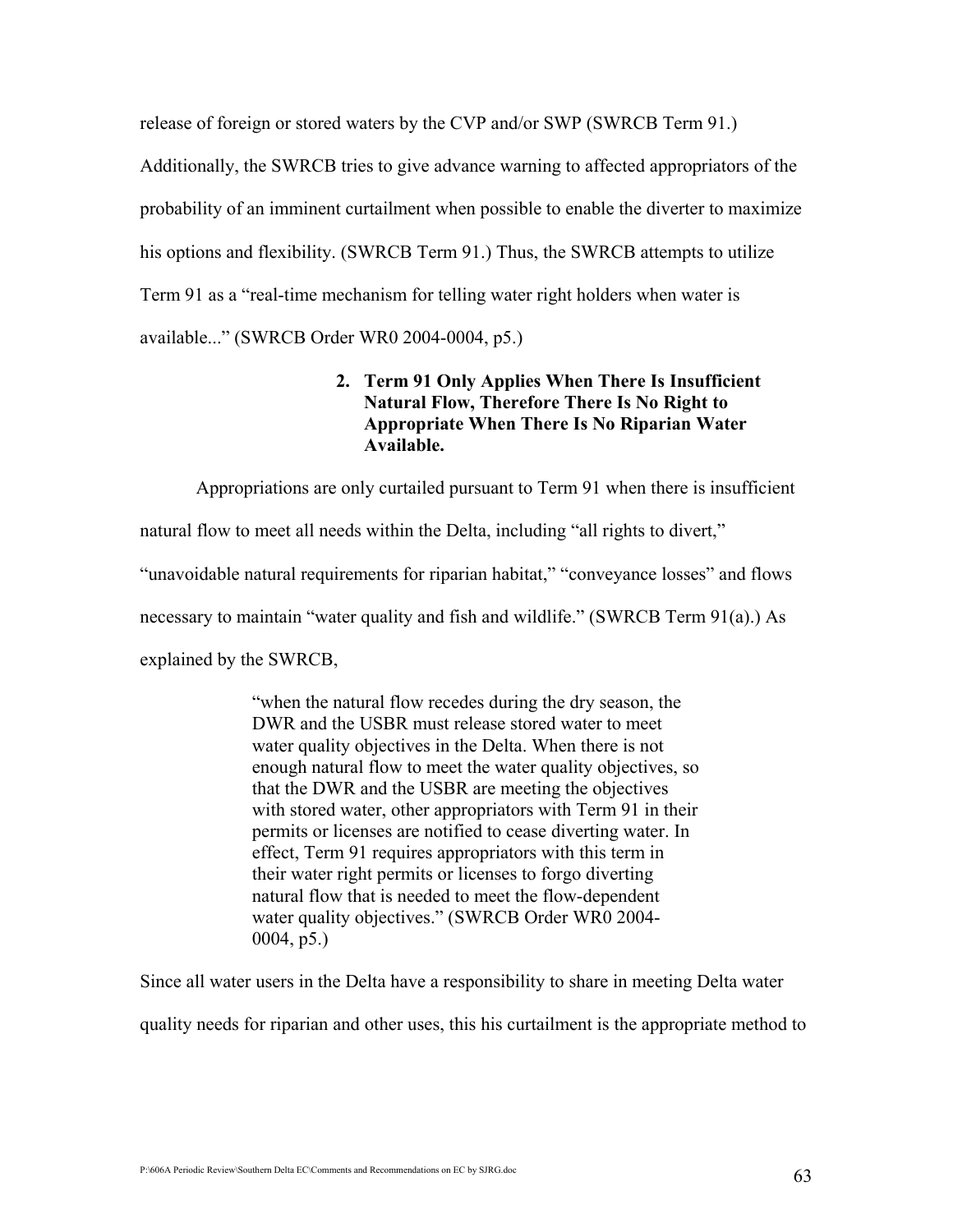account for the responsibility appropriators have in meeting Delta water quality.

(SWRCB D-1594, p34-36.)

# 3. Since There is No Water Available for Diversion and Use By Either Riparian or Appropriative Right Holders in August, September and October of Below Normal, Dry and Critical Dry Year Types, There Should Be No Vernalis Standard At Those Times.

 Term 91 takes effect when there is insufficient natural flow to meet all Delta needs, as a general matter it can be assumed Term 91 will be triggered to curtail appropriations from the San Joaquin River and Delta in August, September and October of Below Normal, Dry and Critical Dry year types. (SWRCB Term 91(a); SWRCB D-1594, p34-36.) Since the entire purpose of the Vernalis Objectives is to insure that water of sufficient quality to grow crops is available for irrigation by south Delta farmers, there is no point in having such an objective when there is no irrigation water available for use by south Delta farmers. Thus, the Vernalis Objectives, whatever number they happen to be, should not apply in August, September and October of Below Normal, Dry and Critical Dry year types.

 At a minimum, the Vernalis Objectives should not be in effect when Term 91 is triggered. During such times, the SWRCB has already determined there is insufficient natural flow and water in the San Joaquin River and Delta is stored water released by the CVP and/or SWP. Such a determination eliminates any assumptions as to whether or not there is water available for either riparian or appropriative rights holders.<sup>43</sup>

<sup>&</sup>lt;sup>43</sup> This proposed elimination of the applicability of the Vernalis salinity standard could be rescinded if Delta water users entered into a contract with DWR for the delivery of stored water. Since the water would be delivered under DWR's rights, and not the Delta user's rights, Term 91 would not curtail such deliveries. The SWRCB has already informed SDWA, CDWA and others of their ability to obtain such a contract to avoid curtailments pursuant to Term 91. (SWRCB WR0 2004-0004, p19-21.)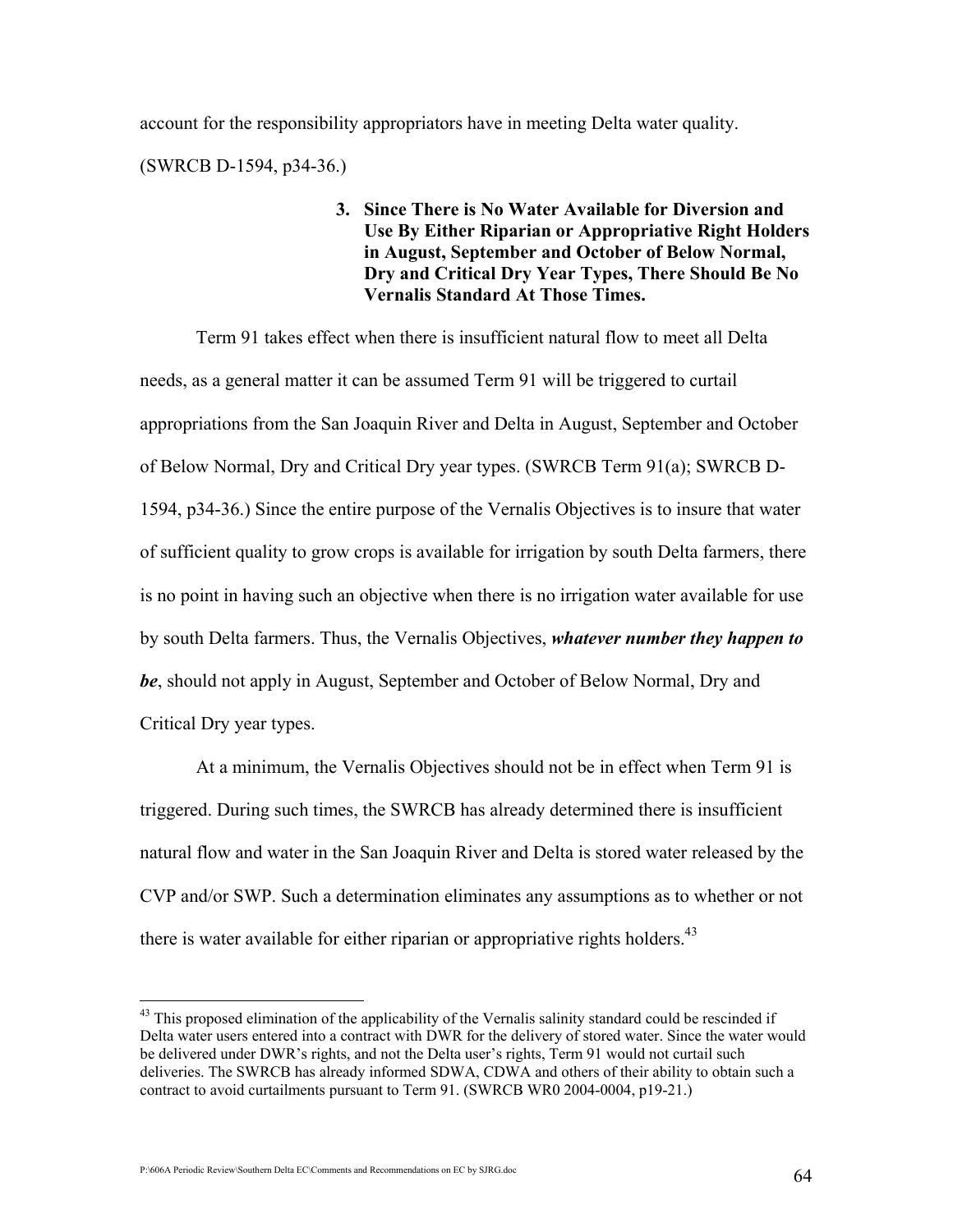# VI. SWRCB SHOULD IDENTIFY AND EXPLAIN TO THE REGULATED COMMUNITY THE EVIDENCE IT RELIED UPON AND THE RATIONALE FOR ITS DECISION.

#### A. SWRCB Has An Obligation to Thoroughly Examine Material Before Accepting It Into the Record As "Evidence."

 The SWRCB's adoption or amendment of a water quality control plan under the Porter-Cologne Water Quality Control Act (Water Code §13000 et seq.) is a quasilegislative act. (United States v. SWRCB (1986) 182 Cal.App.3d 82, 112.) As such, the SWRCB is not required to make detailed factual findings supporting its decision (McKinny v. Board of Trustees (1982) 31 Cal.3d 79, 88), and any decision it makes will be upheld unless it is arbitrary, capricious, entirely without evidentiary support or procedurally unfair. (Associated Builders & Contractors, Inc. v. San Francisco Airports Com. (1999) 21 Cal. $4^{th}$  352, 361.)

 In this instance, the SWRCB is considering whether to amend the Vernalis salinity standard established in the 1995 WQCP for the protection of south Delta agriculture. While it has conducted a workshop over the course of several days, during which interested parties were permitted to submit materials, no party was afforded the opportunity to cross-examine such materials. Moreover, the SWRCB Board and staff asked few, if any questions regarding the material, and have indicated they will permit anything and everything submitted to be entered into evidence. While neither illegal nor unprecedented, it is very troubling and continues a pattern of action by the SWRCB that enables all parties to cite to, rely upon and argue their points of view based upon "evidence in the record" that, given even minimal initial scrutiny, would never have been allowed into the administrative record.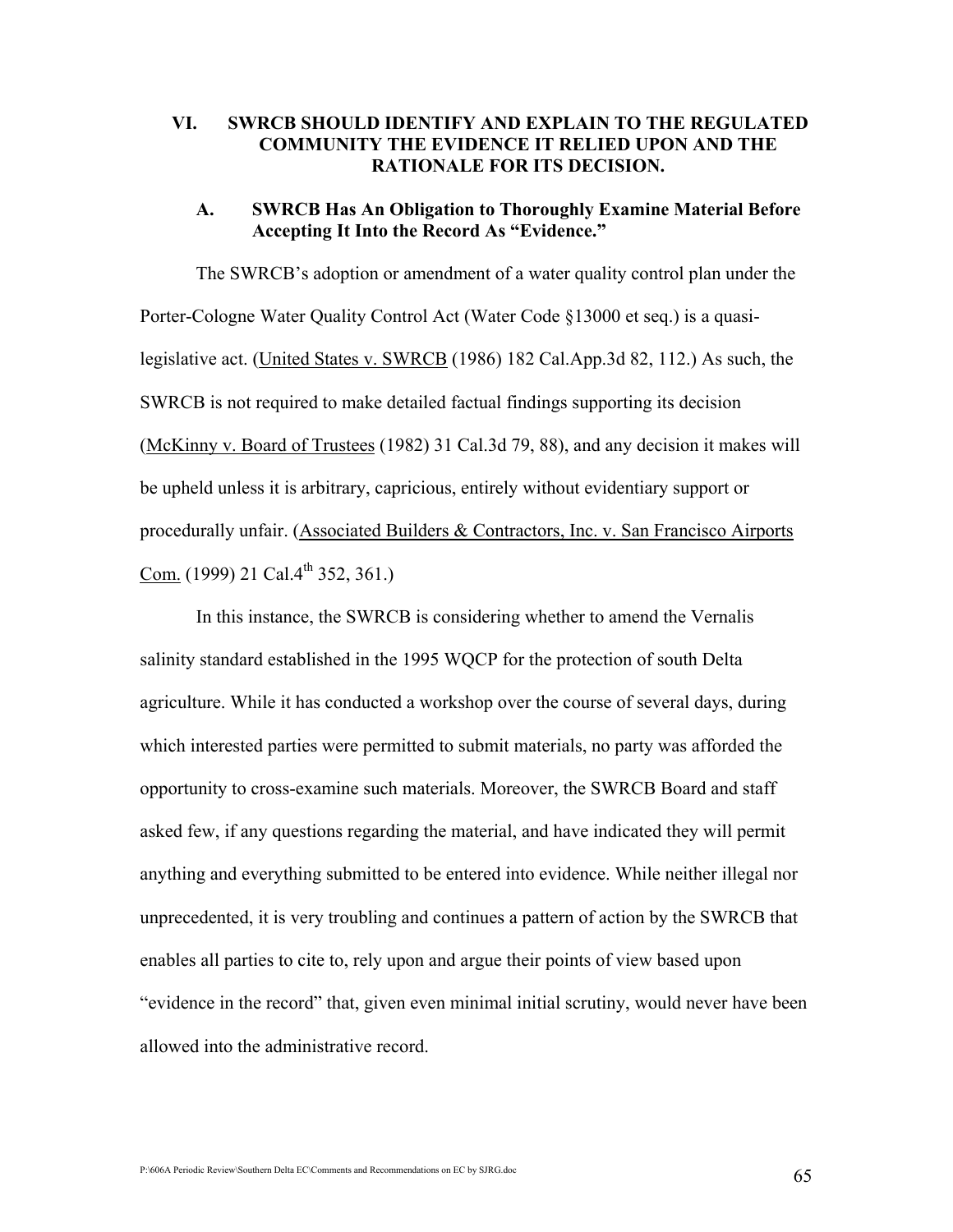Whatever the SWRCB's decision in this instance, it will almost certainly be the subject of litigation. Since the SWRCB is utilizing its delegated legislative authority, a reviewing court will not substitute its independent policy judgment for that of the SWRCB nor reweigh the evidence adduced during the administrative process. (California Hotel & Motel Assn. v. Industrial Welfare Com. (1979) 25 Cal.3d 200, 212; Shapell Industries, Inc. v. Governing Bd.  $(1991)$  1 Cal.App. $4<sup>th</sup>$  218, 230.) Due to the deference given by courts to the separation of powers between the judicial and legislative branches, and by extension the exercise of delegated legislative authority by agencies with particular expertise, judicial review is limited to the administrative record, and the agency's decision will generally be upheld if its is supported by substantial evidence in the administrative record. (Western States Petroleum Ass'n. v. Superior Court (1995) 9 Cal. $4^{th}$  559, 571-574; California Hotel, *supra*, 25 Cal.3d, p212.) As such, the SWRCB has a duty to all of the parties to insure that the administrative record contains evidence that is reasonable, credible and of solid value. (Western States Petroleum Ass'n., 9 Cal. $4<sup>th</sup>$ 570-573; Wilmot v. Commission on Professional Competence (1998) 64 Cal.App.4<sup>th</sup> 1130, 1139.)

 Unfortunately, the SWRCB has done nothing to date to determine whether the materials submitted are reasonable, credible, or of solid value, let alone eliminate those that are not. While accepting all submitted materials into the administrative record is certainly easier for the SWRCB – no contentious evidentiary issues, no on-the-record determination that a witness is unreliable or untrustworthy – and practically guarantees that its decision will be upheld by a reviewing court that will not re-evaluate whether specific materials should have been accepted into the administrative record in the first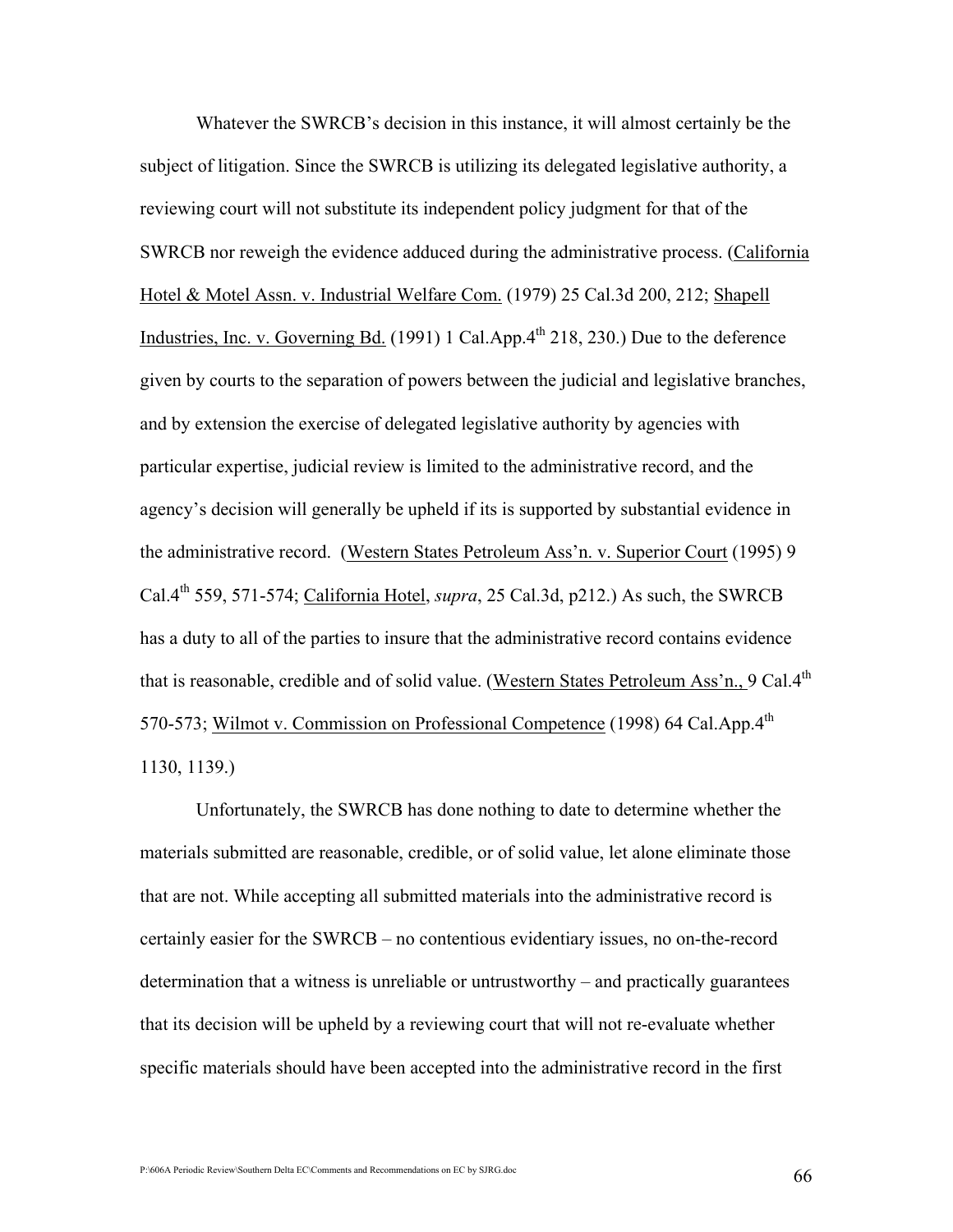place, it does a terrible disservice to all of the parties involved and undermines the confidence that the parties have in the SWRCB and its processes.

 The SWRCB can explain what evidence it does and does not find reliable, credible, and relevant, and then explain its reasoning for doing so in the WQCP, but it never provides such explanations. SWRCB staff responds to public comments in the EIR for the WQCP and cross-examinations are allowed in the subsequent water rights hearings. (EIR for the 1995 WQCP, Volume 3.) Nonetheless, such belated attempts at evidentiary considerations are too little, too late if the WQCP is inherently flawed based on faulty premises based on unreliable, biased, or false information.

 For example, the SJRGA has submitted the written testimony of William R. Johnston regarding his knowledge, understanding and belief of the development of the Vernalis Objectives, as well as his opinion as to what the standard should be. Some of this testimony is based upon Mr. Johnston's personal observations. While the SJRGA is confident Mr. Johnston's credentials, testimony and exhibits would qualify as "substantial evidence," the plain fact of the matter is that absent cross-examination of Mr. Johnston by the other parties, the SWRCB, the SWRCB staff, or an independent expert hired and retained by the SWRCB, there is simply no way of determining whether Mr. Johnston's testimony and conclusions qualify as "substantial evidence." Mr. Johnston's testimony could contain critical errors or omissions, could be based upon faulty assumptions, or could be outright lies, and while the parties are free to suggest these things in their various submittals, absent any scrutiny of Mr. Johnston's testimony, there simply is no way to determine whether his testimony is reasonable, credible, or of solid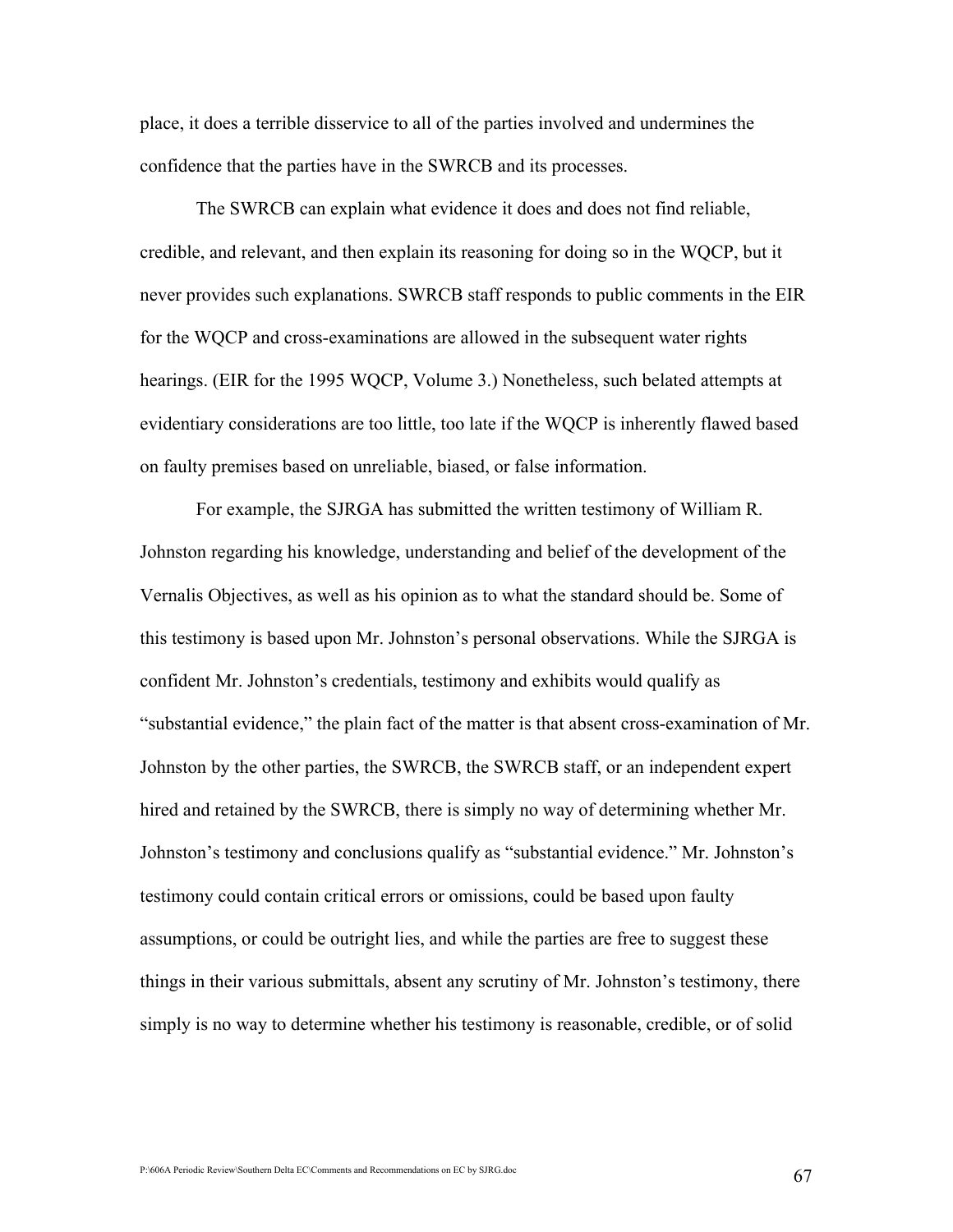value. Simply casting doubt, whether on the testimony of Mr. Johnston or anyone else, is insufficient protection for the parties in this process.

 The SWRCB would do well to consider the case of Plastic Pipe and Fittings Association v. California Building Standards Commission (2004) 22 Cal.Rptr.3d 393. At issue in the case was the propriety of a quasi-legislative decision by the California Building Standards Commission to refuse to adopt Uniform Plumbing Code provisions allowing the use of PEX pipes. As part of the administrative process, a trade group submitted a letter from an environmental consultant who opined that use of PEX pipes could cause a variety of problems, including contamination, permeation, and outright failure. (Id., p397.) Also submitted was undisputed testimony that 180 local jurisdictions in California permit the use PEX pipes, 49 states have adopted model code provisions allowing the use of PEX pipes, and that PEX pipes have been used in Europe for 20-30 years. (Id., p399-400.) The Building Standards Commission, relying on the consultant's letter, refused to permit the use of PEX pipes. The trial court reversed the commission's decision, relying primarily upon the weight of the evidence suggesting use of PEX pipes was not troubling or dangerous. (Id., p399-400.) The trial court noted that, in contrast with the consultant's opinion, "I would think that somebody would have been able to come up with something showing that, indeed, there's been a tremendous problem with this product in Europe or a tremendous problem with it all over the country or a tremendous problem with it in California; and yet, there's really nothing that I can see here factually that's been pulled together with respect to PEX." (Id., p400.)

The appellate court reversed the trial court and found that the consultant's letter, although contradicted by other evidence, was "substantial evidence" upon which the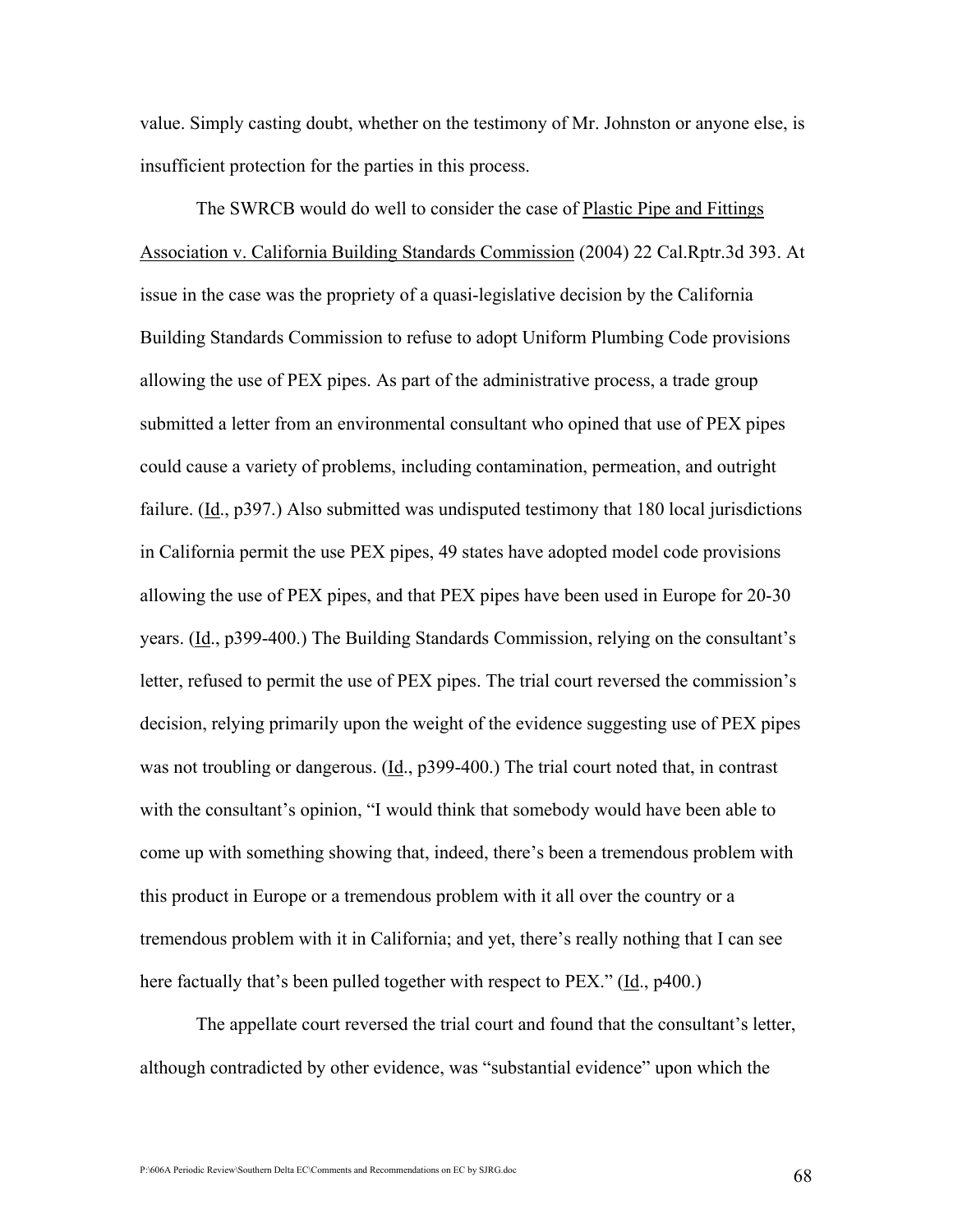commission was entitled to rely. (Id., p403-404.) What is particularly interesting is that in determining whether the consultant's letter constituted "substantial evidence," the appellate court had before it only the substance of the letter and the consultant's credentials. (Id., p404.) The court found that "On the record, there is no reasonable question that [the consultant] is qualified to state his opinion." (Id.)

The appellate court's decision is completely in line with established precedent, but illustrates the problem with quasi-legislative processes that fail to test the materials submitted as "evidence." In the Plastic Pipe case, it certainly appears from the limited amount of information provided by the appellate court that the weight of the evidence supported the use of PEX, and indeed one could at least infer that the consultant's opinion was incorrect or overstated by the lack of actual facts supporting such opinion. However, since it does not appear that the consultant was ever cross-examined or his opinions probed in any meaningful way, the consultant's opinion was legally considered "substantial evidence" based solely upon the fact that the consultant's credentials suggested that he was qualified to offer an opinion on  $PEX$  pipes.<sup>44</sup> Apparently, no one determined whether the consultant's opinion, once given, was true, reliable or otherwise credible.

Such a scenario should not be permitted to happen here. The time for crossexamination of witnesses by the SWRCB, the staff and other parties has obviously passed. Yet, the SWRCB can still take steps to insure the materials in the administrative record are reasonable, credible and of solid value by (1) internally scrutinizing the

 $\overline{a}$ 

<sup>&</sup>lt;sup>44</sup> It is possible the consultant was cross-examined and the appellate court simply did not discuss it. However, it seems reasonable to assume from the context of the appellate court's discussion, crossexamination did not occur.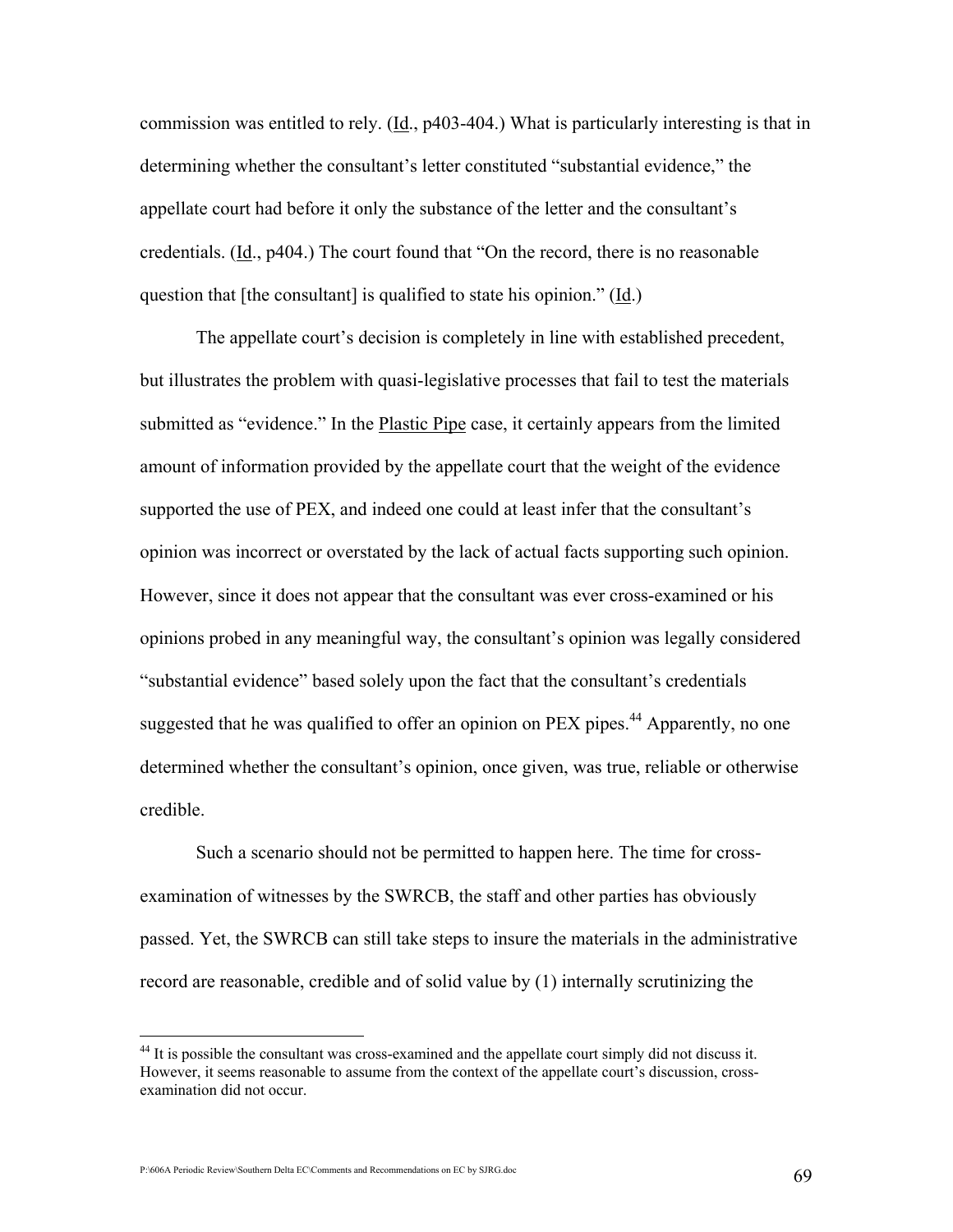information and, where appropriate, retaining outside experts who work for the SWRCB to assist in such scrutiny, and (2) identifying those materials, if any, that are not considered reasonable, credible and of solid value and excluding them from the record. Failure of the SWRCB to insure the materials admitted into the administrative record are reasonable, credible and of solid value may not be illegal, but will constitute a dereliction of its duty to the participants. Indeed, the participants have a right to know that the SWRCB is weighing, balancing and considering the evidence, and not just admitting everything in the hope that enough material supporting a pre-determined outcome will be submitted and that its reliance thereon will be upheld.<sup>45</sup>

## B. SWRCB Should Explain Its Ultimate Decision.

 For many of the same reasons that the SWRCB should identify the evidence it does and does not rely on, the SWRCB should explain its ultimate decision, even though it is not legally required to do so. In addition to knowing what the SWRCB relied upon in terms of evidence, the regulated community needs to know and understand how it utilized such evidence in reaching its ultimate decision. Absent this understanding, the parties are left to guess as to the SWRCB's rationales and priorities, and cannot develop with any certainty additional studies, evidence and arguments that the SWRCB will find useful in future proceedings.

 For the 1995 WQCP, the SWRCB explained its decision was the result of a yearlong process that included a series of workshops, negotiations, consideration and

<u>.</u>

<sup>&</sup>lt;sup>45</sup> The trustworthiness of the process is important. A large part of the litigation regarding D-1641 is based upon the view of some participants that the process did not matter, as the SWRCB had already made up its mind about certain things as part of a "dirty deal." While the SJRGA does not agree with this conclusion, it does believe that the belief is truly held and not simply a litigation strategy. Taking care in this proceeding to evaluate the materials submitted and reject those that are not reasonable, credible and of solid value will go a long way to avoid future claims that the SWRCB is involved in "dirty deals."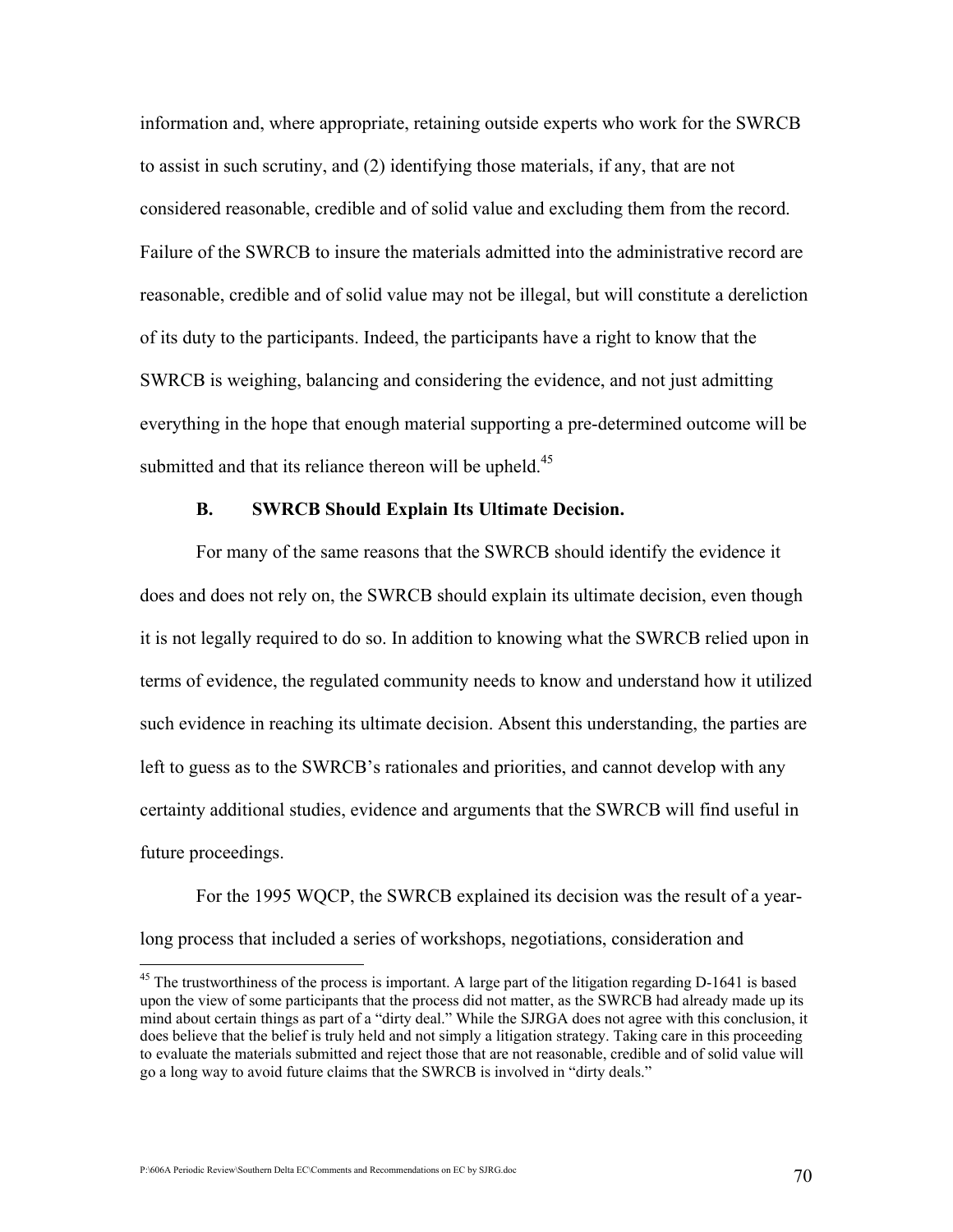comment of interested parties on a draft plan, the acceptance and consideration of written and oral comments, and the preparation of a substitute document for an environmental impact report. (SWRCB Resolution 95-24, p1-3) Despite recognizing the process that took place, nothing overtly connected the process itself and the SWRCB's decisions contained in the 1995 WQCP.

The 1995 WQCP contained several new water quality objectives for fish and wildlife beneficial uses. (1995 WQCP, p15, 18.) For flows, the SWRCB explained "the available information indicates that a continuum of protection exists" and therefore the flow objectives were based upon "a subjective determination of the reasonable needs" of all demands in the Delta.  $(\underline{Id}, p14-15)$ . This "explanation" is particularly unsatisfying, as the SWRCB never identifies the "available information" to which it refers, nor does it establish the basis upon which its admittedly "subjective determination" of the reasonable needs was made.

 The paucity of reasoning given by the SWRCB regarding establishment of the objectives to benefit fish and wildlife beneficial uses is a virtual cornucopia when compared with the "explanations" given by the SWRCB regarding establishment of water quality objectives for the protection of municipal and industrial beneficial uses and agricultural beneficial uses. In each case, the SWRCB simply stated the "objectives are unchanged from the 1991 Bay-Delta Plan."  $(\underline{Id}, p14)$  The reason or reasons these objectives remained unchanged was never given or addressed.

 Any party seeking to either (a) understand the basis of the SWRCB's decision (e.g., why is the EC objective at Collinsville in October 19.0 dS/m, as opposed to 18.0, or 20.0 dS/m?), or (b) to develop information, studies or argument to change such decision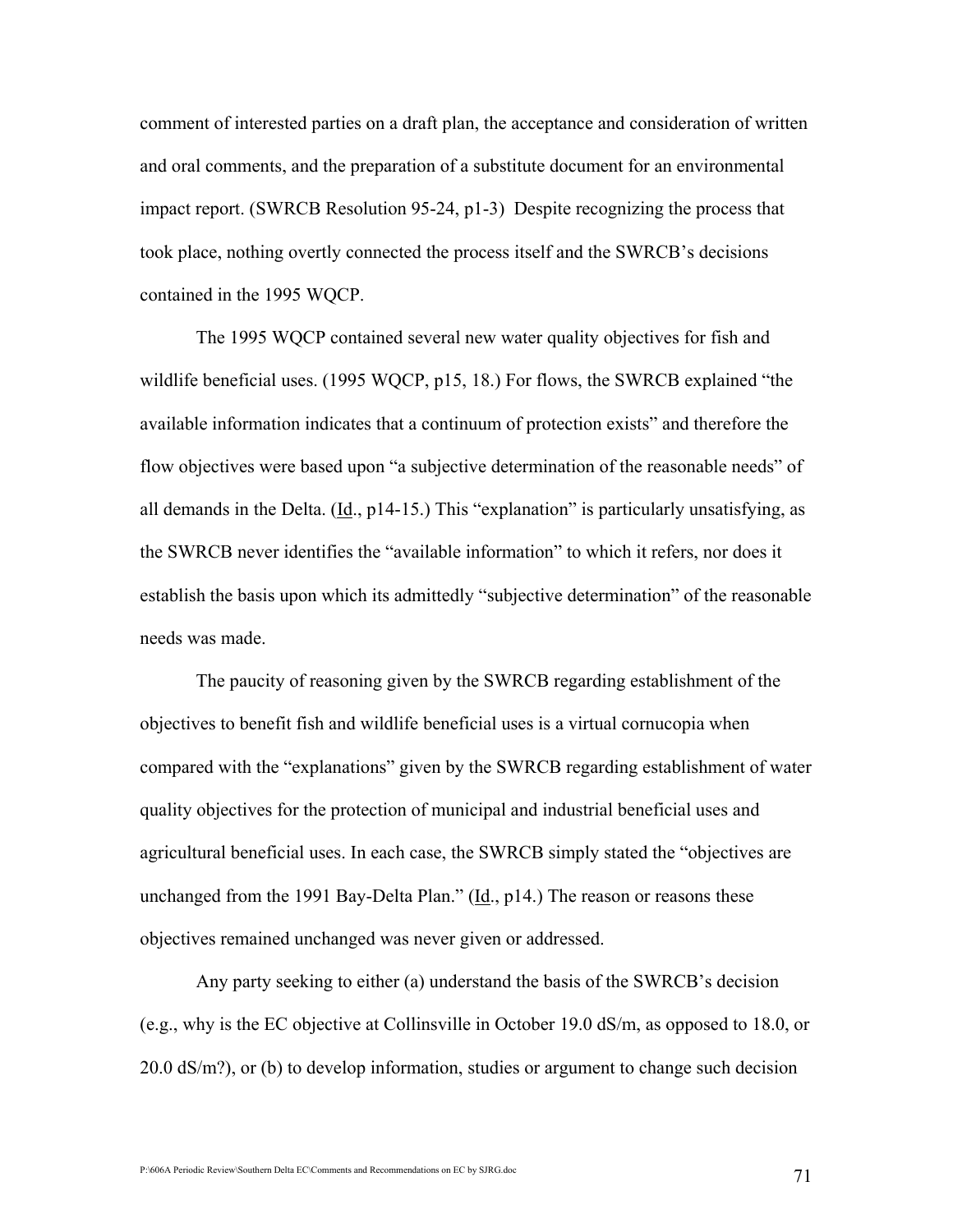in a future proceeding is left in the dark by the 1995 WQCP. Since the regulated community is expected to comply with the SWRCB's decisions, as well as participate in future proceedings designed to alter, amend and improve prior SWRCB decisions, it is imperative the regulated community understand what the SWRCB is trying to accomplish, the evidence it relies upon, and how it uses the evidence it relied upon to craft a decision that addresses what it is trying to accomplish.

 Insanity has been defined as doing the same thing over and over again and yet expecting a different result each time. Unless the regulated community fully understands not only what the SWRCB is doing, but also why and upon what rationales, the same parties will continue appearing before the SWRCB making the same arguments, and offering the same witnesses and the same basic testimony hoping this time, things will be different. (SDWA Exh-07 (includes testimony submitted by Alexander Hildebrand in the 1980s).) To break this cycle, the SWRCB should explain what it is doing and why, even though it is not legally required to do so.

## VII. CONCLUSION.

The SJRGA has carefully analyzed the salinity issue and attempted to develop recommendations based on law, the most recent science, and sound policy. It has also attempted to respond to comments, questions, and concerns raised by the SWRCB and various other parties at the workshops. Finally, the SJRGA has considered the Periodic Review process itself, and recommended procedural improvements that would result in a better water quality control plan. The SJRGA respectfully submits its analysis of Issue 10, southern Delta EC, to the SWRCB for their consideration and review.